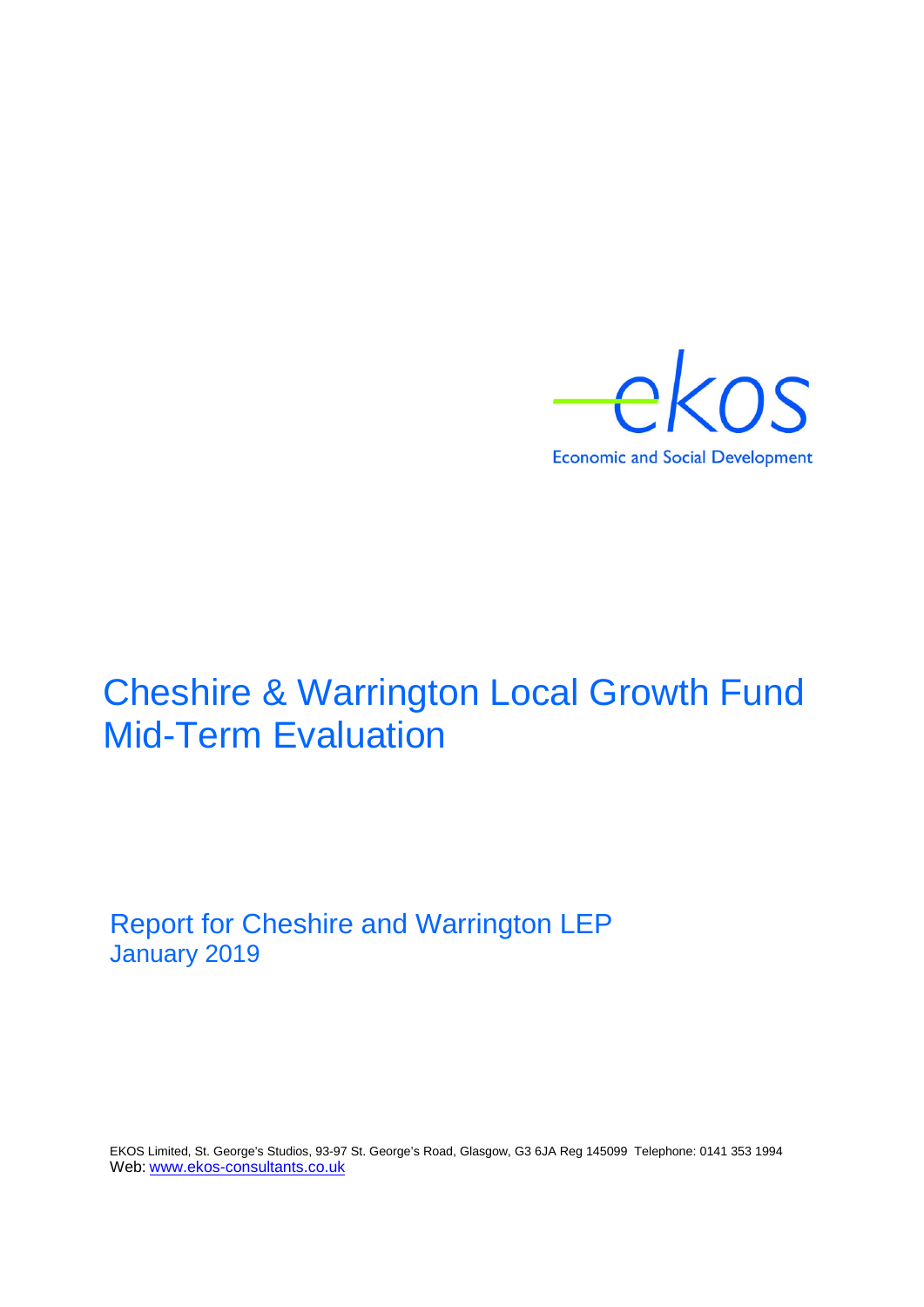Direct enquiries regarding this proposal should be submitted to:

#### **John Kelly, Director, EKOS**

Email: [john.kelly@ekos.co.uk](mailto:john.kelly@ekos.co.uk) Tel: 0141 353 1994

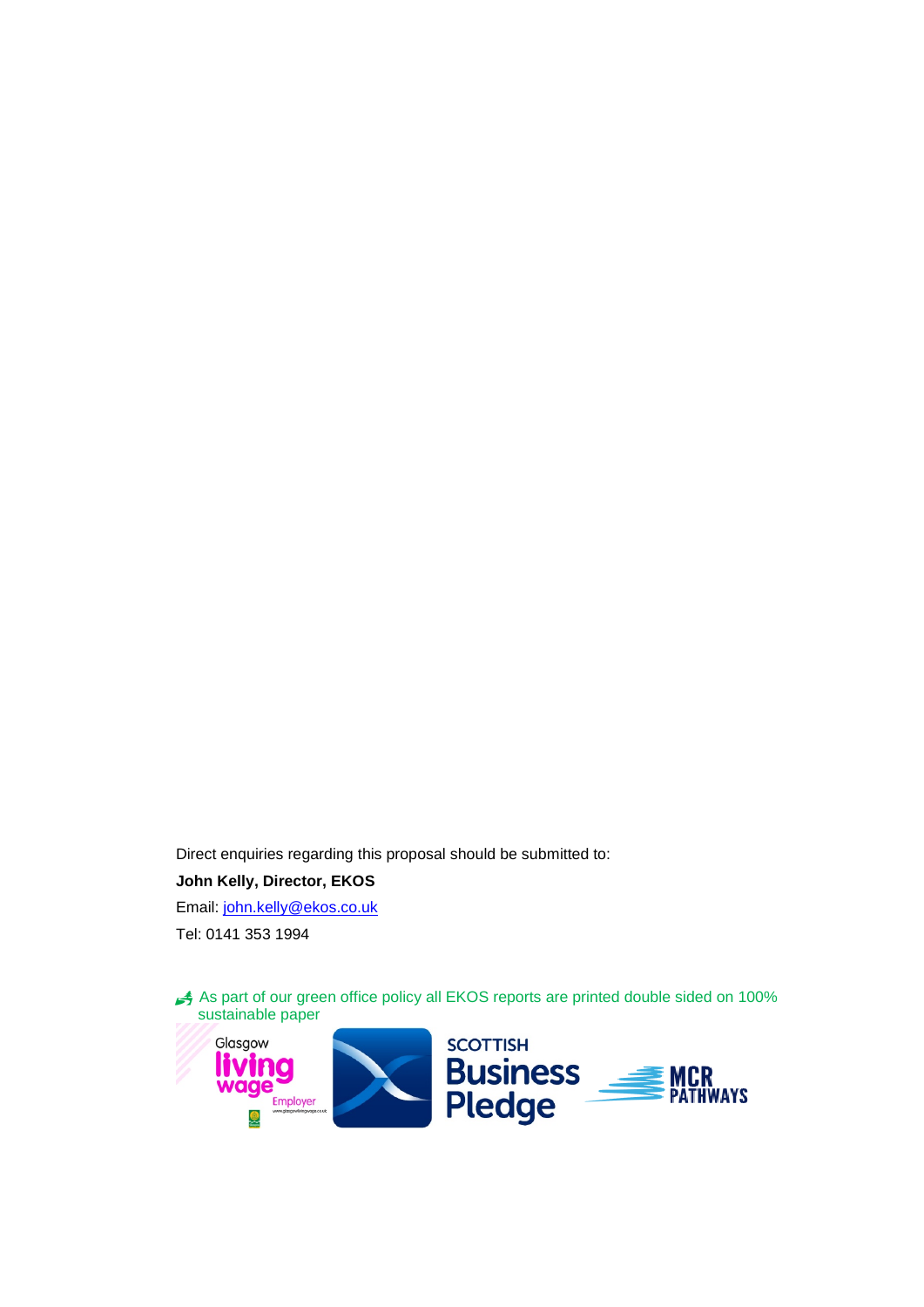#### **CONTENTS**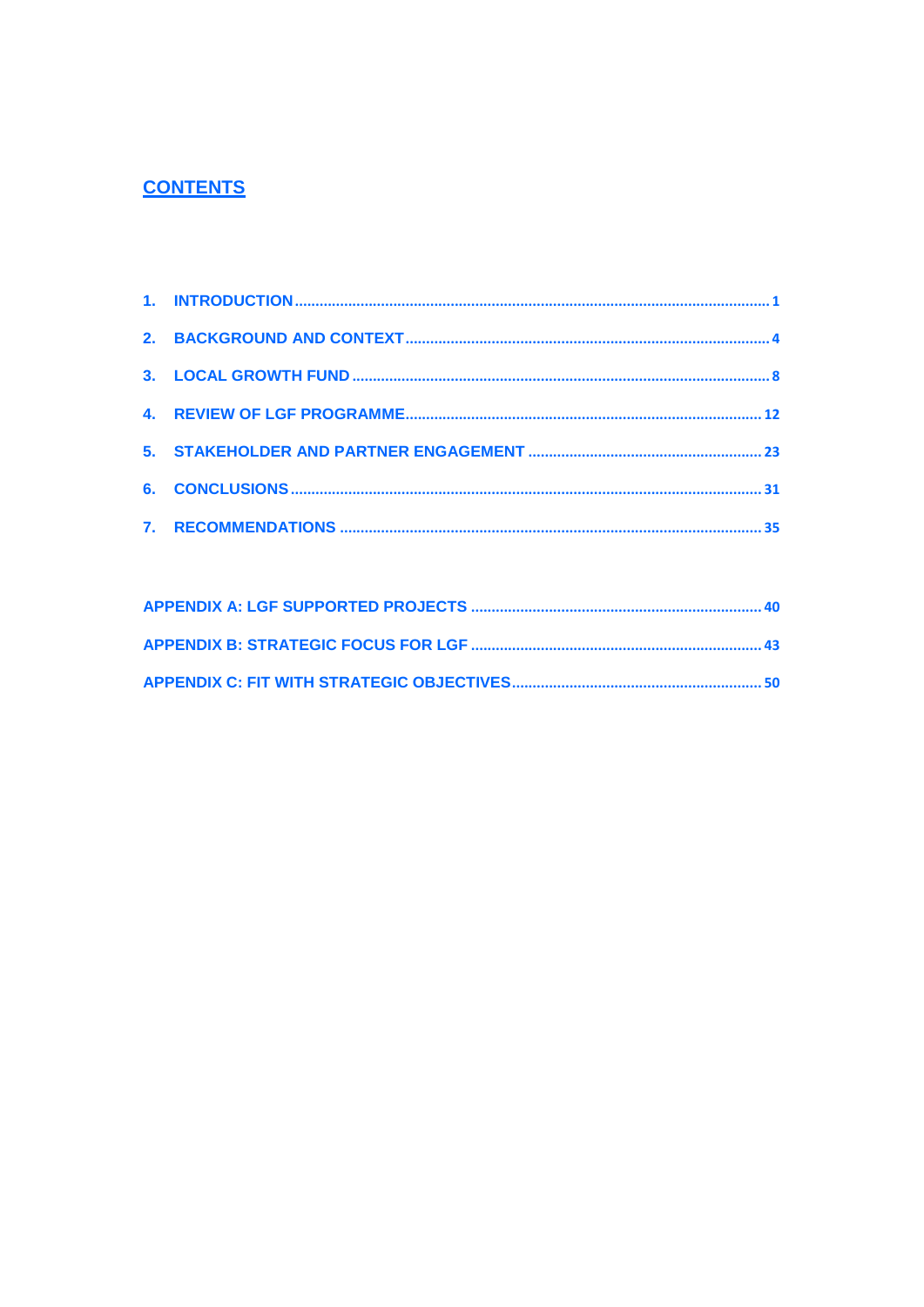

1

## <span id="page-3-0"></span>1. Introduction

This report presents the outcome of the mid-term evaluation of the Cheshire and Warrington Local Growth Fund (LGF) Programme. At this point in the Programme delivery, the evaluation is mainly focused on a review of process, with initial consideration of potential impact and value for money and crucially, on initial learning from progress to date to inform and ensure future delivery.

#### 1.1 Background

Local Growth Deals provide UK Government funds to Local Enterprise Partnerships (LEPs) to support projects that benefit the local area and economy based on priorities set out in their Strategic Economic Plans (SEP).

In Cheshire and Warrington, the LEP has been awarded £201 million since 2014. The initial Cheshire and Warrington LEP's Strategic Economic Plan - Cheshire and Warrington Matters, which set the strategic context for the LGF, was approved in March 2014.

The LGF has targets to deliver up to 12,000 jobs; 5,000 homes and £280 million of public and private investment generated as a result of this funding<sup>[1](#page-3-1)</sup>.

## 1.2 Research Objectives

The LGF Programme has now been delivered for a number of years with funded projects at various stages of delivery and completion.

In line with good practice, CWLEP wishes to undertake an interim evaluation to measure the outputs of their investments, review the management and monitoring of the programme, review the approval and development of projects, review and comment on the impact and value for money. In more detail the review sought to consider a range of factors including: Delivery; Outputs and Outcomes; Systems and Processes; Strategy; and Recommendations.

Finally, there is a clear requirement to use the evaluation to establish key lessons to inform future project and programme delivery.

<span id="page-3-1"></span> <sup>1</sup> Source: LEP Output Report: September 2018 : Note also that contracted outputs are significantly greater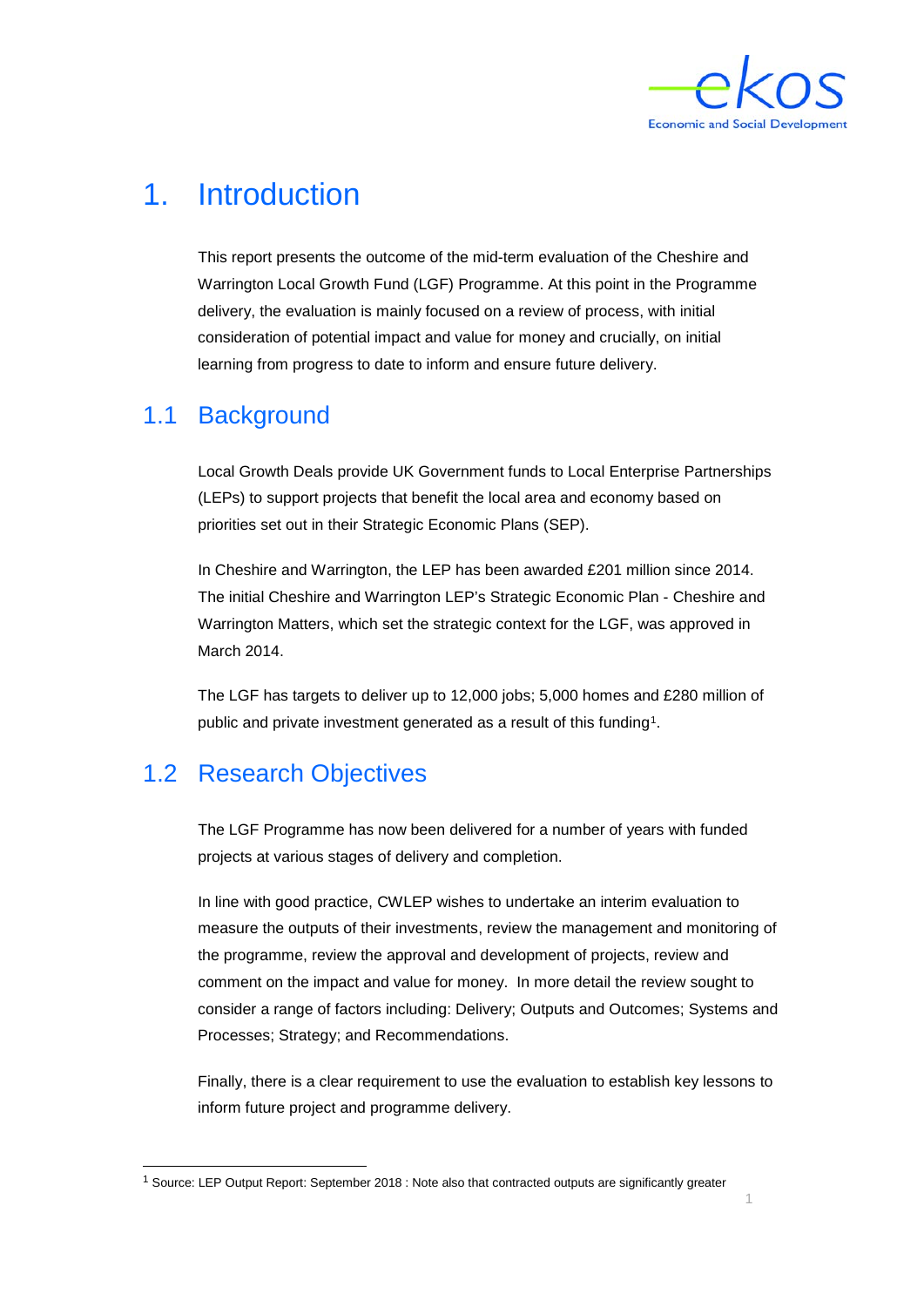

### 1.3 Research Approach

Our overall approach and detailed method for undertaking the interim evaluation is informed by the above objectives, extensive experience in conducting similar research and current Government good practice and guidance (HMT Green Book and Magenta Book)<sup>[2](#page-4-0)</sup>.

At one level, it would be possible to undertake a review and interrogation of each individual project through a series of "mini evaluations" including making some contact with beneficiaries (where they exist). This would be both time consuming and resource intensive and we do not believe at this stage, it would offer either a robust assessment or a good use of resources.

In particular, it is not possible at this point in the Programmes life cycle to robustly assess final impacts and value for money, as:

- many of the projects have at best only recently been completed;
- any final outcomes and impacts will only become apparent in the medium/long term;
- some projects are still in the delivery or development phase; and
- at this time it can be difficult to identity clear beneficiaries and quantify benefits/ impacts.

In addition, a formal evaluation plan for individual projects has already been agreed as part of the Programme and the individual awards.

On that basis we have therefore focused primarily on a process and learning review based on an assessment at programme level where we have adopted the following approach:

- review the different individual processes which make up the Programme including marketing/ application/ appraisal/ approval/ implementation/ monitoring
- review activities and any initial outputs and relevant project forecasts;

<span id="page-4-0"></span> <sup>2</sup> [https://www.gov.uk/government/publications/the-green-book-appraisal-and-evaluation-in-central-governent;](https://www.gov.uk/government/publications/the-green-book-appraisal-and-evaluation-in-central-governent)  https://www.betterevaluation.org/en/resources/guide/the\_magenta\_book\_guidance\_for\_evaluation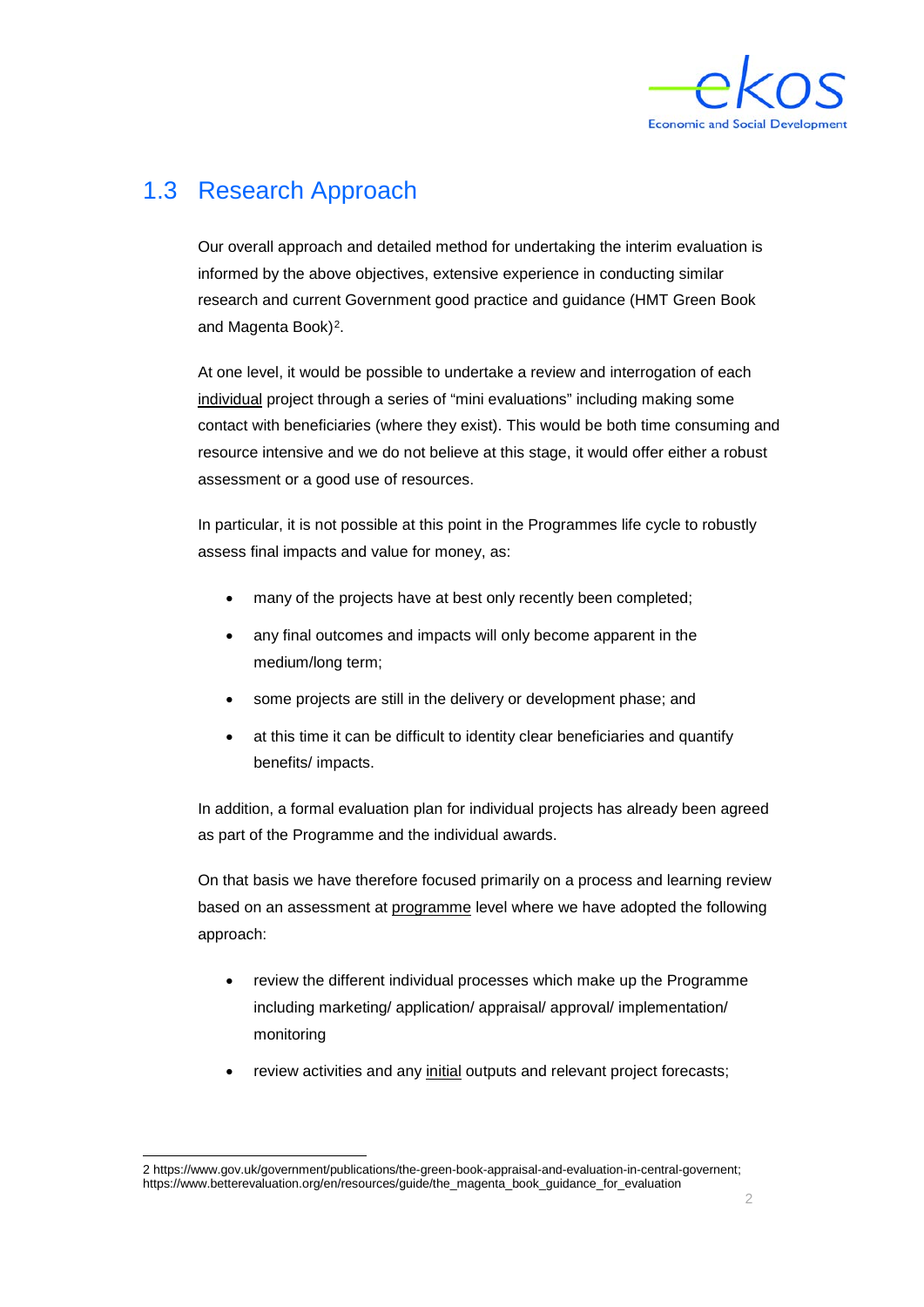

- review the initial Programme development/ appraisal assessment and relevant governance and management systems and support networks;
- interview stakeholders and project promoters to obtain an additional qualitative and quantitative sense of progress, outputs and longer term impacts.

This approach addressed the research objectives, while also complying with recognised (Government) good practice as highlighted earlier.

#### 1.4 Headline Conclusions

Our overall conclusion is that the LGF has made substantial progress since its launch in 2012. It has supported a range of projects which are all consistent with and supportive of, the Strategic Economic Plan(s) and the wider policy environment and are designed to deliver against the overall Programme targets. At this point in time we are however, unable to definitively assess final impacts or value for money.

The review has highlighted some opportunities for performance improvement, which should ensure more efficient and effective delivery outcomes and ensure the LEP are able to build on an effective Programme delivery infrastructure.

It is also clearly recognised that the LEP and the LGF are both evolving and that the refreshed SEP; an increase in LEP capacity; more time for future development and a clear assurance framework will provide for a sharper focus for future investment.

#### 1.5 Report Format

The remainder of this report is formatted as follows:

- Chapter 2: Background and context;
- Chapter 3: Local Growth Fund:
- Chapter 4: Review of C&W LGF;
- Chapter 5: Stakeholder and Partner Engagement;
- Chapter 6: Evaluation Conclusions; and
- Chapter 7: Recommendations.

Addiotnal technical details are provided as appendices.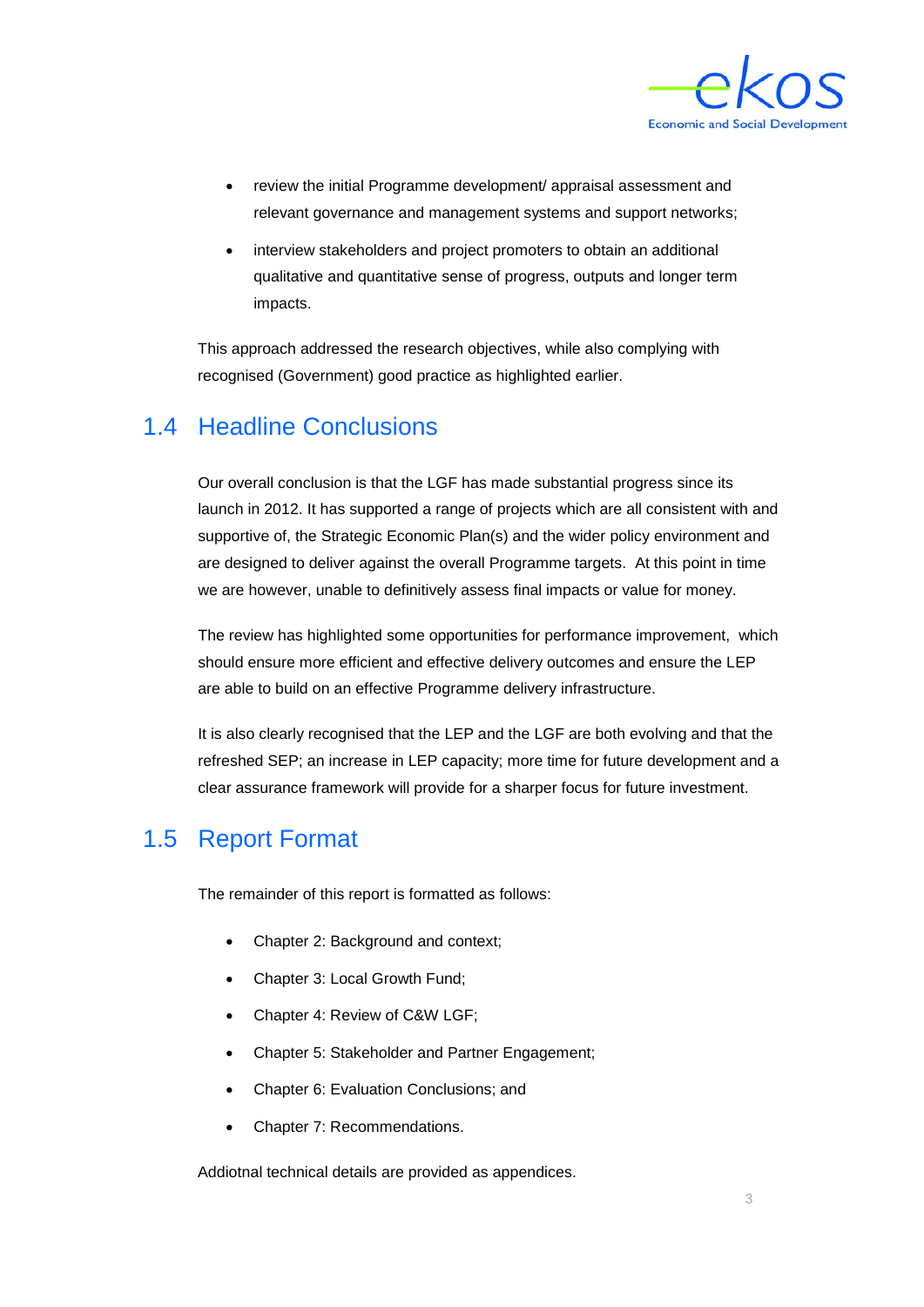

# <span id="page-6-0"></span>2. Background and Context

### 2.1 Local Growth Deals

Local Growth Deals provide funds to local enterprise partnerships (LEPs) to support projects that benefit the local area and economy. The initial concept was based on a report by Michael Heseltine - *No Stone Unturned: In Pursuit of Growth* which was published in 2012.

Among the recommendations on how to stimulate economic growth and wealth creation was one to combine separate funding streams which support growth into a "single funding pot" for local areas.

In July 201[3](#page-6-1), the Department for Business, Innovation and Skills<sup>3</sup> published the document Growth Deals Initial Guidance for Local Enterprise Partnerships, providing detailed guidance on how LEPs should prepare their Strategic Economic Plans and details of the timetable for the delivery of funding.

The 2013 Spending Review saw the Government instruct Local Enterprise Partnerships (LEPs) to develop multi-year local Strategic Economic Plans, which would then be used for negotiations on individual 'Growth Deals'.

Guidance[4](#page-6-2) was issued to provide an insight into the specific requirements in terms of both the requirements for a Strategic Economic Plan (SEP) and the process of bidding and allocating funding.

The initial awards (Round 1) were made in 2014 with a further round of awards (Round 2) made in 2014. The 2016 Budget advanced that an additional £1.8 billion will be allocated to LEPs through a further round of Growth Deals (Round 3) making the total Local Growth Deal as of March 2016 at £7.3 billion allocated to LEPs.

Much of the budget allocation was a reallocation of funds from other spending departments with for example around £7 billion reallocated from the Department of Transport's roads budget.

<span id="page-6-1"></span><sup>&</sup>lt;sup>3</sup> Note: now Department of Business Energy and Industrial Strategy

<span id="page-6-2"></span><sup>4</sup> Growth Deals: Initial Guidance for Local Enterprise Partnerships July 2013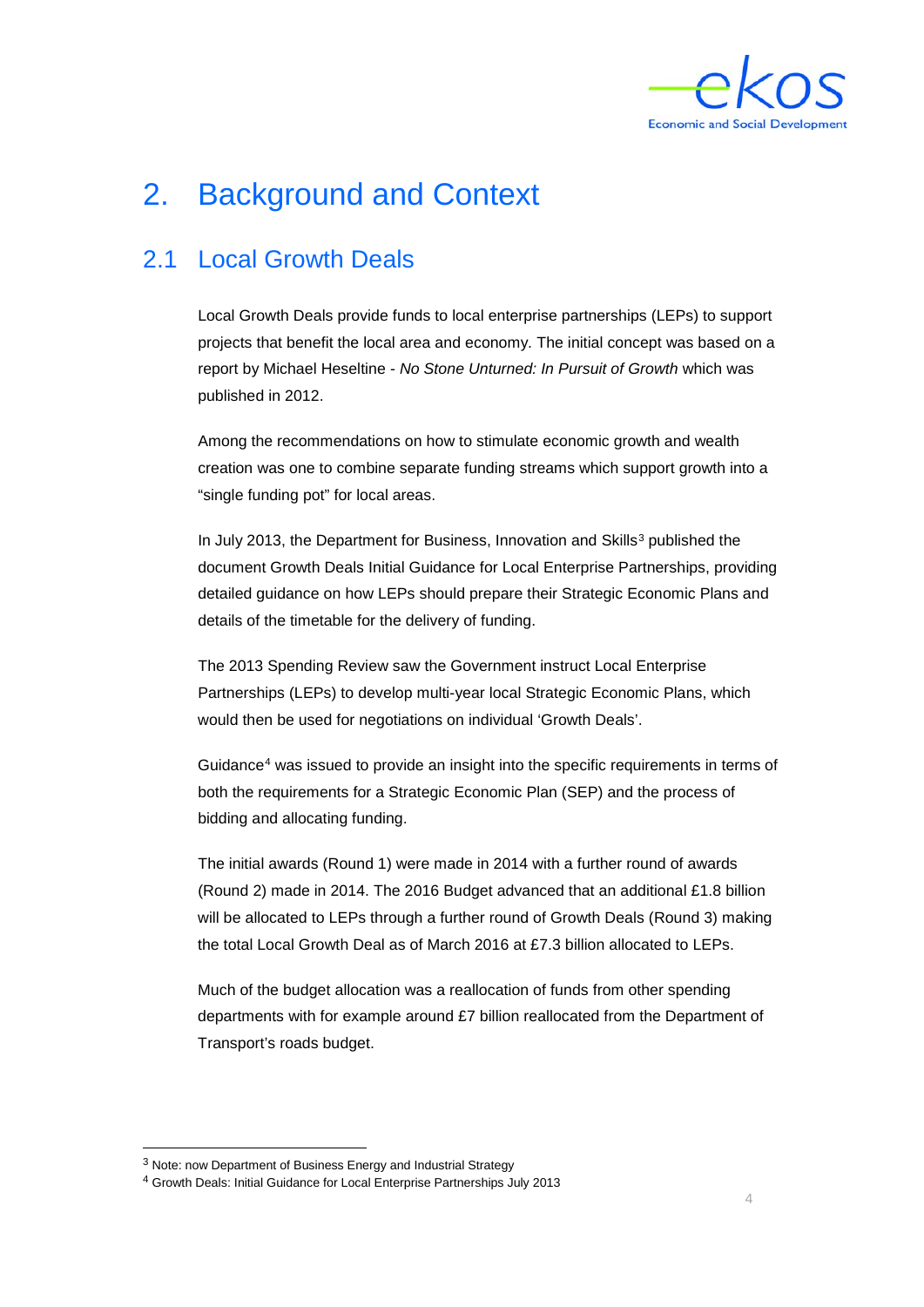

#### 2.2 Strategic Guidance

The guidance<sup>[5](#page-7-0)</sup> issued by Government to the LEPs states that:

"*the allocation of Local Growth Fund resources will be one element of the Growth Deal for each Local Enterprise Partnership. The Local Enterprise Partnership Strategic Economic Plan will form the basis for the wider Growth Deal as well as the bid to the Local Growth Fund. This will be an iterative process, enabling places to make their best case, and enabling Government to better understand and test the underlying capacity and commitment of partners"*

The development of an overarching Strategic Economic Plan (SEP) was the first step in setting a strategic framework for the allocation of investment resources through LGF.

The initial<sup>[6](#page-7-1)</sup> Cheshire and Warrington Strategic Economic Plan (Cheshire and Warrington Matters) was launched in 2014. It set out an ambitious new vision for Cheshire and Warrington to reverse the decline in regional output (GVA) and sets out a target that by 2021 Cheshire and Warrington will be an economy of £26.6bn with GVA per head 110% of the UK average; by 2030 an economy of £35bn with GVA per head 115% of the UK average; and home to an additional 100,000 residents, 75,000 new jobs and 70,000 new homes.

In line with keeping the SEP fresh and relevant, a "light touch" review was completed in 2017[7](#page-7-2) with a particular recognition of an evolving strategic environment including the launch of the Industrial Strategy White Paper, the Clean Growth Strategy and the review of LEP Governance. This update confirms a revised overarching ambition by 2040, to grow the economy's GVA to £50 billion per annum; create 120,000 net additional jobs and build up to  $127,000$  new homes<sup>8</sup>.

One aspect to highlight was a formalised approach to placing greater emphasis and importance to "place" as well as providing a more specific focus on particular aspects through the separate delivery plans covering transport, skills, energy, science and innovation, digital, housing and quality of place.

<span id="page-7-0"></span> <sup>5</sup> https://www.gov.uk/government/publications/growth-deals-initial-guidance-for-local-enterprise-partnerships

<span id="page-7-1"></span><sup>6</sup> http://www.871candwep.co.uk/content/uploads/2015/05/Strategic-and-Economic-Plan-and-Growth-Plan-for-

Cheshire-and-Warrington.pdf

<span id="page-7-2"></span><sup>7</sup> Cheshire And Warrington Strategic Economic Plan 2017

<span id="page-7-3"></span><sup>&</sup>lt;sup>8</sup> Note: this is the ambition for the wider economy which includes LGF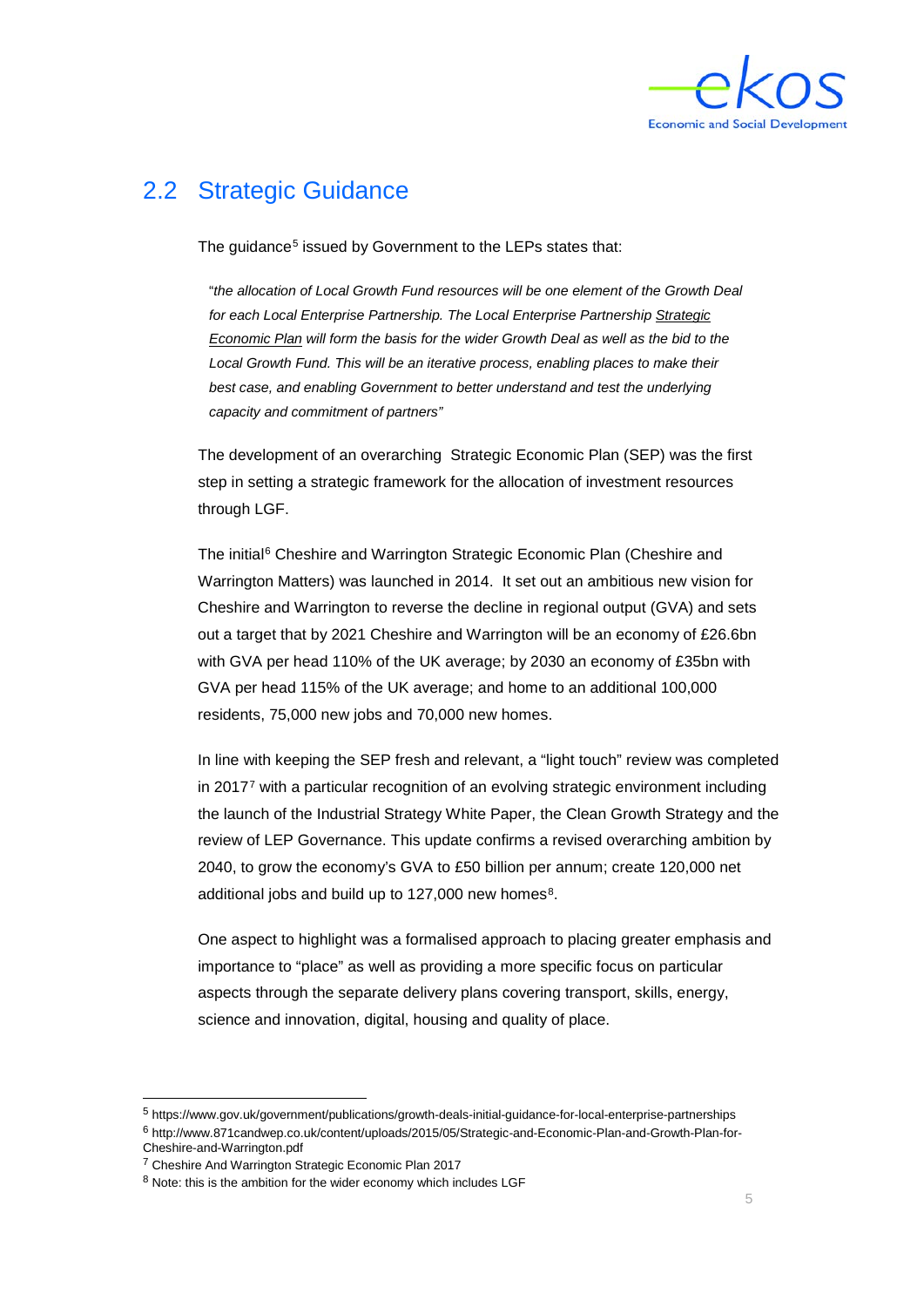

Spatial growth areas were identified covering: Cheshire Science Corridor / Enterprise Zone; Mersey Dee Economic Axis; Constellation Partnership; Warrington New City; Atlantic Gateway.

#### 2.3 Cheshire and Warrington LGF

In July 2014, the Cheshire and Warrington LEP was awarded £142.7 million from the Local Growth Fund over the period 2015-2021. In January 2015 a further £15.16 million of funding was awarded between 2016 and 2021; an additional £43.3 million was awarded in November 2016, thus providing a total "pot" for investment in the local area of £201 million.

The Cheshire and Warrington Growth Deal<sup>[9](#page-8-0)</sup> which was approved by Government states that the investment secured by the deal will be focused on three key areas to deliver transformative growth:

- Enabling housing and employment sites;
- Supporting the expansion of science and innovation; and
- Growing the local skills and business base.

For more information see also <sup>[10](#page-8-1)</sup>which provided details of individual projects.

Based on the contracted outputs with Programme Applicants, the LEP currently estimates<sup>[11](#page-8-2)</sup> their investment will create over 24,000 jobs, 12,000 new homes and generate over £280 million in private leverage<sup>12</sup>. This compares well with the targets set by Department for Business, Energy and Industrial Strategy (formerly Department of Business Innovation and Skills) of 12,000, 5,000 and £280 million respectively.

Following allocation of funding, the LEP has developed and implemented a clear Assurance and Accountability Framework<sup>[13](#page-8-4)</sup>, based on the national guidance. This sets out the process that project sponsors must follow in order to bring projects forward into the LEP Investment Programme. It also defines how projects will be prioritised for funding and the key stages in developing and approving business cases.

 <sup>9</sup> [https://www.gov.uk/government/.../03\\_Cheshire\\_and\\_Warrington\\_Growth\\_Deal.pdf](https://www.gov.uk/government/.../03_Cheshire_and_Warrington_Growth_Deal.pdf)

<span id="page-8-2"></span><span id="page-8-1"></span><span id="page-8-0"></span><sup>10</sup> [https://www.gov.uk/government/uploads/.../Cheshire\\_and\\_Warrington\\_Factsheet.pdf](https://www.gov.uk/government/uploads/.../Cheshire_and_Warrington_Factsheet.pdf)

<sup>11</sup> LEP P&I Programme Manager Report September 2018

<span id="page-8-3"></span><sup>12</sup> Excluding additional public sector leverage

<span id="page-8-4"></span><sup>13</sup> https://www.gov.uk/government/publications/local-enterprise-partnership-national-assurance-framework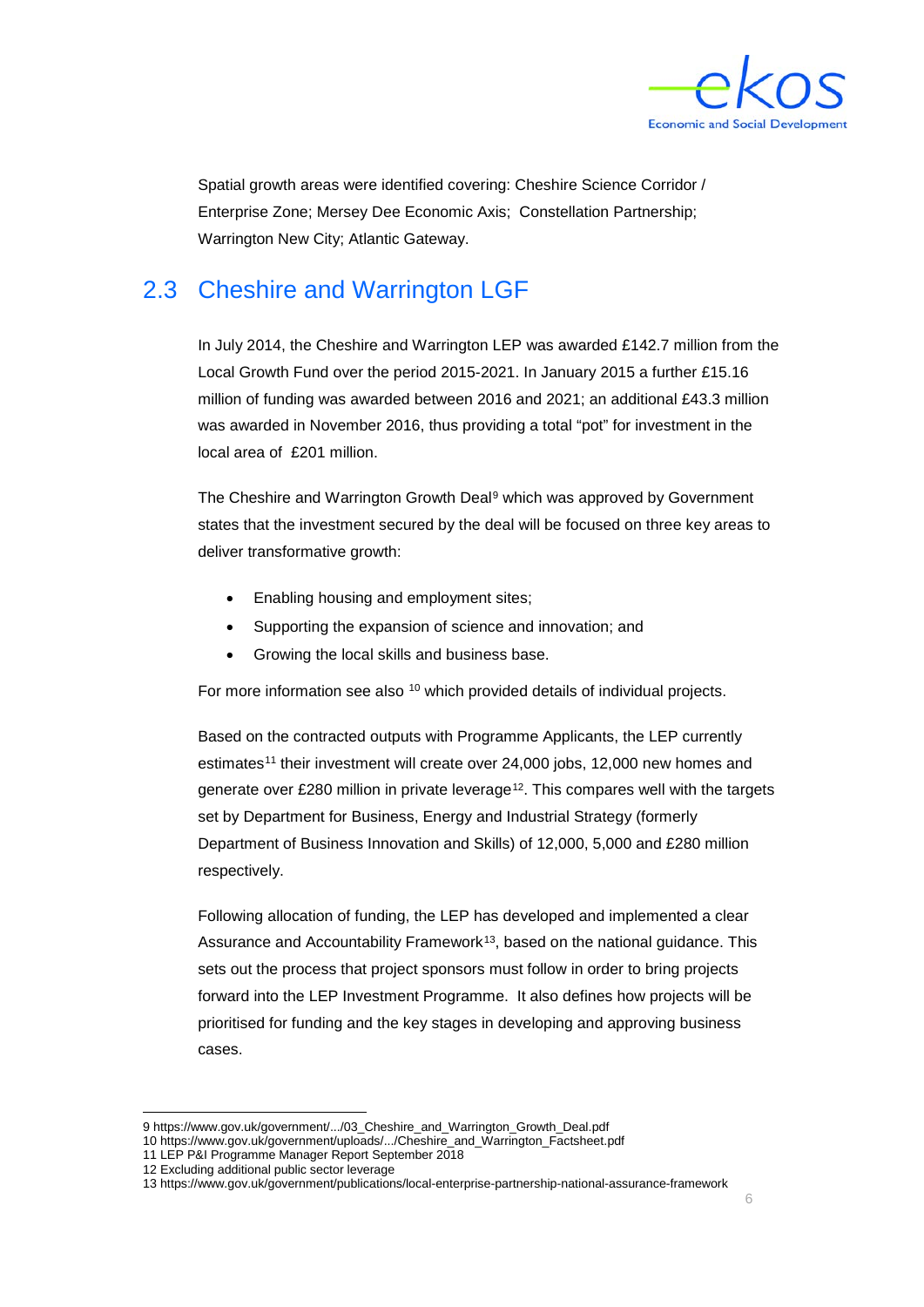

The strategic context for the LGF has been set through the guidance issued by the UK Government together with priorities established through the SEPs.

The 2014 plan identified the specific projects which were considered to be priorities and these by and large were the ones which have been supported through the initial delivery of the Fund.

The 2017 refresh has adopted a more strategic and less proscriptive approach which should support partners develop new projects which better meet the future strategic economic priorities for the region.

Further details of the strategic context are provided at Appendix B.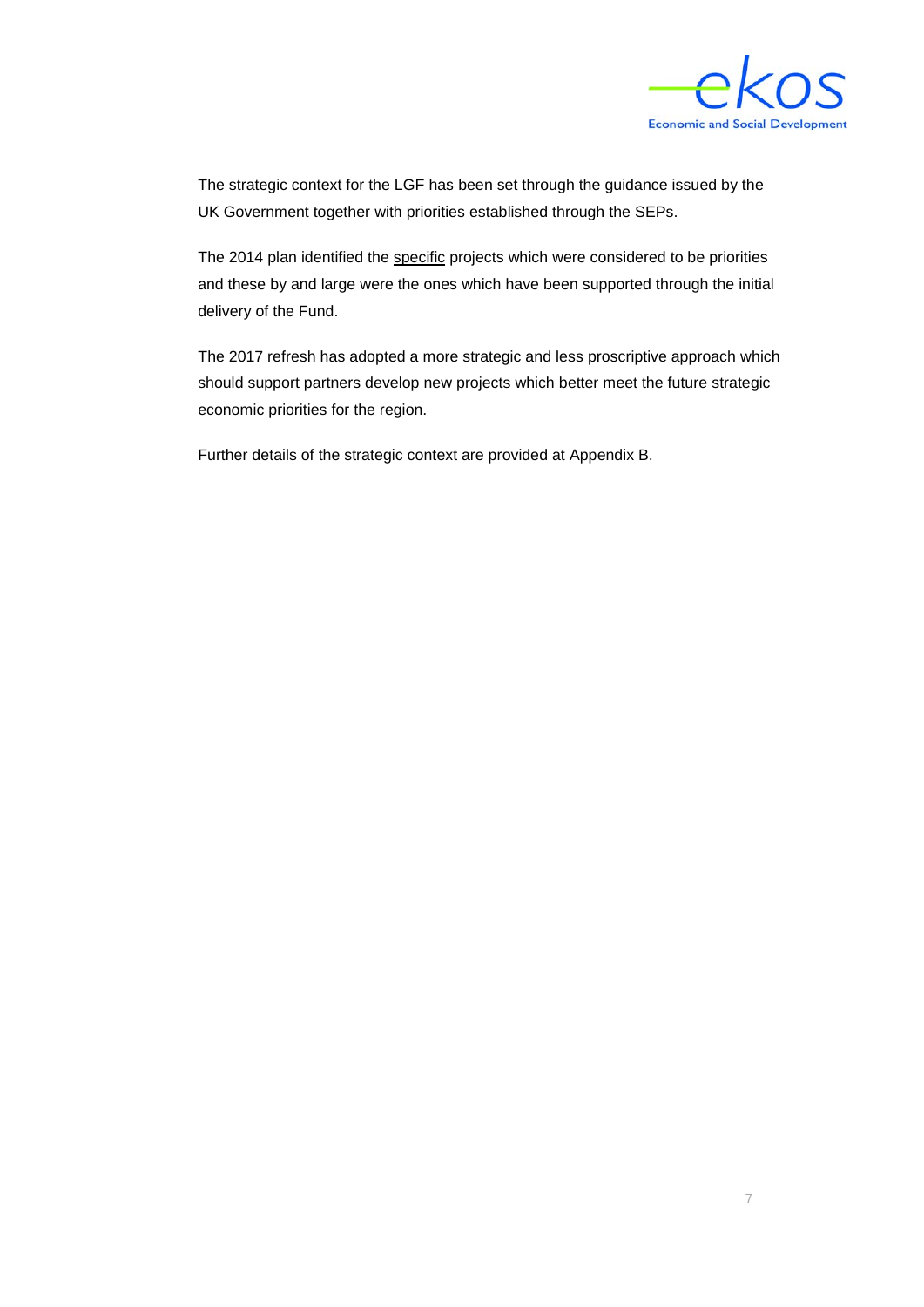

# <span id="page-10-0"></span>3. Local Growth Fund

## 3.1 Introduction

This Chapter presents a short overview of the projects supported to date through the LGF and provides a commentary on their strategic fit and adherence to the Assurance Framework.

## 3.2 Summary of Supported Projects

A summary of the supported projects is detailed below at Table 3.1-3.3 with details being provided at Appendix A. The analysis shows that (to date):

- the LGF has supported 34 projects with a total value of around £380 million;
- around £14 million is still to be contracted across three projects: energy; sustainable transport; and skills;
- the LGF investment accounts for around £200 million or around 50% of the total project costs;
- to date around £75 million has been claimed with £126 million still to be claimed;
- the grants have been spread across the region with the significant higher investment in Cheshire East as a result of two major transport projects;
- 70% of projects by spend are (primarily) transport and related with science and technology receiving 9% of investment; property, land and regeneration 16% and skills and education 5%;

Progress against output targets is highlight in Table 3.4.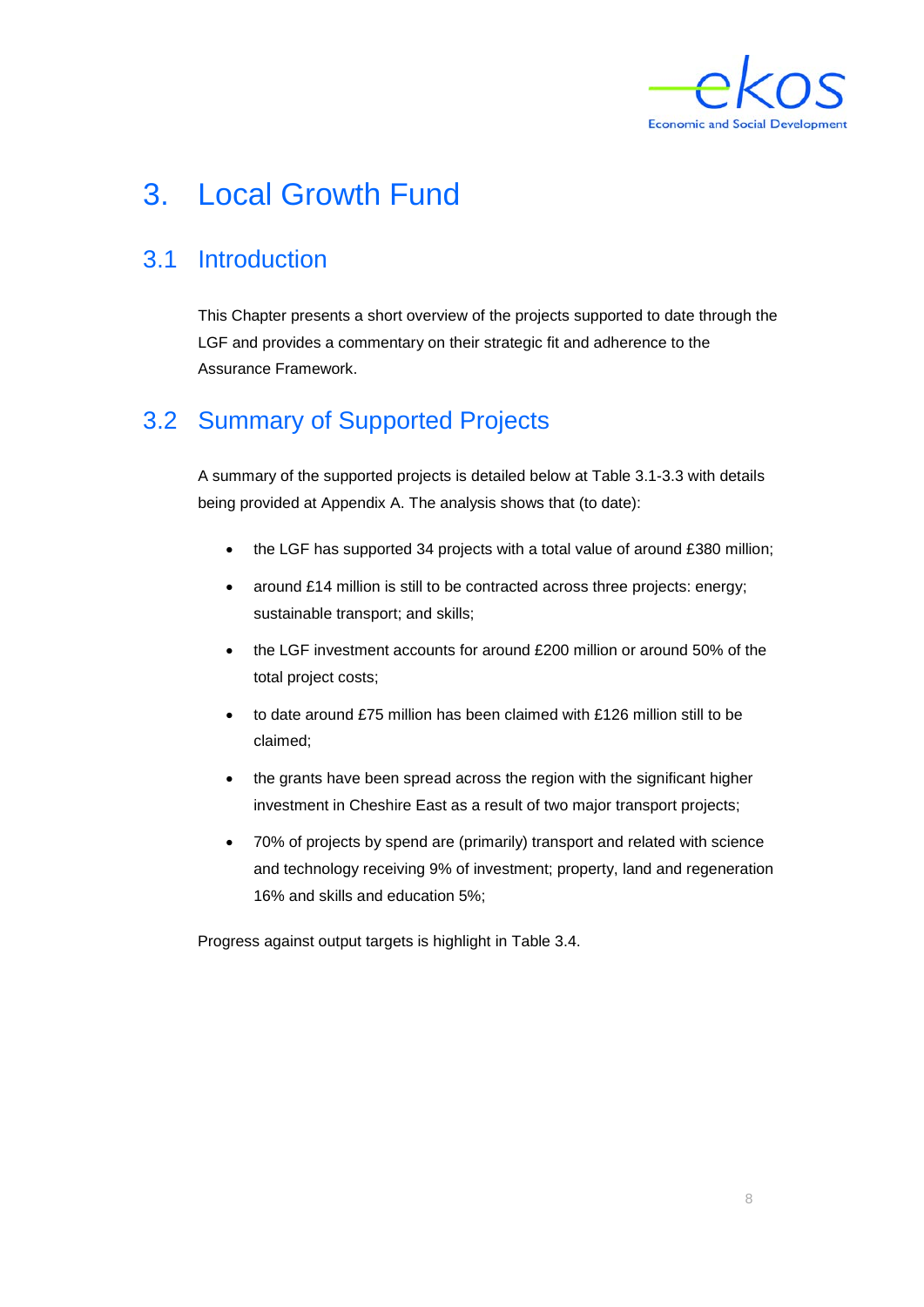

#### **Table 3.1: Financial Analysis**

|                            | No.<br><b>Projects</b> | <b>Total Costs</b> | <b>Total Grant</b> | Total paid | Still to claim |
|----------------------------|------------------------|--------------------|--------------------|------------|----------------|
| LGF 1/2 Projects Completed | 9                      | 104,460,314        | 45,059,600         | 45,059,600 |                |
| LGF 1/2 Projects live      | 10                     | 276,780,356        | 113,066,228        | 27,418,313 | 85,647,915     |
| LGF3 live                  | 15                     | 82,593,070         | 42,865,220         | 2,360,221  | 40,504,999     |
| Sub total                  | 34                     | 381,240,670        | 200,991,048        | 74,838,133 | 126, 152, 915  |
| Major transport            | 2                      | 115,250,000        | 93,057,000         |            | 93,057,000     |

Source: CWLEP

Note: (1) Does not include ineligible revenue costs and management fees (2) Major transport delivered directly through Department of Transport

#### **Table 3.2: Location of Grant**

| Location                         | Amount      |
|----------------------------------|-------------|
| Cheshire East <sup>14</sup>      | 172,330,000 |
| <b>Cheshire West and Chester</b> | 29,295,000  |
| Warrington                       | 30,170,000  |
| Sub Regional                     | 14,151,070  |

Source: CWLEP

Note: CE contains 2 major transport projects

#### **Table 3.3: Project Main Theme**

|                              | No Proj | Grant       | No Proj | Grant |
|------------------------------|---------|-------------|---------|-------|
| Transport and related        | 16      | 191,465,000 | 52%     | 70%   |
| Science and Technology       | 5       | 24,100,920  | 16%     | 9%    |
| Property/ Land/ Regeneration | 5       | 43,132,288  | 16%     | 16%   |
| Skills and Education         | 5       | 13,974,900  | 16%     | 5%    |
| Total                        | 31      | 272,673,108 | 100%    | 100%  |

Source: CWLEP

In terms of progress against outputs, this is highlighted at Table 3.4, below.

<span id="page-11-0"></span> <sup>14</sup> Note: this includes the 2 major transport schemes detailed in Table 4.1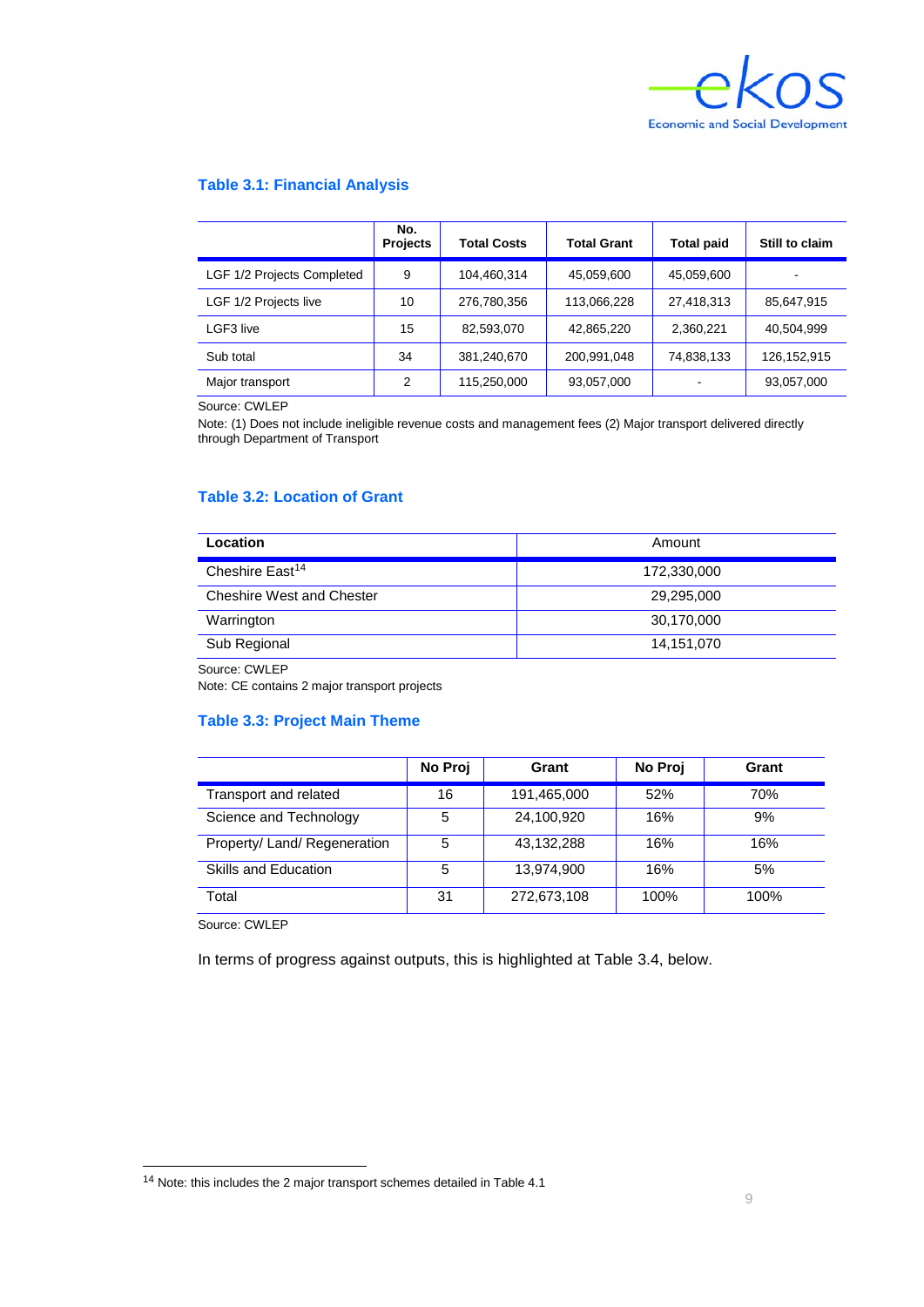

#### **Table 3.4: Progress against Outputs**

| <b>Outputs</b>                    | Target<br>BEIS | Contracted | <u>ي</u><br>Achieved<br>date | % achieved<br>to date | ខ្<br><b>Targets</b><br>Date<br><b>BEIS</b> | Contracted<br>achieved<br>¥ ا∉ |
|-----------------------------------|----------------|------------|------------------------------|-----------------------|---------------------------------------------|--------------------------------|
| New Commercial Floorspace (sqm)   |                | 175,772    | 10,788                       | 6%                    |                                             |                                |
| Renovated Commercial space (sm)   |                | 3671       | 3671                         | 100%                  |                                             |                                |
| Businesses receiving investment   |                | 29         | 11                           | 38%                   |                                             |                                |
| Jobs created                      | 12000          | 24,464     | 77                           | 0.31%                 | 0.6%                                        | 204                            |
| Private sector Leverage £m)       | 280            | 283        | 14                           | 5%                    | 5.0%                                        | 101                            |
| Public Sector Leverage (£m)       |                | 90         | 62                           | 69%                   |                                             |                                |
| New homes completed*              | 5000           | 12,184     | 2,569                        | 21%                   | 51%                                         | 244                            |
| New home starts                   |                | 8,242      | <b>TBP</b>                   |                       |                                             |                                |
| $GVA$ $(Em)$                      |                | 20         | 3.91                         | 20%                   |                                             |                                |
| Space occupied Alderley Park (sm) |                | 18580      | 1077                         | 6%                    |                                             |                                |
| Total amount of new road (mts)    |                | 481        | 481                          | 100%                  |                                             |                                |
| Total road resurfaced (ms)        |                | 2120       | 2120                         | 100%                  |                                             |                                |
| Constructions jobs                |                | 621        | 10                           | 2%                    |                                             |                                |
| Learners benefitting              |                | 511        | 25                           | 5%                    |                                             |                                |

Source: CWLEP

The data show good progress against the direct outputs (new property, roads and public leverage but limited progress against the indirect targets, which is expected at this point in the LGF delivery.

Crucially, if all the contracted outputs are delivered the Programme will exceed its strategic BEIS targets.

#### 3.3 Additional Commentary

As highlighted earlier, a detailed review of the individual projects is outside the scope of the evaluation but we would offer some overarching commentary.

- the supported projects are primarily enabling ones which do not in themselves deliver against the main strategic targets;
- the nature, scale and timing of the LGF conspires to favour larger infrastructure projects which had already completed some of the early development work;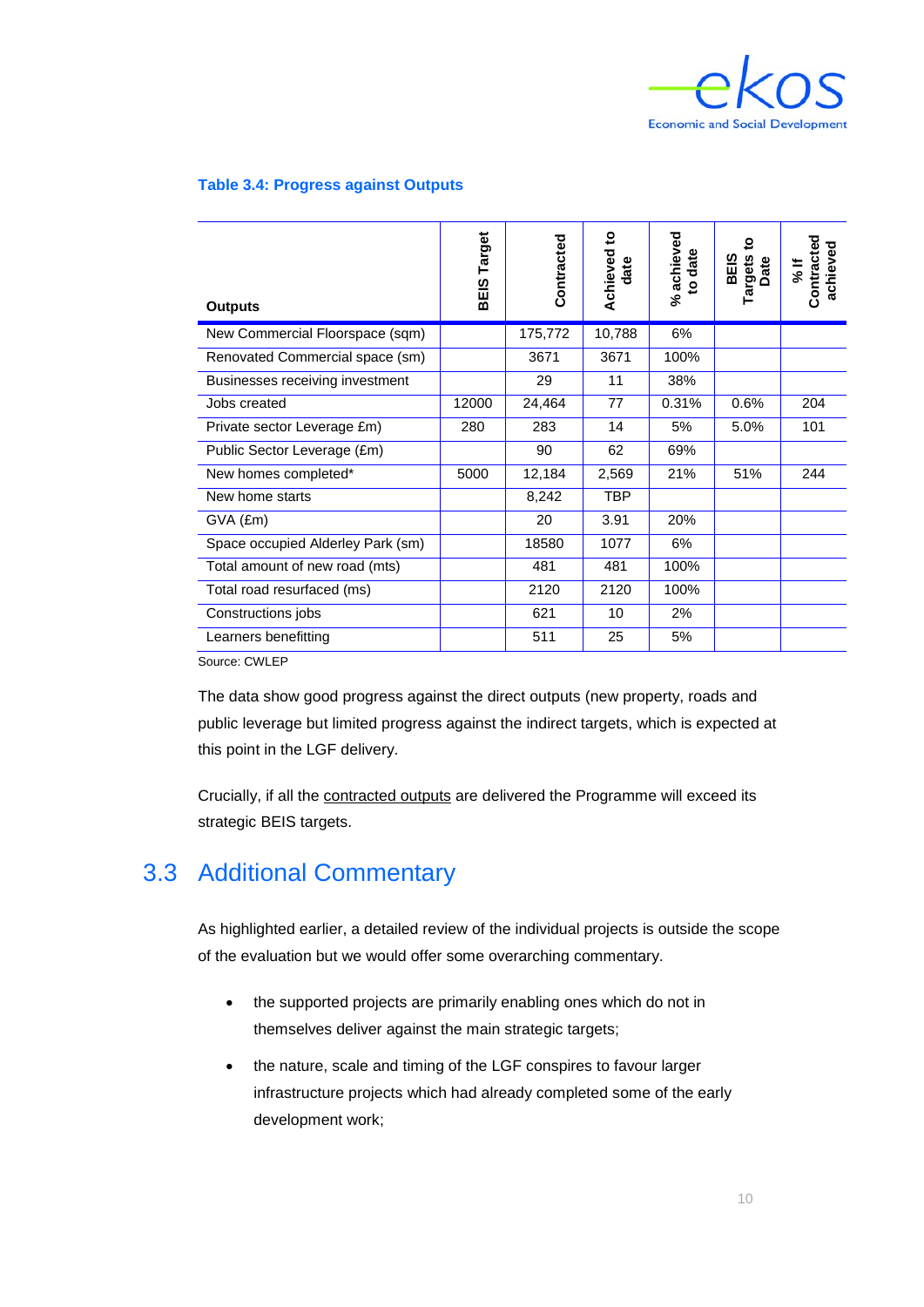

- o developing a major roads project from scratch is time consuming and requires access to development resources and is not always straightforward.
- while all the supported projects will deliver direct outputs, these are largely physical or roads related
	- o new floorspace, new roads built , public leverage, roads resurfaced etc. The direct outputs therefore have limited impact on the primary economic targets
- it is the indirect outputs (longer term) which will deliver against the main strategic targets of jobs, new housing and private leverage.
	- o for example, a new road enabling a development site to be accessed and developed will require a private sector to provide the investment to develop the assets (property or houses) and then it will require businesses to occupy the commercial property and create new employment.
- the supported projects are mainly large, complex and multi-faceted and this will be reflected in their delivery. In order to ensure effective and efficient delivery the partners will require to have, or be able to access, a range of technical and professional resources.

A detailed list of the supported projects is provided at Appendix A.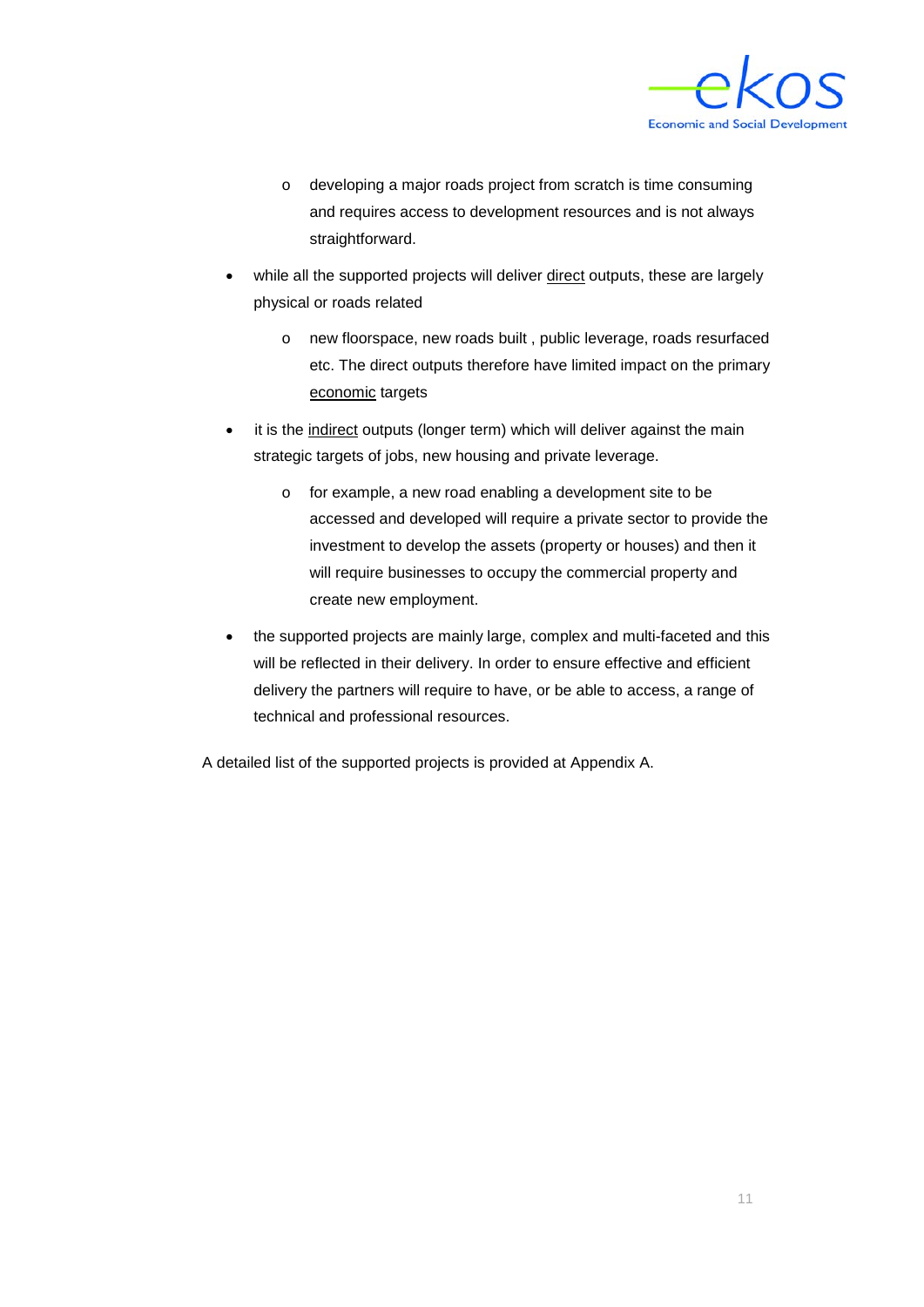

# <span id="page-14-0"></span>4. Review of LGF Programme

#### 4.1 Introduction

This Sector provides a more in depth review of the LGF Programme based on available information and project and monitoring data provided by the LEP. It seeks to address the formal requirements of an interim evaluation and covers:

- Changes to the Strategic Environment;
- Strategic Rationale and Fit;
- Adherence to Assurance Framework;
- Business Cases:
- Progress against objectives;
- Financial Progress;
- Outputs and Targets; and
- Programme Management and Governance.

#### 4.2 An Evolving Strategic Environment

From an economic development perspective, the recent key strategic and policy changes are highlighted below:

- UK Industrial Strategy<sup>[15](#page-14-1)</sup>
	- o The aim of the Industrial Strategy is to boost productivity by backing businesses to create good jobs and increase the earning power of people with investment in skills, industries and infrastructure
		- Strengthening the foundations of productivity the fundamentals that support a skilled, innovative, geographically-balanced economy.
		- Building long-term strategic partnerships with businesses through Sector Deals between government and industry.

<span id="page-14-1"></span> <sup>15</sup> https://www.gov.uk/government/topical-events/the-uks-industrial-strategy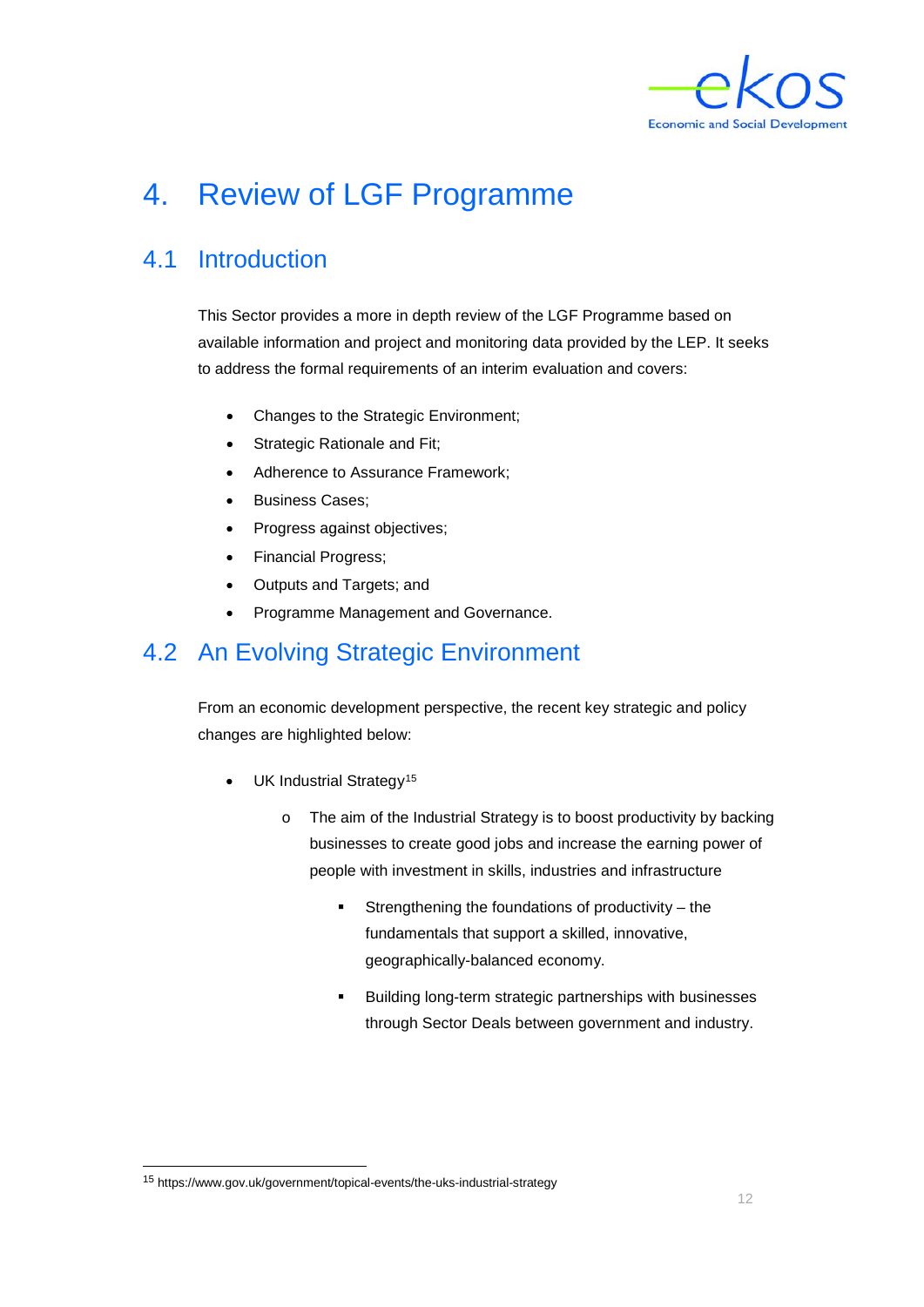

- **Taking on Grand Challenges the society-changing** opportunities and industries of the future, where we can build on our emerging and established strengths to become a world leader.
- Local Industrial Strategies<sup>[16](#page-15-0)</sup>
	- o The recently published Strengthened Local Enterprise Partnerships set out that reformed and stronger Local Enterprise Partnerships will adopt a single mission: to promote productivity by delivering Local Industrial Strategies. This recognises the need to respond to the grand challenges of Industry 4.0
- Clean Growth Strategy<sup>[17](#page-15-1)</sup>;
	- o This strategy sets out our proposals for decarbonising all sectors of the UK economy through the 2020s. It explains how the whole country can benefit from low carbon opportunities, while meeting national and international commitments to tackle climate change
- the Housing White Paper<sup>[18](#page-15-2)</sup>;
	- o This and supporting documents set out the government's plans to reform the housing market and boost the supply of new homes in England.
- Transport for the North<sup>[19](#page-15-3)</sup>
	- o This makes the case for pan-Northern strategic transport improvements, which are needed to support transformational economic growth. This will allow the North to increase its productivity, create more job opportunities and make a greater contribution to the UK economy

 <sup>16</sup> https://www.gov.uk/government/publications/local-industrial-strategies-policy-prospectus

<span id="page-15-1"></span><span id="page-15-0"></span><sup>17</sup> https://www.gov.uk/government/publications/clean-growth-strategy

<span id="page-15-2"></span><sup>18</sup> https://www.gov.uk/government/collections/housing-white-paper

<span id="page-15-3"></span><sup>19</sup> https://transportforthenorth.com/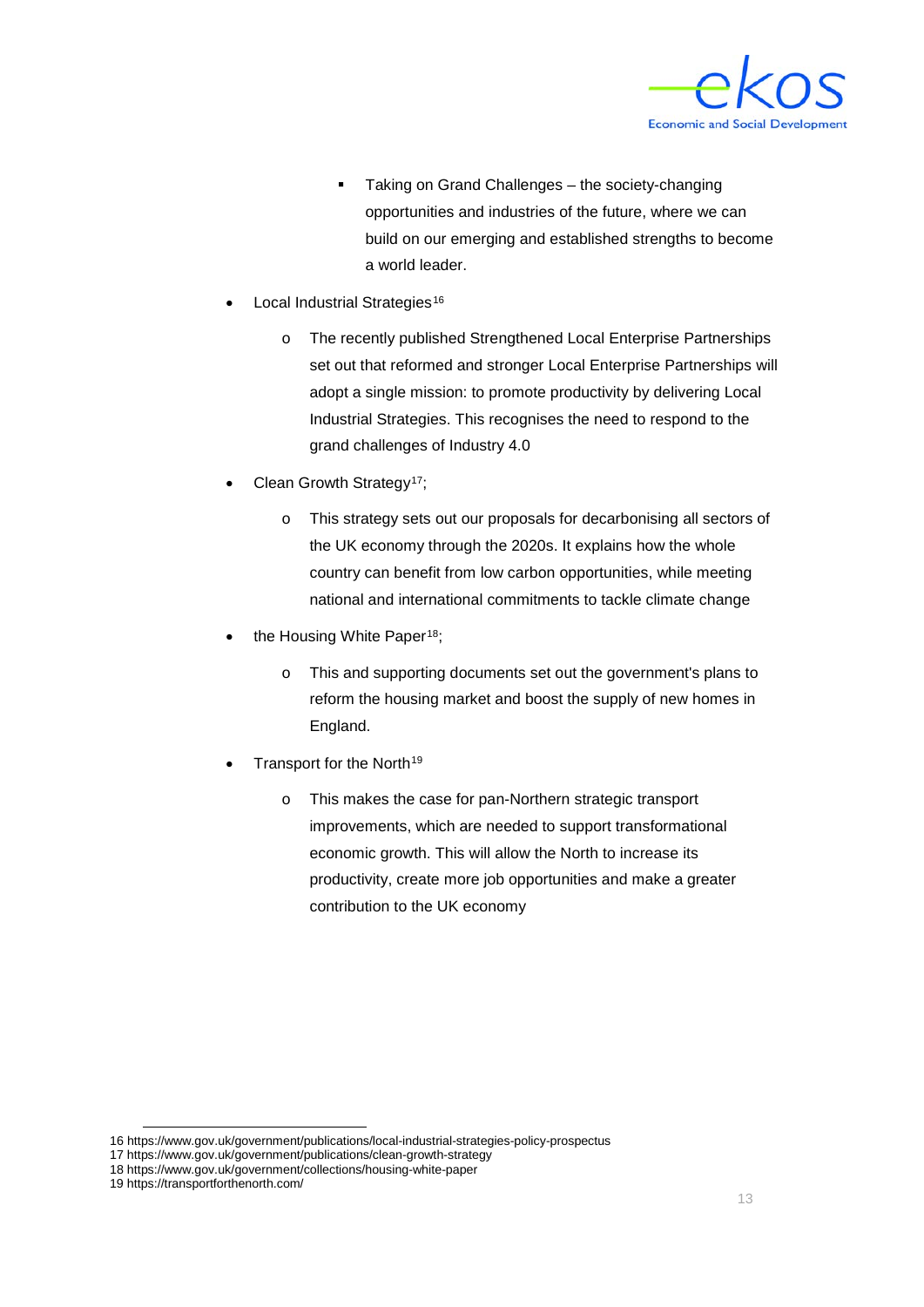

- Review of LEP Governance<sup>[20](#page-16-0)</sup>;
	- o This sought to "*review whether the current systems provide sufficient assurance to the Accounting Officer and Ministers that LEPs fully implement existing requirements for appropriate governance and transparency; to consider whether the current requirements for LEPs are sufficient; and to make recommendations*  for *improvements*.' See also<sup>[21](#page-16-1)</sup>
- Increased emphasis on place and the role of place (including town centres) in delivering local economic development.

In addition, there have been updates to local strategies, policies and plans in areas covering planning, transport and housing and across all LEP Partners. A detailed review of this is outside the scope of this evaluation. .

The 2017 refresh of the SEP fully recognises that the operating environment has evolved since the initial SEP in 2014 and that the 2017 SEP has responded to these changes and challenges as set out in Section 3.1.

It is clear that any future investments will be assessed under the new policy and strategy framework reflecting the evolving national, regional and local changes.

#### 4.3 Strategic Rationale and Fit

There is a clear strategic rationale and fit of the supported projects specifically as they were mostly explicitly identified within the 2014 SEP which formed the basis for project approval. The projects are delivering against the framework set out in the SEP and covering:

- strategic imperatives:
- investment priorities; and
- enabling projects.

These are set out in detail, over.

<span id="page-16-1"></span><span id="page-16-0"></span> <sup>20</sup> https://www.gov.uk/government/publications/review-of-local-enterprise-partnership-governance-and-transparency 21 https://www.gov.uk/government/publications/strengthened-local-enterprise-partnerships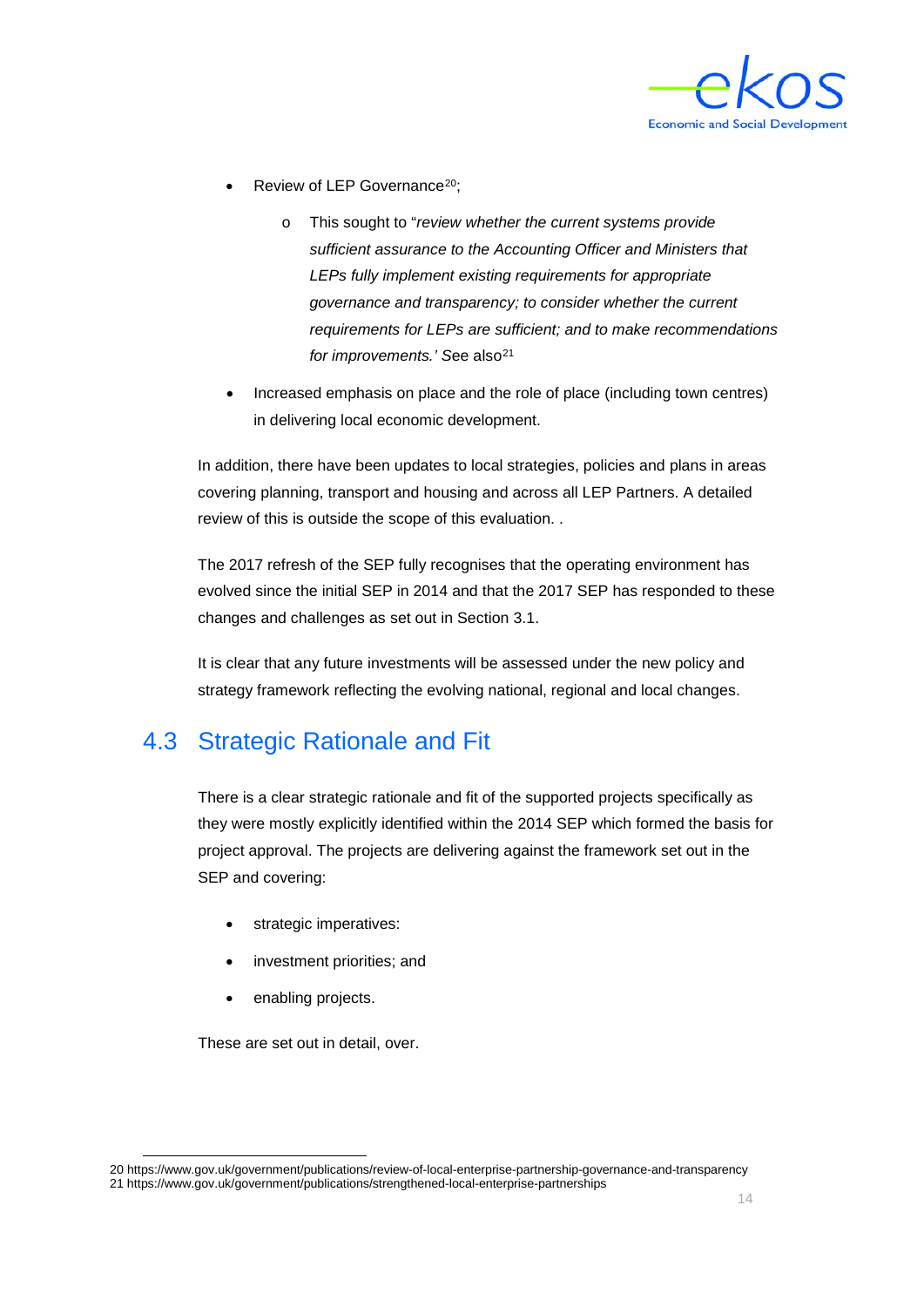

Strategic Imperatives

- SI 1: Delivering a manufacturing renaissance
- SI 2: Attracting and retaining talent
- SI 3: Equipped for market and technology change
- SI 4: Maximising our growth assets
- SI 5: Restoring our worker productivity premium
- SI 6: Internationally connected and engaged

#### Intervention Priorities

- IP 1: The Atlantic Gateway in Cheshire & Warrington;
- IP 2: The Cheshire Science Corridor;
- IP 3: Crewe High Growth City;

#### Enabling Programmes

- EP 1: Transport;
- EP 2: Housing growth;
- EP 3: Infrastructure;
- EP 4: Business support;
- EP 5: Innovation;
- EP 6: Skills & Employment.

Appendix C details how each of the supported projects contributes to the above stated objectives.

This clearly shows that all the projects fit within the strategic framework as set out in the SEP. We would also highlight that in many cases, the projects contribute to more than one objective (eg roads projects unlocking housing land for development).

#### 4.4 Adherence to Assurance Framework

The Assurance Framework is detailed at Appendix B. Based on the data provided it would appear that all projects have conformed substantively with the Framework.

We would highlight that as the LEP was being established and had limited access to resources, the Assurance Framework was only signed off in 2015 with revisions in 2017 and 2018. The project development, appraisal and approval process is clear and unambiguous and conforms with good practice and now appears to be fully developed and functioning.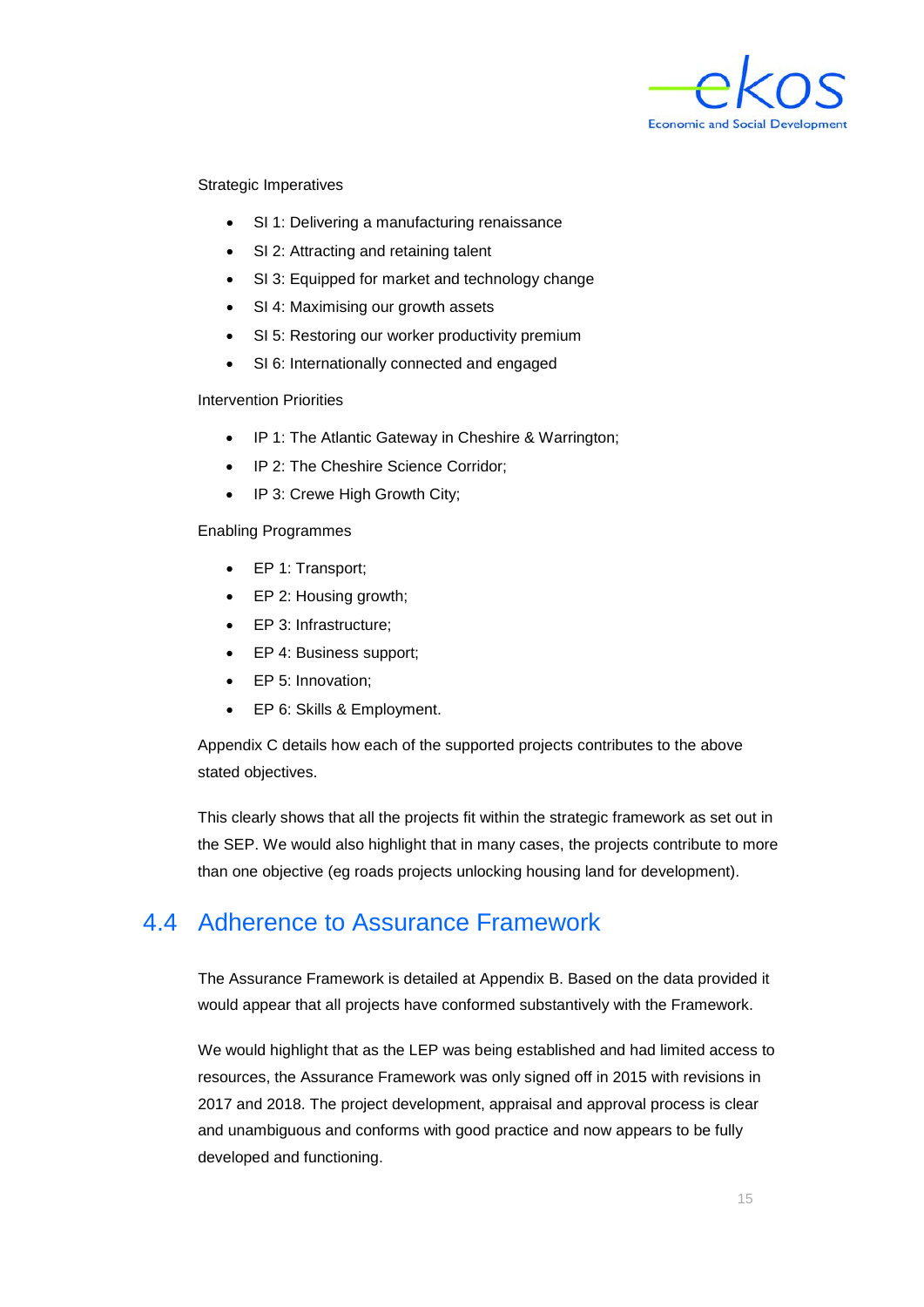

We have reviewed a small sample (5) of the documents associated with approved projects, although we have no data on any that were unsuccessful.

Some general comments<sup>[22](#page-18-0)</sup> on the reviewed projects are set out below:

- all projects had completed EOIs;
- all projects had OBCs submitted but one did not have an external appraisal;
- although we have not reviewed the internal LEP report/ appraisal documents we are advised that they are available if required; and
- the documents all conform to good practice and other guidance.

Based on our short review we could highlight some questions on the data/ assumptions used in the business cases although we are not clear if these were picked up by the LEP during their internal assessment.

In particular, we would highlight that given it is the indirect outputs which will deliver against the main economic and BEIS targets we would wish to draw attention to the limited information provided by way of demand assessment. In most cases the economic impacts are calculated on a capacity basis - eg every square metre of property will support a certain number of jobs or a site of a particular size will accommodate a particular number of houses.

The business cases would be much stronger if there was supporting market research/ demand evidence to confirm the economic output assessments.

This would also help reduce the contingent risk elements by giving the LEP a more robust case for support.

A detailed external critique of all approved projects is outside the scope of this interim evaluation. We return to the approval and appraisal processes later in the report and in particular in our recommendations.

<span id="page-18-0"></span><sup>&</sup>lt;sup>22</sup> Based on the documents provided by the LEP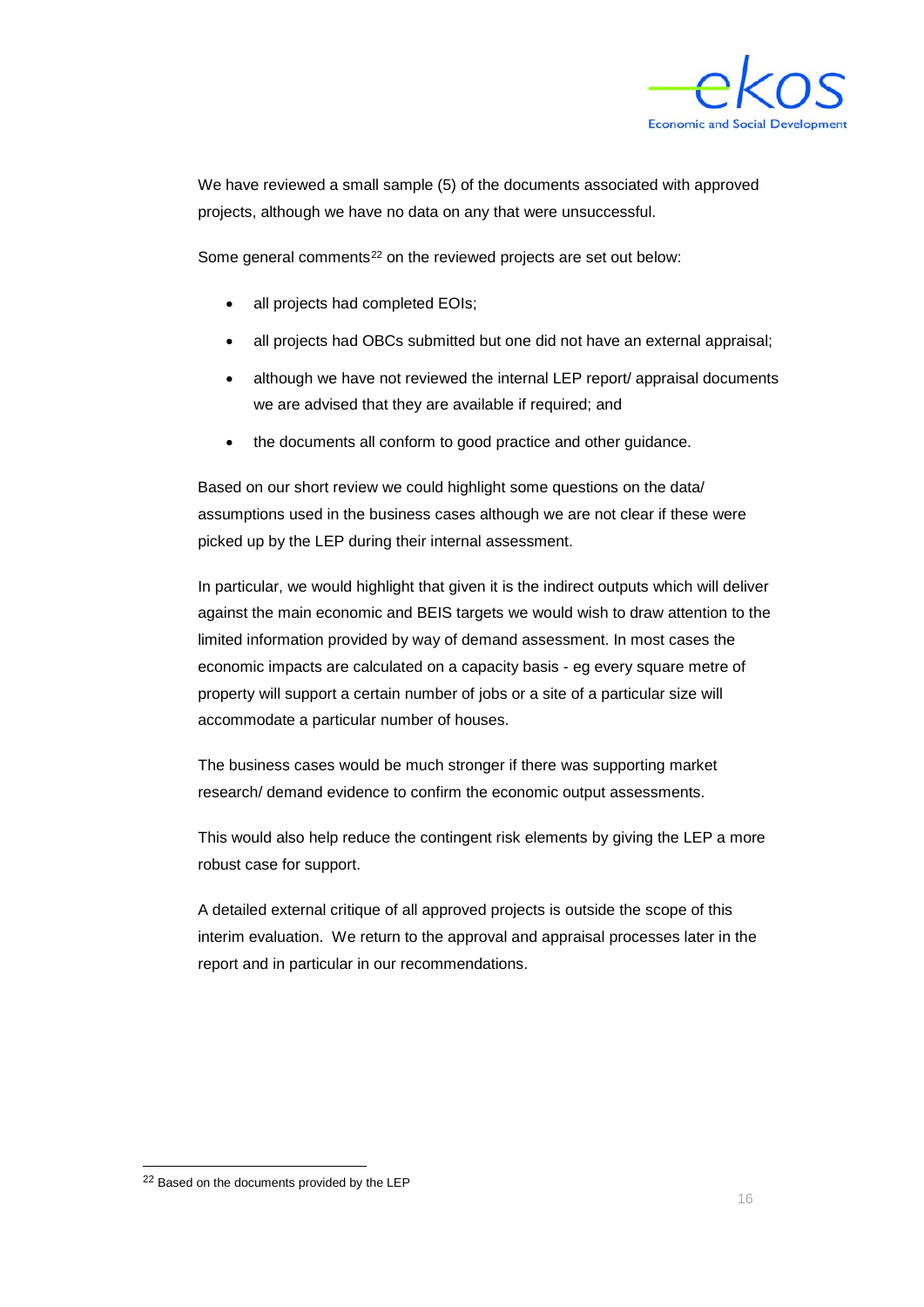

### 4.5 Progress against objectives

The initial SEP identifies the overall vision (which will include LGF) as follows:

- Delivering economic growth consistently above the UK level, Achieving GVA per head of 110% of the UK average and an economy of £26.6 billion by 2021;
- By 2030 to grow our population by 100,000, create 75,000 new jobs and 70,000 new homes
- Recognised as a modern, strong, sophisticated and attractive business and residential location, both urban and rural and known increasingly for our innovation, enterprise and skills.

It must be recognised that the above relates to the wider economic ambitions of the LEP, with them estimating that the LGF will contribute up to 24,000 jobs, 12,000 new homes and generate over £280 million in private leverage<sup>23</sup>.

Progress in these areas is discussed further in this Chapter.

As was shown earlier, the majority of projects supported and spend has been in transport infrastructure which have a strong link with economic development. A recent report<sup>[24](#page-19-1)</sup> highlights that "good transport connections have direct benefits to people, businesses, the environment, and the overall economy": Transport projects can:

- Help people access jobs;
- Support innovation, productivity and economic growth;
- Help shape greener and healthier places;
- Help cities attract new firms;
- Help access and develop local supply chains; and
- Unlock new development sites for business and housing.

Based on the above it can be seen that progress towards both the specific LGF and generic economic objectives is being achieved by the LGF.

<span id="page-19-0"></span><sup>&</sup>lt;sup>23</sup> Based on the aggregated contracted outputs

<span id="page-19-1"></span><sup>24</sup> Centre for Cities: Delivering change: Making transport work for cities [http://www.centreforcities.org/reader/delivering-change-making-transport-work-for-cities/transport-essential-growth](http://www.centreforcities.org/reader/delivering-change-making-transport-work-for-cities/transport-essential-growth-cities/)[cities/](http://www.centreforcities.org/reader/delivering-change-making-transport-work-for-cities/transport-essential-growth-cities/) See also https://transportforthenorth.com/reports/?publication-keywords=economy&contenttype=reports&region=&date-range=all&EMAIL=&b\_a36d2d11ad0dea77126a1c21f\_d5e2398dcb=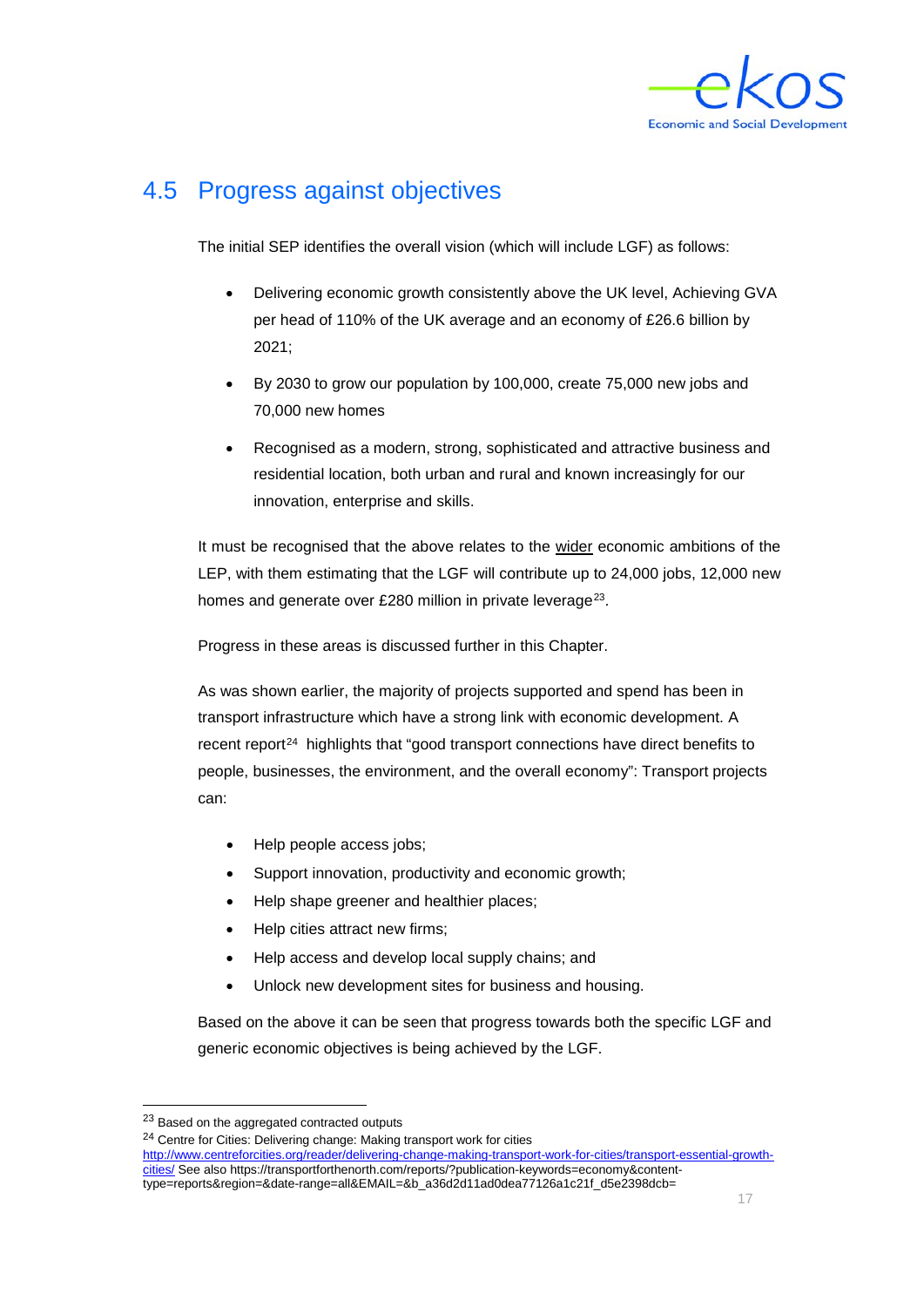

## 4.6 Financial Progress

As of October 2018, the financial spend activity of LGF was as follows:

|                               | No.<br>Projects | Costs<br>Total | Grant<br>Total | paid<br>Total | Still to<br>claim |
|-------------------------------|-----------------|----------------|----------------|---------------|-------------------|
| LGF 1/2 Projects<br>Completed | 9               | 104,460,314    | 45,059,600     | 45,059,600    |                   |
| LGF 1/2 Projects<br>live      | 10              | 276,780,356    | 113,066,228    | 27,418,313    | 85,647,915        |
| LGF 3 live                    | 15              | 82,593,070     | 42,865,220     | 2,360,221     | 40,504,999        |
| Sub total                     |                 | 381,240,670    | 200,991,048    | 74,838,133    | 126, 152, 915     |
| Major transport<br>schemes    | 2               | 115,250,000    | 93,057,000     |               | 93,057,000        |

Source: C&W LEP October 2018

Based on the above, the current overall position is as follows:

- LGF 1 and 2: 50% already paid 50% still to claim;
- LGF 3: 5% paid to date and 95% still to claim.

All projects are currently forecast to meet their spend targets by 2020/21.

In addition, three projects with a combined value of £13,45 million are still to be contracted (Skills, Energy and Omega 2) and are included in LGF 3 live.

## 4.7 Progress against Output Targets

The LGF as two types of targets - the BEIS ones and the LEP contracted ones. The BEIS ones are largely indirect and the LEP contracted ones are a mix of direct and indirect ones.

The progress against both BEIS and Contracted output targets were highlighted in Table 3.4.

We would however, again draw attention to the difference between direct and indirect outputs.

• direct outputs are what the grant funded project delivers - new roads/ new property etc; and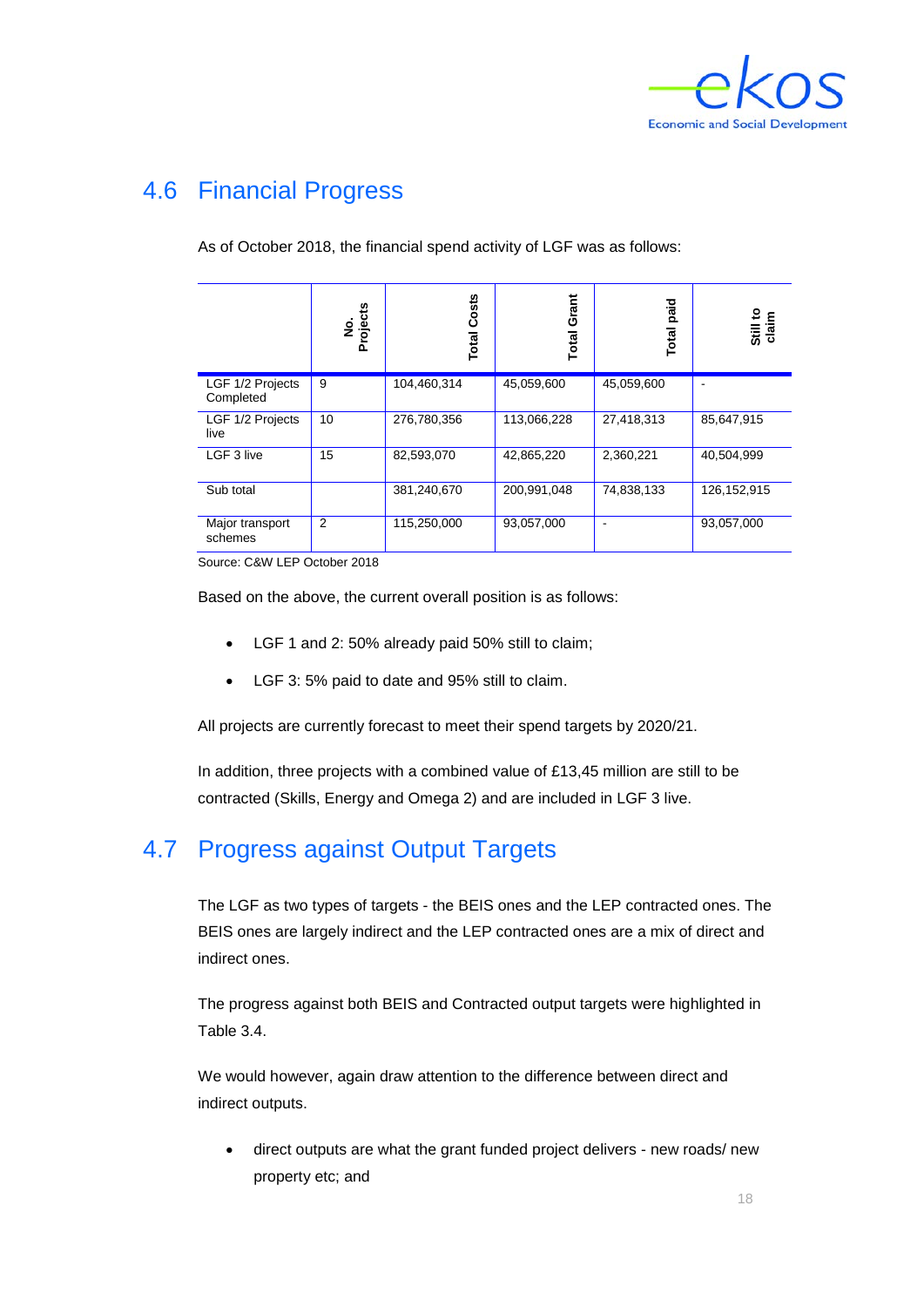

• indirect outputs relate to what happens once the project is completed houses get built; companies occupy commercial property and employ staff etc.

The performance data supplied by the LEP show performance to date as follows:

- **BEIS Outputs** 
	- o jobs 12,000 target with 0.6% achieved to date
	- o new homes 5,000 with 51% achieved to date
	- o private leverage £280 million with 5% achieved to date
- LEP Contracted Outputs
	- o substantial progress in terms of
		- renovated commercial space
		- business receiving investment
		- **•** public sector leverage
		- **new roads built.**

If the contracted outputs are delivered this will ensure that all BEIS targets are exceeded (or in some cases exceeded). However, at this point in time, we are unable to provide any evidence to support a robust assessment of likely final impacts.

However, this is what would normally be expected at this stage in the LGF Programme delivery - good progress against direct outputs with much slower progress against indirect outputs (final impacts) which will result as a consequence of the direct outputs.

At this stage, we would however, highlight a substantial risk to achieving indirect outputs. The largest spend has been in terms of roads and related transport infrastructure. The outputs being forecast all depend on others (largely private sector) organisations undertaking subsequent development on the sites which now have improved or required access and also individuals and businesses occupying the built properties (housing or commercial property)

These projects can be thought of as enabling ones - as they will allow future economic activity to occur. This however is wholly dependent on the estimates provided in the business cases which must depend on a set of assumptions at a point in time and which will adjust as economic or financial circumstances change.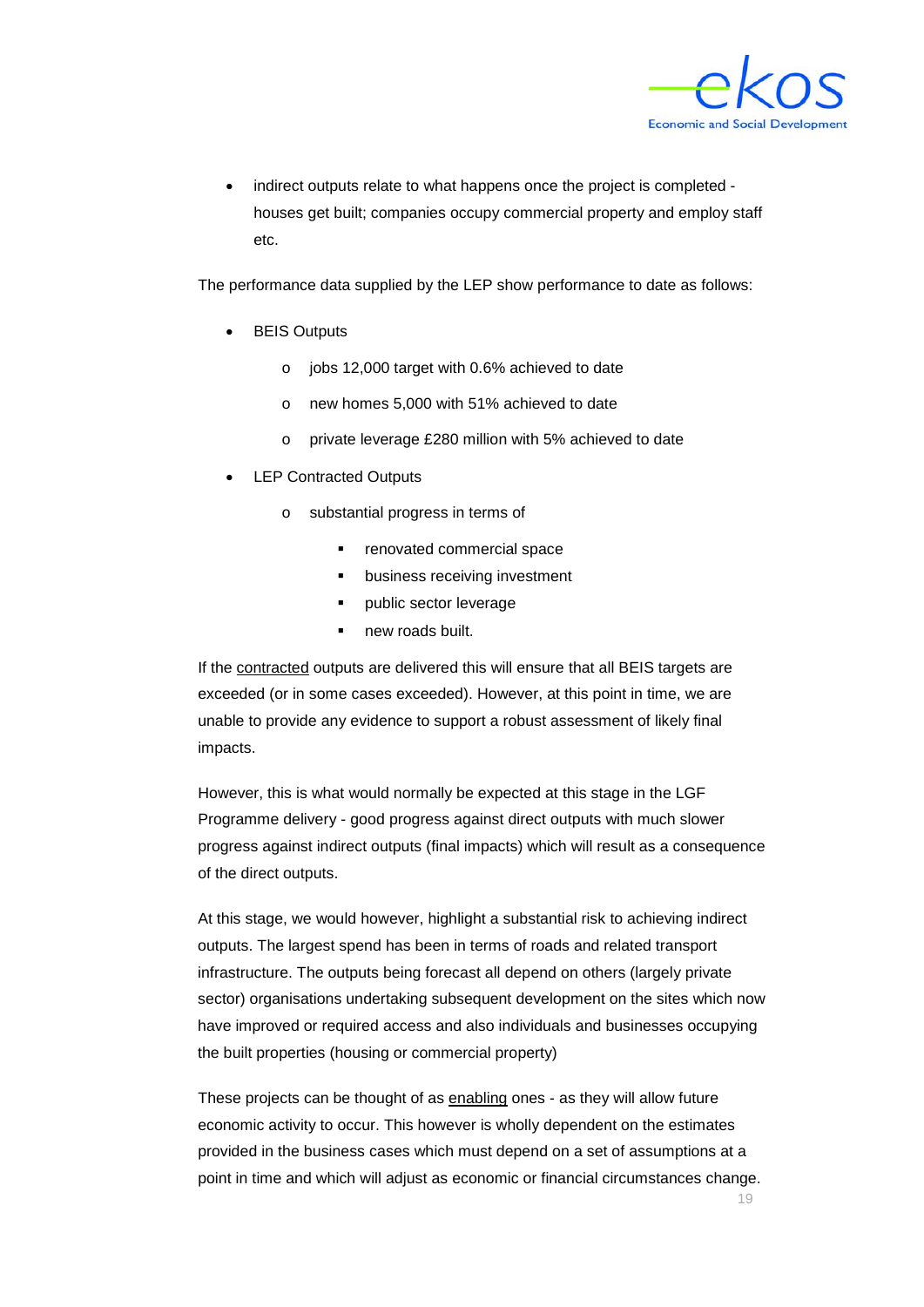

#### 4.8 Programme Management and Governance

The Growth Programme Assurance And Accountability Framework provides the basis for the overall governance and management of LGF, including operations for the Performance and Investment (P&I) committee and the monitoring and evaluation requirements.

The LGF also has a management and reporting protocol which is delivered by a dedicated Programme Manager whose role is to:

- assess the EOIs and write reports for P&I for consideration;
- provide information and support to individual applicants;
- to attend Partner project meetings;
- to prepare monthly progress and financial reports for P&I;
- review OBC and FBC and write recommendations reports for P&I
- collate and analysis project monitoring reports;
- approve claims for payment.

**Reporting Datasets** 

The reporting documents comprise a range of performance against a more detailed set of indicators which includes output data against the following.

| Reporting DataSetS                               |                                                  |
|--------------------------------------------------|--------------------------------------------------|
| Progress against spend                           | Commercial Floorspace constructed Achieved (sqm) |
| Progress against outputs                         | Commercial Floorspace renovated Profiled (sqm)   |
| <b>RAG</b> status                                | Commercial Floorspace renovated achieved (sqm)   |
| <b>Jobs Created Profiled</b>                     | No. of Businesses receiving investment           |
| Jobs Created Achieved to date                    | Achieved to date                                 |
| New Homes Profiled                               | $GVA$ $(Em)$                                     |
| New Homes completed to date                      | GVA Achieved to date                             |
| New Homes started Profiled                       | Occupy space at AP (Sq m)                        |
| New Homes started to date                        | Achieved to date                                 |
| Private Sector Leverage (£m)                     | Learners Benefitting profiled                    |
| Private Sector Leverage to date (£m)             | Learners Benefitting achieved                    |
| Public Sector Leverage (£m)                      | New Road meters Profiled                         |
| Public Sector Leverage Achieved to date          | New Road meters Actual                           |
| Commercial Floorspace constructed Profiled (Sqm) | Road Resurfaced m Profiled                       |
| Road Resurfaced m actual                         | Temporary Construction jobs Profiled             |
| <b>Construction Jobs Actual</b>                  |                                                  |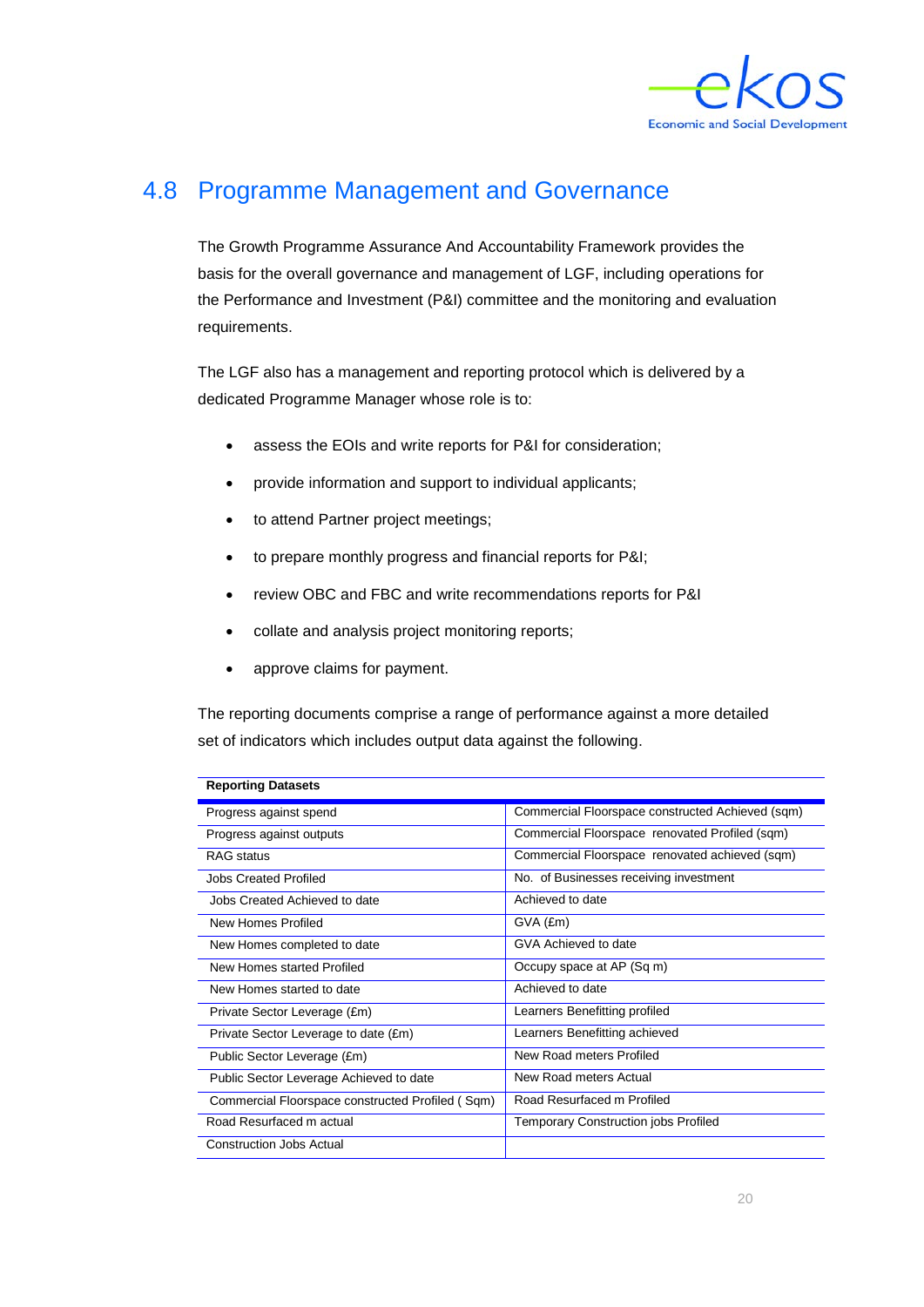

In addition, the Programme Manger prepares and submits the following documents:

- monthly update reports;
- approval papers/ conditional; and
- progress reports and summaries.

All of these are required to be published on the LEP website.

Quarterly reports are also submitted to the CLG Growth Unit. These reports need to be agreed by P&I Committee and signed off by the s151 officer.

We return to this in our recommendations.

#### 4.9 Value for Money

While this is an interim evaluation it is not possible to offer a robust sense of value for money, as the final impacts are not all known and we have not interrogated the individual supported projects or project beneficiaries.

However, if the LGF achieves its output targets as currently contracted, it will indeed offer excellent value for money (based on 25,000 jobs and a £200 million public sector spend gives a gross cost per job ratio of £8,000). Again we would highlight that at this time we are unable to provide a view on the likelihood of all the projects achieving these final impacts.

If they do, this compares well with previous and other interventions.

- a 2014 National Audit Office report Progress report on the Regional Growth Fund examined the impact and value for money of the first four rounds of the RGF and concluded: that the cost of each net additional job over the four rounds was £37,400.
- the major Impact Report<sup>[25](#page-23-0)</sup> on the (previous) Regional Development Agencies concluded that the net cost per job for regeneration/ physical interventions was around £60,000 per net job.

<span id="page-23-0"></span> <sup>25</sup> Impact of RDA Spending - National Report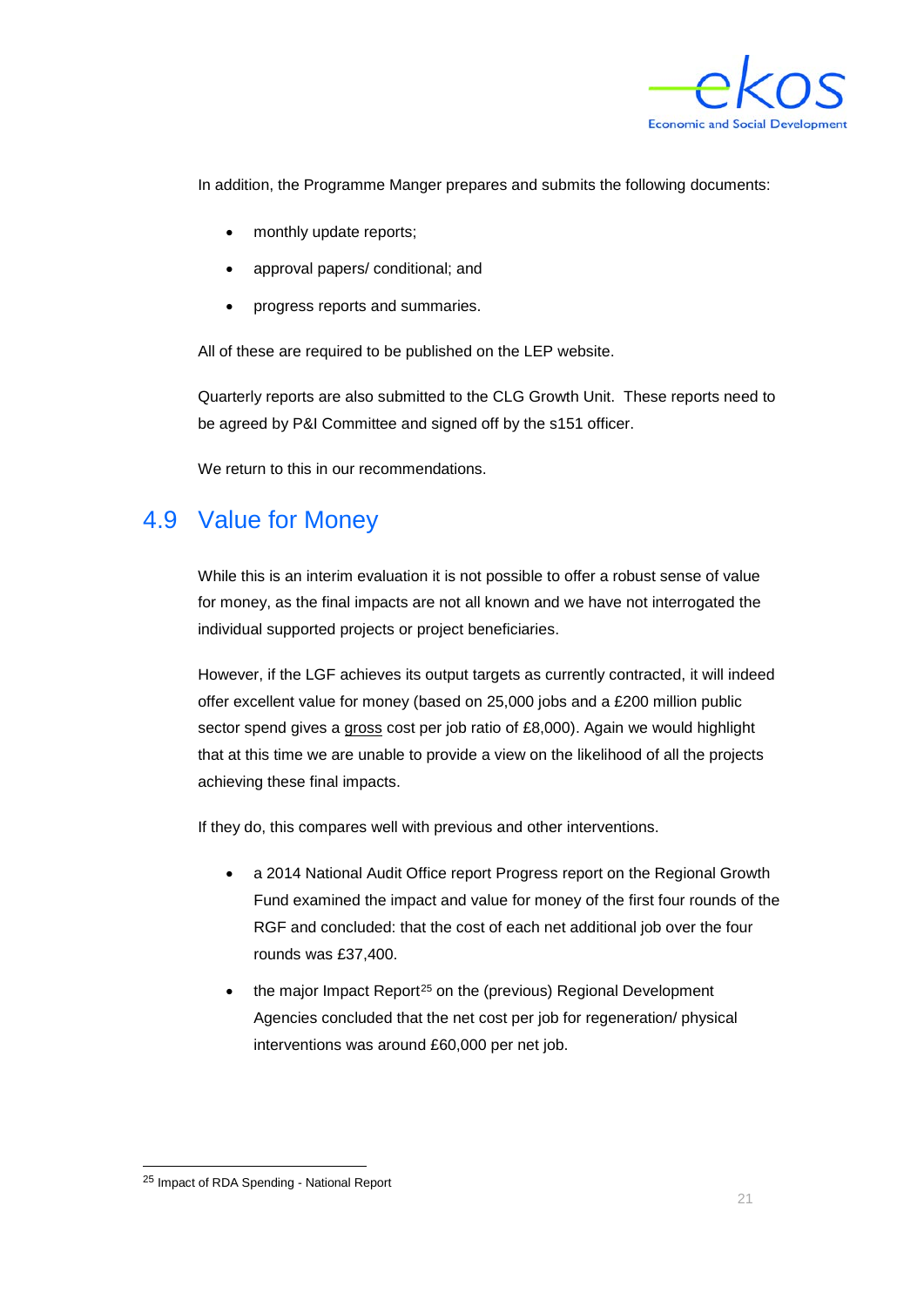

At this stage we cannot estimate additionality co-efficients to calculate gross to net values, although with a normal dilution factor of around 60%, the value for money on LGF is still good.

The LGF is also contracted to generate £373 million of public and private leverage some of which will be fully additional and would not have been achieved in the absence of the Programme.

In addition, the wide range of other benefits will ensure that (if achieved) the investments will generate a significant return and fully justify the public sector spend.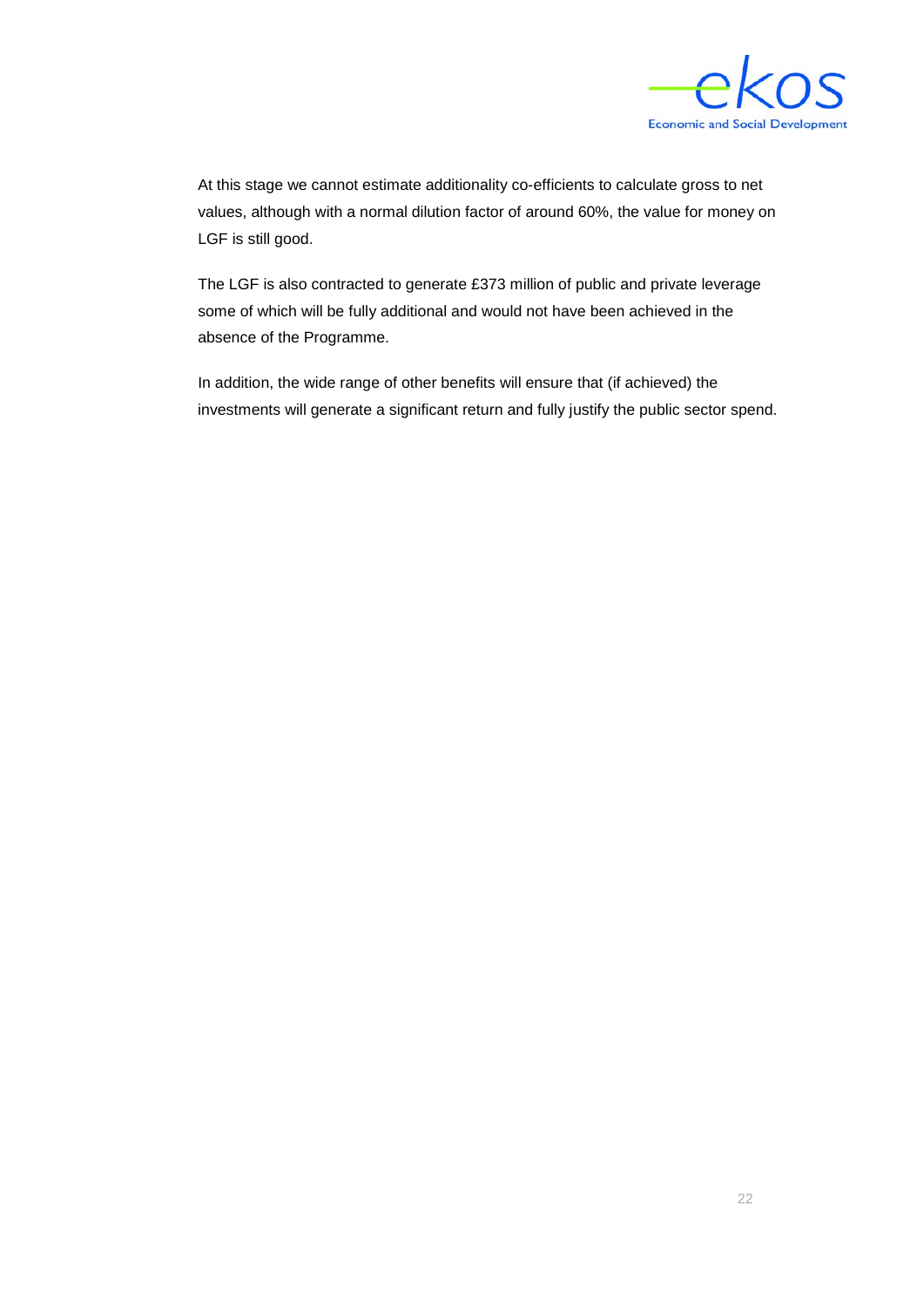

# <span id="page-25-0"></span>5. Stakeholder and Partner Engagement

#### 5.1 Introduction

As part of the evaluation we undertook formal interviews will a range of stakeholders and project applicants (as per the list provided in the ITQ).

In addition to the LEP, organisations consulted include:

- Cheshire and Warrington LEP;
- Cheshire West and Chester Council;
- Cheshire East Borough Council;
- Warrington Borough Council;
- Reaseheath College;
- South Cheshire College;
- University of Chester;
- Department for Business, Energy and Industrial Strategy; and
- Department for Transport.

The interviews were conducted using a mix of telephone and face to face interviews. One interesting point to note was that very few of the interviewees had been in place since the start of LGF and as such had restricted exposure to the Programme.

We have presented the outputs from these interviews across the following themes:

- strategic fit and rationale;
- application process;
- project development;
- approval process;
- business cases;
- progress to date;
- outputs and impacts;
- financial performance;
- role of the LEP;
- strategic added value; and
- areas for improvement.

The views and opinions as expressed are now described in more detail.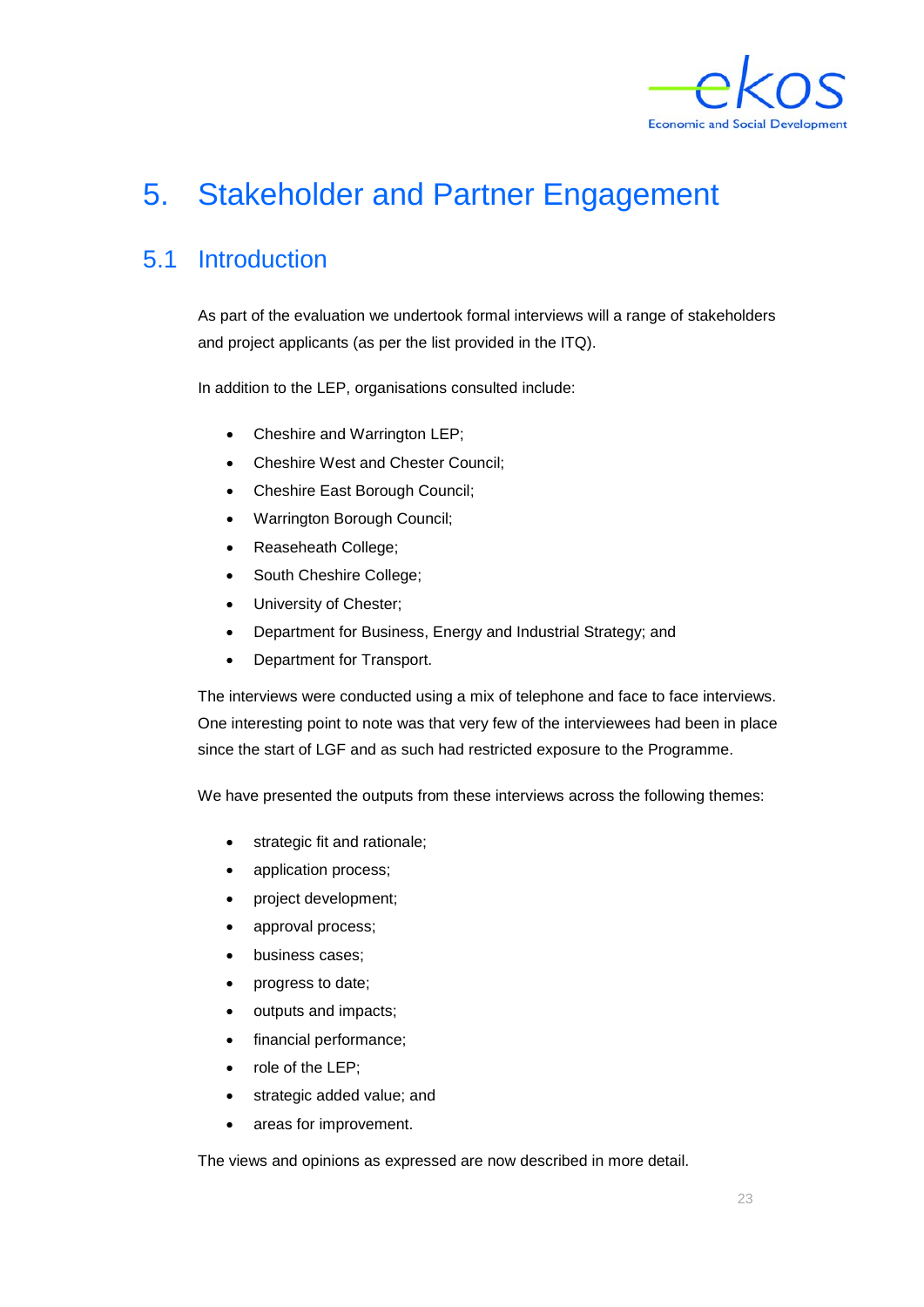

#### 5.2 Strategic fit and rationale

While there is a SEP which sets the context for the assessment of applications, the first was developed in 2014 and revised in 2017. It is not clear, at least at the start of the Programme, how much this really set the strategic context for assessing and approving projects and as such it is seen as very much bottom up rather than top down.

The reality was that the initial application and award process provided limited time for projects to be worked up to business case requirements and it was therefore considered inevitable that many of the projects were pre-existing and had already been developed in some detail with the initial priority being to invest Programme allocations.

Projects that were completely new or were at an early stage in development were therefore unlikely to be able to meet time requirements.

The other factor appears to be that a significant slice of LGF monies were veered from Department of Transport budgets and as such there was an "expectation" that the investment in roads infrastructure would continue to be supported, albeit this time through the LGF.

It was felt by some that given the time and budgetary constraints, the SEP was only able, at this stage, to recognise those projects which were already well under development rather than setting a strategic context against which new projects could be developed.

Crucially transport infrastructure was recognised as a priority within the SEP and this ensured that here was good strategic fit between projects supported and the strategic policy. It is seen as a pragmatic and appropriate focus for the LGF, at least in its initial stages of operations where there was a strong focus on ensuring financial targets were achieved.

It is recognised that the context within which the LGF operates has now progressed, with the LEP developing and acquiring additional capacity, setting a more strategic framework (the 2017 SEP) and learning from the experience.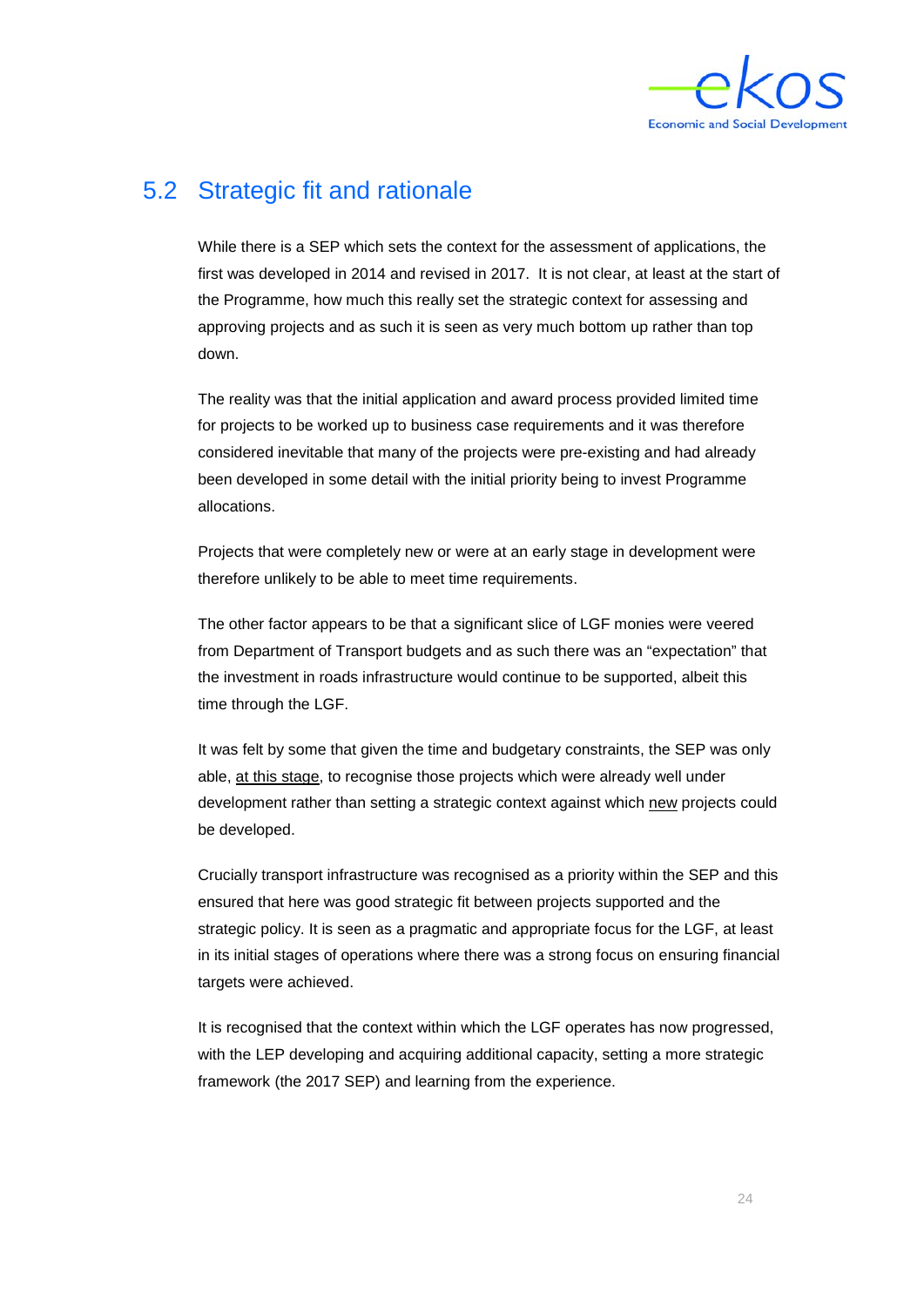

#### 5.3 Project Development

In order for projects to be considered for the award of LGF, they require to follow the "business case approach<sup>[26](#page-27-0)"</sup> which is both resource intensive and time consuming.

Within Cheshire and Warrington, different partners appear to have access to different levels of resources to support project and business case development.

In the project lifeclyde this initial development and appraisal stage is crucial to provide a robust and comprehensive appraisal; ensure business cases (submissions) are fully completed and submitted on time and have fully addressed and considered potential risks and problems that could impact on the delivery of the projects.

For example, our experience suggests there is sometimes a tendency to underestimate the time required or complexities involved in delivering multi-partner projects and even where there is high level agreement there are often major challenges in agreeing the detail to allow a business case to be developed.

#### 5.4 A Regional Approach

There is a strong sense that while the projects can be clearly seen as contributing to a local agenda there is less of a regional lens through which they can be considered. For example, do all the roads projects collectively make sense to improving the regional functioning of the transport networks and improve the economic prospects of the region.

In terms of development sites, again while individually they may be robustly argued to be supported does it make sense at a regional level or are there potential issues around displacement or market saturation.

There was a view that the LEP could seek to set a clear regional agenda with regional priorities in terms of better directing housing and transport investment ie is public support required for housing in areas where the values are already high and is this being perpetuated by the investments or should priority be given to those locations where development economics make it difficult to achieve?

<span id="page-27-0"></span> <sup>26</sup> [https://www.gov.uk/government/publications/the-green-book-appraisal-and-evaluation-in-central-governent;](https://www.gov.uk/government/publications/the-green-book-appraisal-and-evaluation-in-central-governent)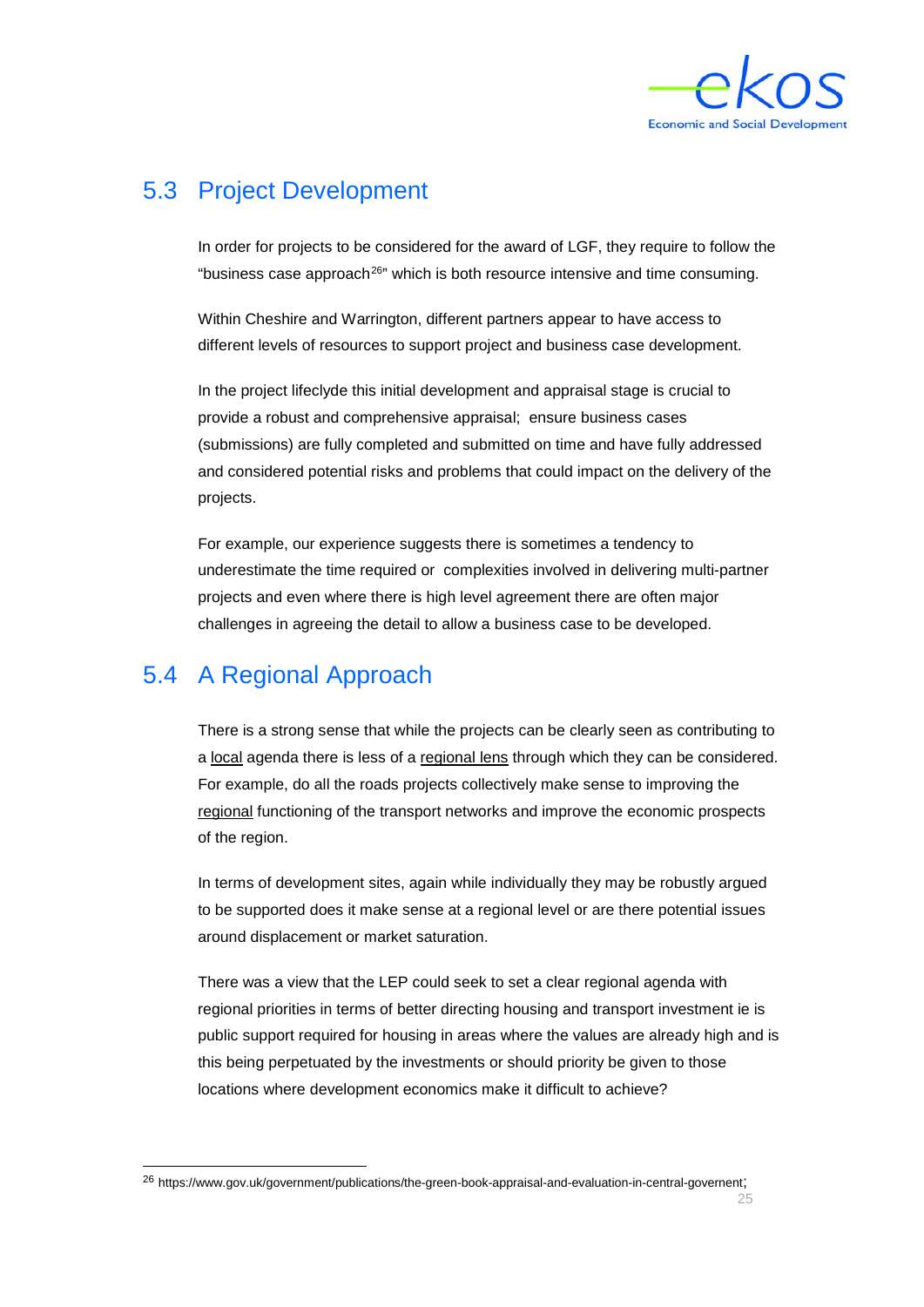

It was believed by stakeholders that setting a regional agenda (as opposed to a local one) would offer a clear differentiation between the LEP and local Partners, albeit was recognised that this could also have the potential to cause tensions to arise between local partners, where each considers they have a "right" to a proportion of funding .

#### 5.5 Application and Approval Process

The application and approval process was generally seen as being clear and understandable and the assurance Framework was mentioned by all Partners, although we had a strong sense that some applicants felt this was simply "another hurdle" they had to overcome to get funding for their projects.

While this was the case there was also a recognition that that the LEP are the accountable body and that they are operating according to Government requirements and as such they must now work within this operating environment.

In terms of the appraisal of projects submitted for approval it was not clear how rigorous or consistent this was at the early stage in the Programme when the LEP had limited resources and where there was a perception that funding was being distributed across Partners projects, most of which were already well developed even before the start of LGF.

The LEP has the ability to interrogate and challenge the business cases or send them back as incomplete or require clarification prior to submitting them to the P&I Committee for approval or of making approvals conditional.

The appraisal process was seen by some Partners as being able to help de-risk projects by requiring applicants to follow a robust process and in providing another check and assessment and ensuring that approved projects had been robustly developed.

It does appear that there has been a clear direction of travel, with early projects being subject to levels of scrutiny to reflect issues of LEP capacity, timing, budgetary requirements, partner relationships etc. There are now clear, appropriate and robust procedures in place for project application, appraisal and approval of projects seeking funding and investment and crucially they appear to be well understood by all Partners.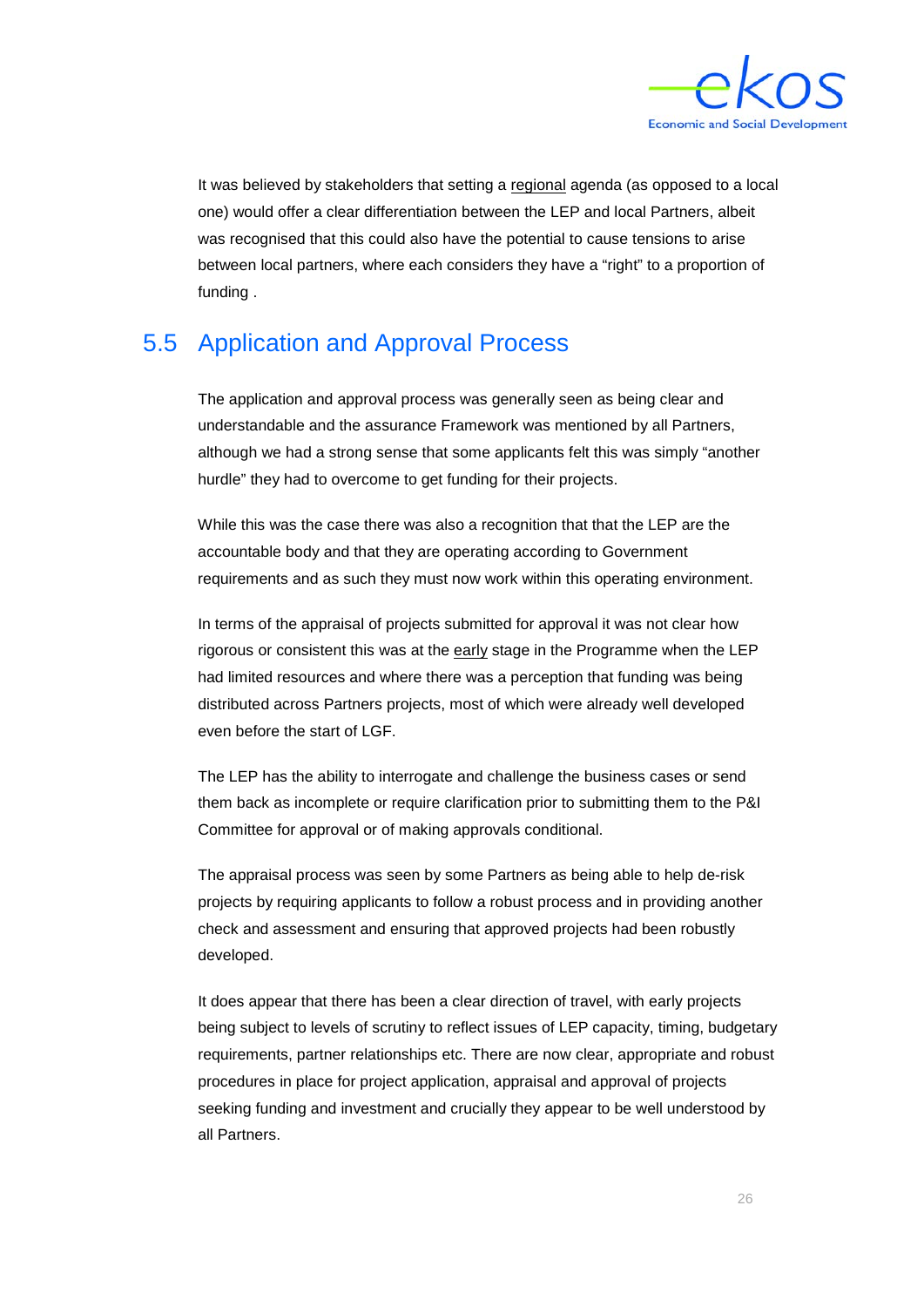

One particular aspect which was highlighted by one respondent was a view that they believe the LEP tended to support the "easier" projects where there was perhaps less risk and more certainty of spend and delivering outputs.

It was postulated that this may mean that potentially high impact but more risky projects will not be supported.

#### 5.6 The Business Case Approach

The business case approach is well understood by Partners although as highlighted earlier we believe this is often seen as "another hurdle to be overcome" and not something that will necessarily help improve the quality of the project or better ensure it delivers its outputs/outcomes and contribution to the SEP.

Currently, the individual applicants complete (internally or more often through the use of external consultants) the Expression of Interest (EOI); the Outline Business Case OBC); the independent appraisal; the Full Business Case (FBC) and final independent appraisal.

The process of the applicants commissioning both the business cases and external appraisal was explored in some detail.

The appointments of external experts are always at arm's length from each other and there is no sense that there has in fact been any conflict issues.

However, the separation of the commissioning of the OBC appraisal and independent assessment is seen as one area where a more robust and transparent approach may offer additional scrutiny at an early stage and allow detailed questions/ issues to be addressed prior to projects being brought to the LEP for funding.

One respondent described it as creating the possible perception of lack of independence or as was described "marking our own homework".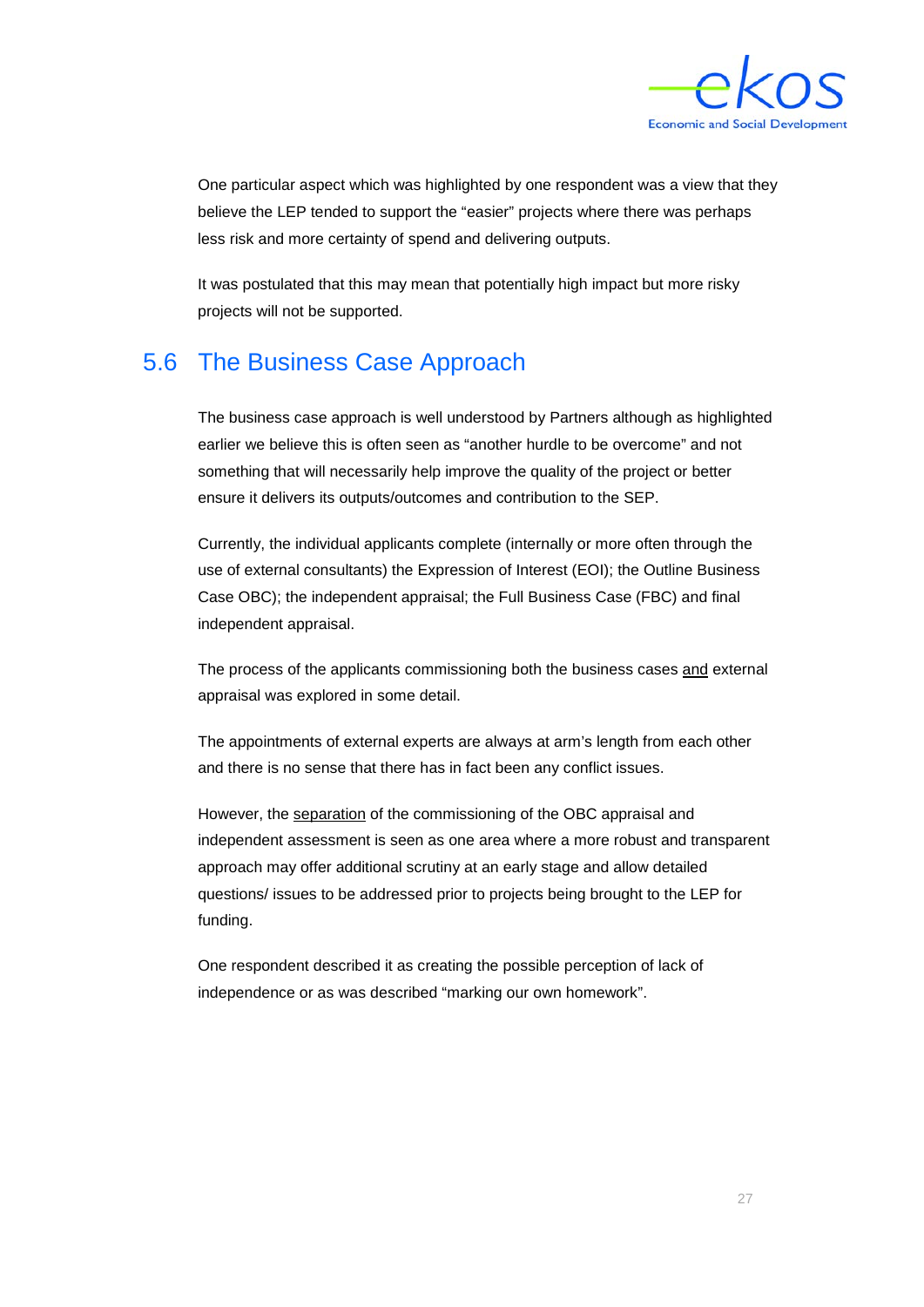

#### 5.7 Progress to date

Generally, the LGF Partners (applicants) are supportive of the approach being adopted and delivered by the LEP. They also believe that there is strong additionality to the LGF and that without the investment the supported projects would not be delivered either at all or in their current format due mainly to lack of their own internal resources.

All applicants confirm they believe that their projects either have or will deliver against their output and financial targets and at this time there is nothing to suggest otherwise, although there is also no evidence to support this view.

The only issues which was raised is that given that the majority of investment has been into transport infrastructure where the main economic benefit is postulated on development sites becoming viable and will therefore be dependent on (largely) private sector developers and subsequent occupiers.

If the market changes this could have a direct impact in a number of areas:

- private sector financial leverage where payment is dependent on building profiles - no development/ no leverage;
- housing outputs which are fully dependent on the private sector building out the now accessible sites; and
- jobs which are dependent on the non-housing development being completed and occupied by businesses.

Therefore the achievement of output targets will by highly contingent on wider economic and property market conditions.

#### 5.8 Role of the LEP

At one level, the LEP are partly seen by some Partners as another "layer" in the economic development establishment while others believe there is real value in their role through adding a layer of robustness to the project development process and in providing strategic oversight of the funding priorities.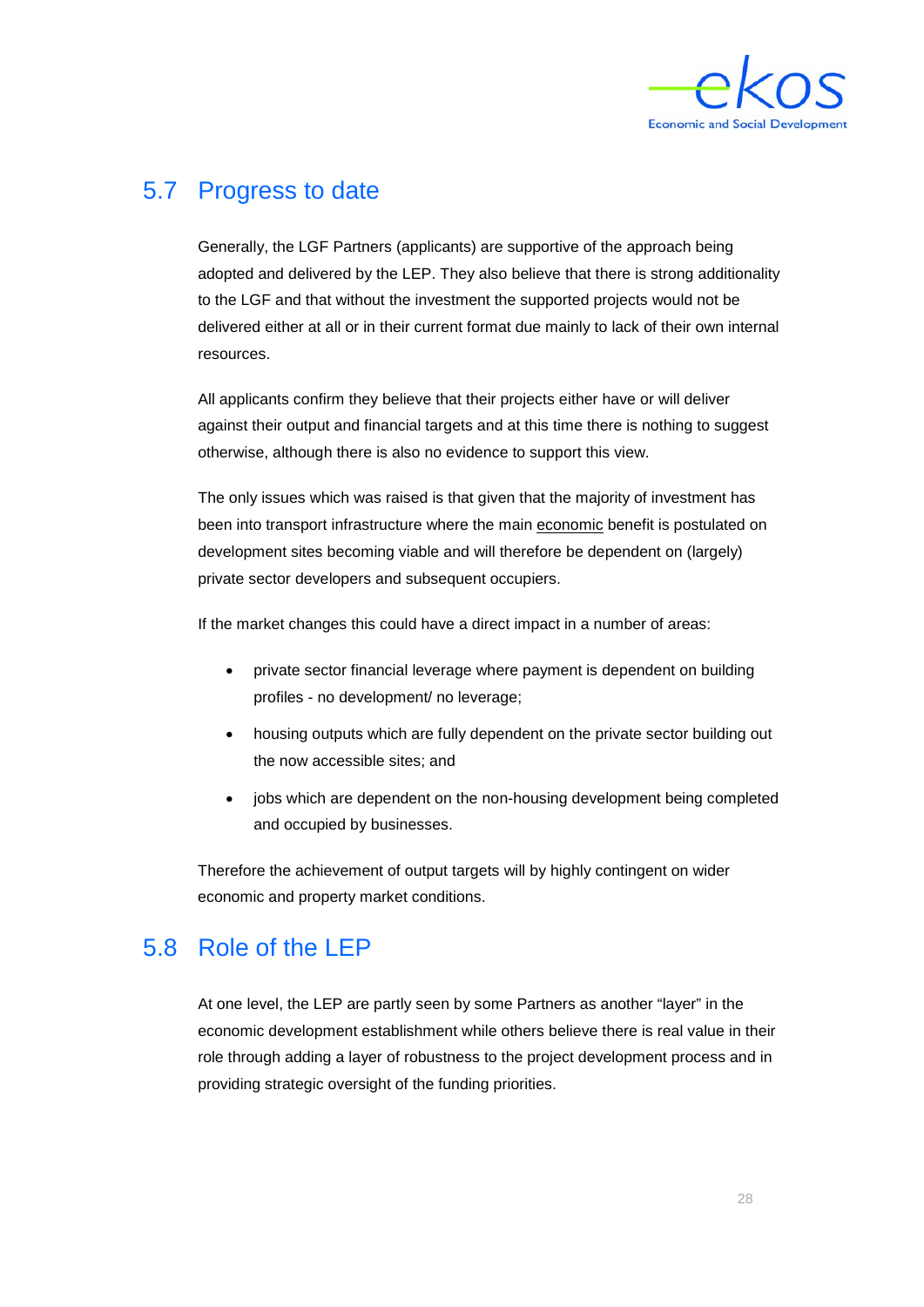

The LGF is seen as offering effective project and programme management with the LGF being well managed with monitoring procedures which are both accurate and timely, although dependent on the Partners providing the information as required.

Overall, our sense is that the role of the LEP is seen as evolving.

Initially it was often seen as a delivery vehicle to disburse LGF money to projects which were already well developed, while the role is now more about setting a regional strategic context and supporting partners develop new projects which will deliver the economic ambitions for the region.

In this context, there is a perceived need to develop a strong and robust pipeline of projects to support the region achieve these ambitions and provide choice and options for future investment.

One aspect which was highlighted was that he LEP now has improved capacity and capability to support and appraise projects and work with Partners in a more constructive manner.

#### 5.9 Strategic Added Value

To date there is limited evidence of significant strategic added value. This reflects the fact that most of the current cohort of projects were already "on the shelf" and the LEP had limited opportunity to influence change or help generate new projects.

This is seen as an area where the LEP should be able to add greater value in the future with increased capacity to support a robust appraisal framework and a new Strategic Economic Plan to set the context for future investment.

There is also a view that the LEP need to not only be seen to be, but to act as a critical *friend* who are part of the local architecture and work more closely with partners to ensure project delivery and respond to challenges as they develop.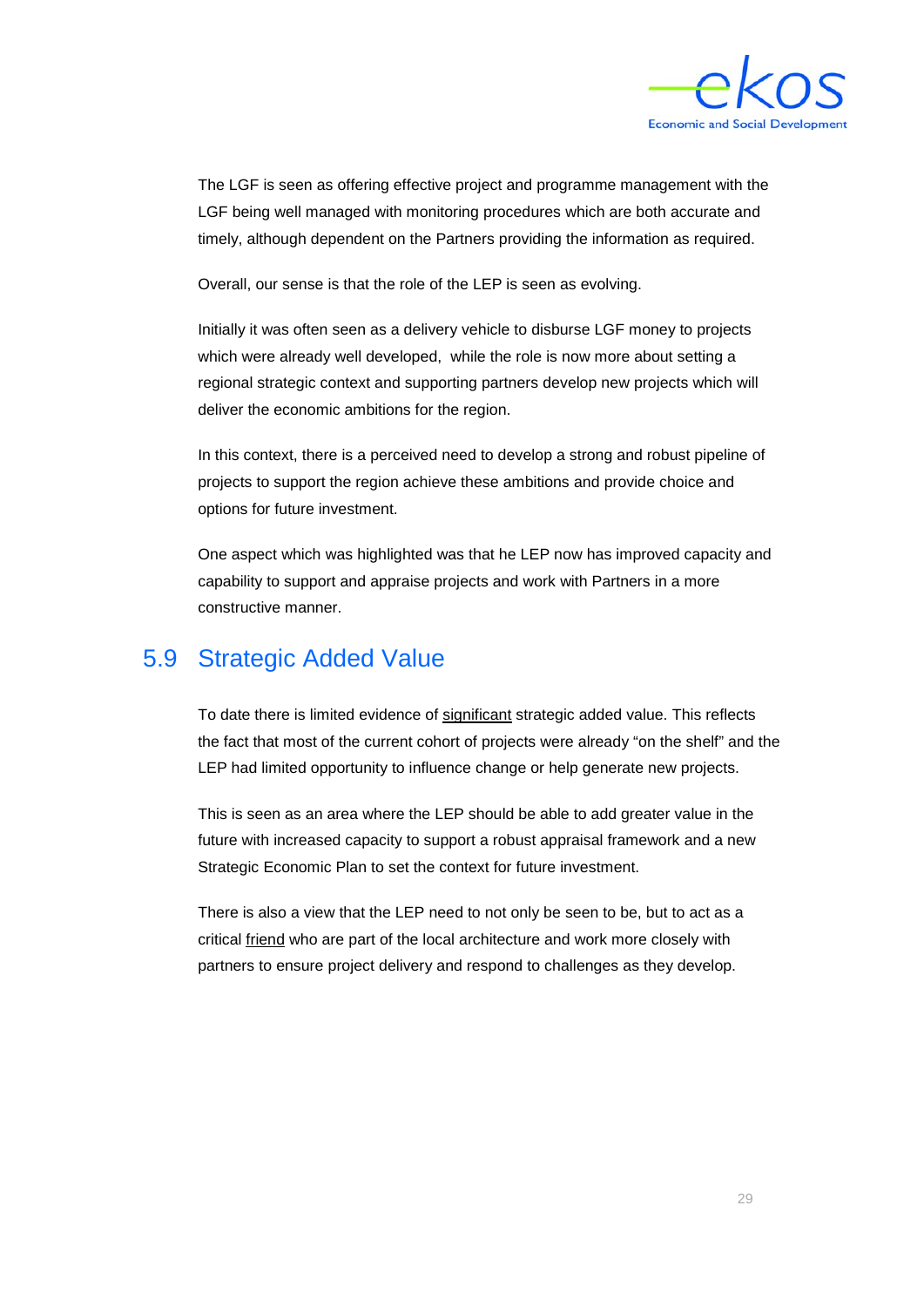

#### 5.10 Areas for Improvement

Overall and given its strategic and operational parameters, the Partners appear relatively content with the way in which the LGF has operated and been managed within the framework as establish ed by Government.

In particular, the Assurance Framework is seen as both robust and comprehensive and provides clear guidance and protocols and will provide operational guidance for future activities.

There are a few areas where we believe that changes/improvements may lead to greater efficiency and effectiveness. They cover:

- project procedures;
- programme responsiveness;
- strategic regional approach;
- developing a pipeline; and
- project management and monitoring.

These are highlighted in Chapter 7.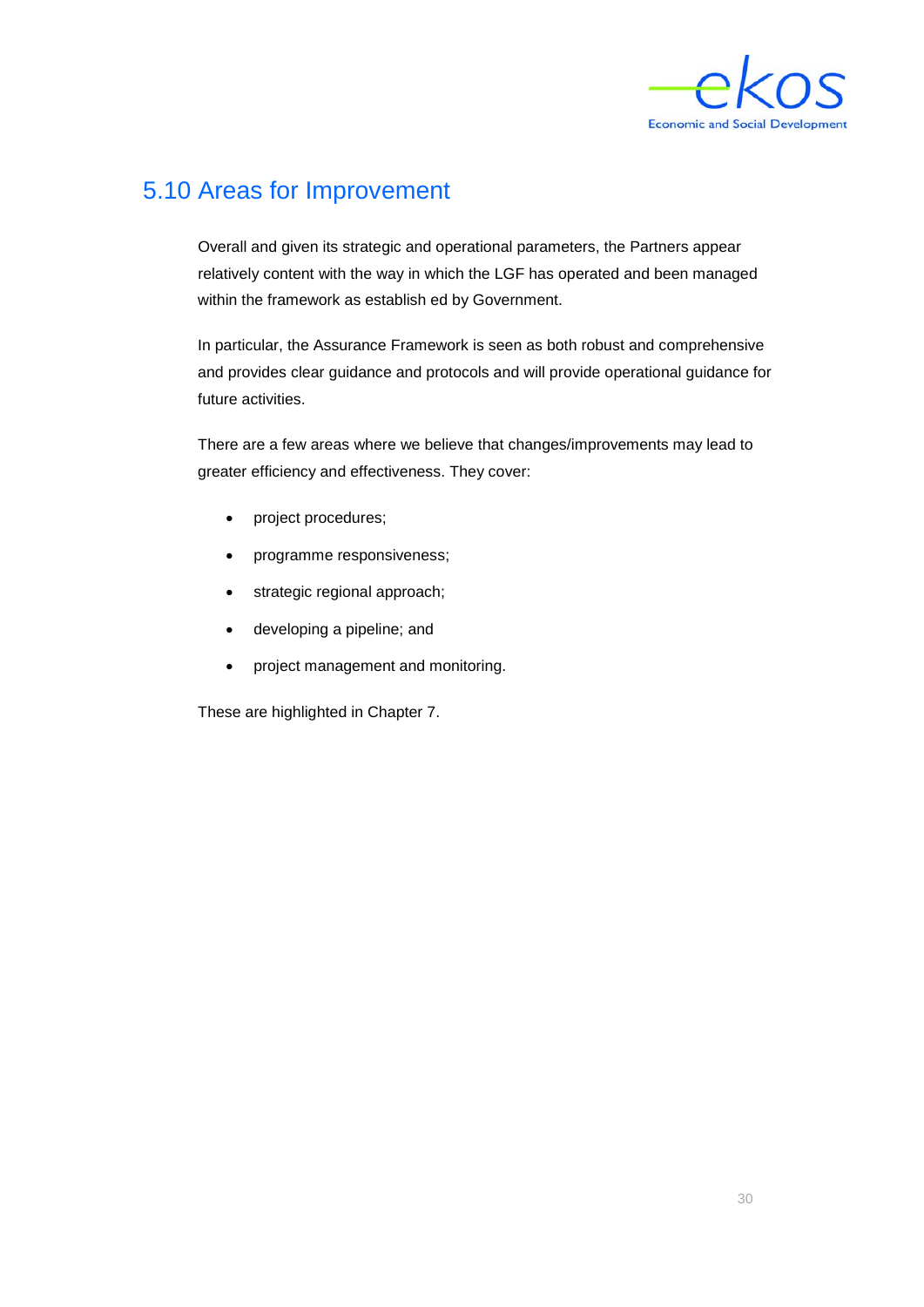

## <span id="page-33-0"></span>6. Conclusions

#### 6.1 Introduction

The purpose of this Chapter is to draw together the main findings of the research and to produce conclusions that address all the objectives and requirements set out in the study brief.

Our overall conclusion is that, based on the information provided by the LEP and interviews with key stakeholders and partners, the LGF has made substantial progress since its launch in 2012 and that the LEP have provided robust and effective management for the LGF.

It has supported a range of projects which are all consistent with and supportive of, the Strategic Economic Plan(s) and the wider policy and designed to deliver against the Programme targets. It will also deliver good value for money on the basis of fully delivering the contracted targets.

The majority of the LGF funding has been to support transport or infrastructure projects, many of which pre-existed the LEP and which would have been likely to have been funded under the pre-LEP regime. This may have contributed to initial "political pressures" which ensured that when the LEP was given responsibility to distribute these funds there were "expectations" of a positive outcome.

There is also a potential that with the region comprising three Local Authorities there is an expectation of some form of proportionate spread of investment which in turn may impact on the levels of engagement. However, we would argue, within these parameters, it is clear that the LGF is a regional fund and as such it should be seeking the best outcomes for the region as a whole.

It is also clearly recognised that the LEP and the LGF are both evolving and that the refreshed SEP; an increase in LEP capacity; more time for future development and a clear assurance framework will provide for a sharper focus for future activity.

A range of detailed issues and questions and these are addressed below.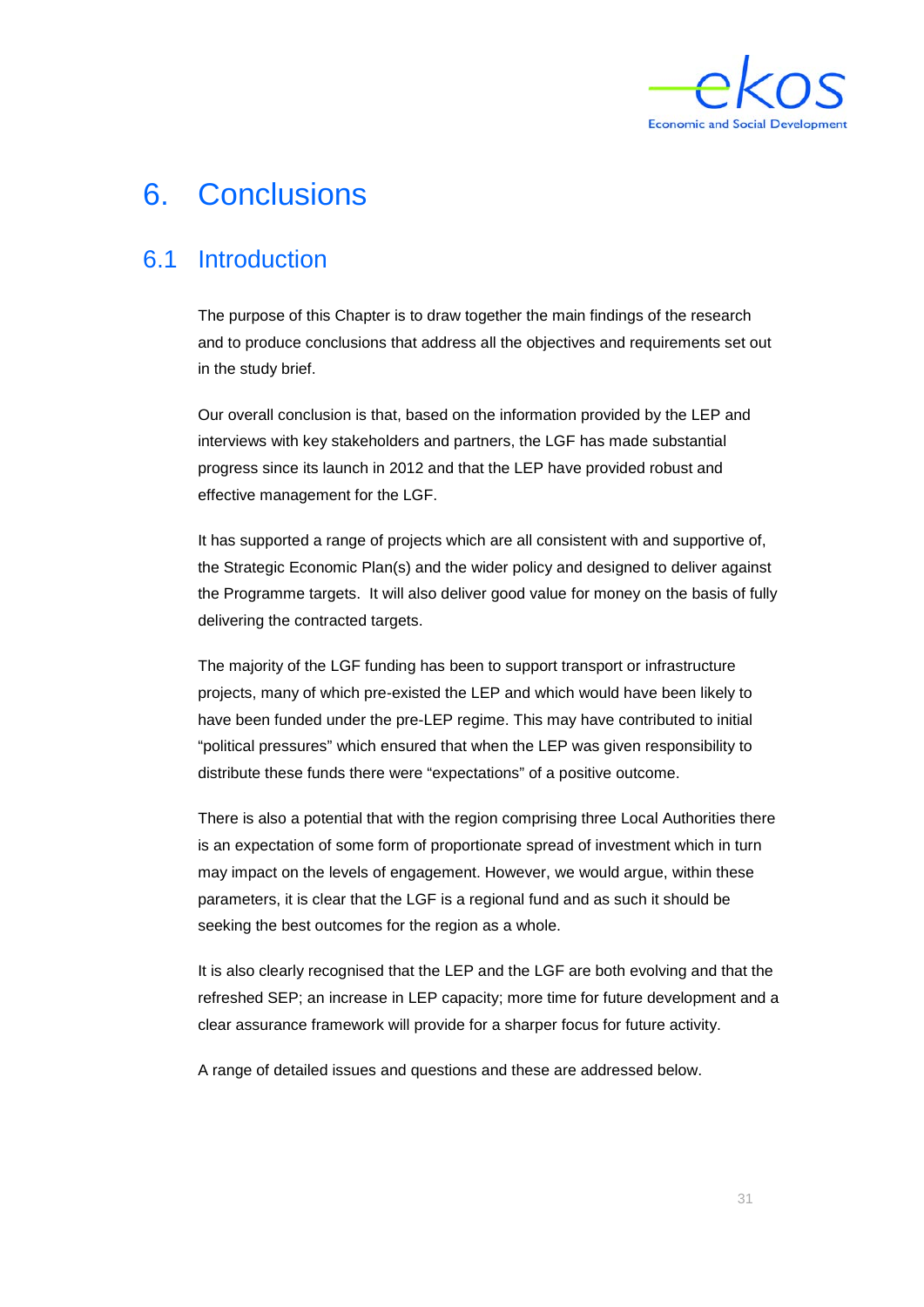

#### 6.2 Delivery

To date, LGF has made good progress and has/will invested £200 million in 34 approved projects with a total value of around £380 million, with the remaining investments due to be paid by 2020/21.

The programme has met profile in 17/18 and is on course to for 18/19 but is still carrying forward an underspend from the early years but which is likely to have balanced out by the end of 19/20.

Overall, based on financial performance and input from partners, there is a consensus that the LEP have provide good programme management and support within the parameters of the LGF.

There is a sense that different approaches and availability of resources across the different Partners is leading to variable performance and outcomes where the availability of dedicated and appropriate resources from the start is more likely to ensure positive outcomes. In addition, it has been highlighted that complex projects with many partners will obviously be less likely to achieve a smooth delivery and that this should be fully reflected in the initial project development and delivery timetable.

There is a consensus that the delivery model and governance arrangements at both a programme and a project level are appropriate and that the Assurance Framework provides a clear context for project management.

There were some issues raised around the need to ensure projects are able to deliver to agreed schedule and if not they should be subject to review/ reconsideration. It is still relatively early in the project cycle to offer any robust view as to project deliverables, particularly as much is contingent upon others (notably the private sector) delivering future activity.

It would not be unreasonable in the future, for the LEP to take account of the track record of Partners in delivering projects as part of the assessment of the management case (which is part of the overarching business case) in its decision making.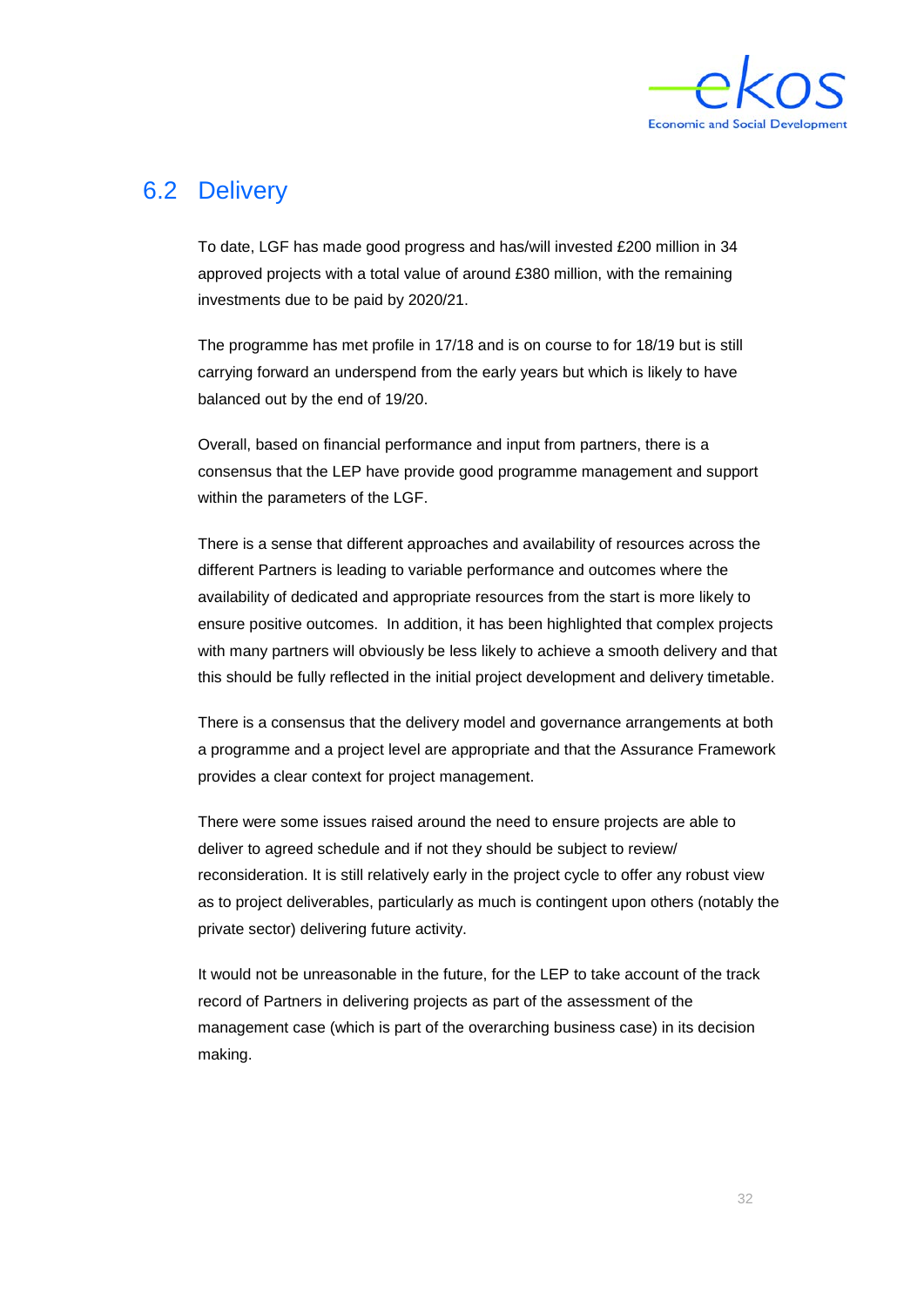

#### 6.3 Outputs and Outcomes

Progress has been made against both BEIS and Contracted output targets, although significant progress across all targets is still quite limited at this point in time with new homes, jobs and private sector leverage not scheduled to a later stage in the development process.

There are two types of outputs- direct where good progress is already made and indirect outputs where limited progress has been made or would be expected at this stage.

If the contracted outputs are delivered this will ensure that all BEIS targets are exceeded (or in some cases extensively exceeded).

However, many of the outputs being forecast depend on other (largely private sector) organisations undertaking subsequent development on the sites which now have improved or made accessible and also individuals and businesses occupying the built properties (housing or commercial property). At this point we have no evidence to assess likely final outcomes and the individual business cases do not provide a robust assessment of final demand.

There is therefore a contingent risk inherent in the Programme that may impact on its final impact.

#### 6.4 Systems and Processes

Project management (the application, appraisal, approval and monitoring procedures) is considered appropriate for the scale of the investments although some stakeholders view it as overly onerous.

The Assurance Framework is comprehensive and provides clear guidance to stakeholders and applicants.

There appear to be different project management and project development capacities and resources within the Partner organisations which may result in different approaches and levels of responsiveness. It is considered crucial that the project development/ appraisal/ business case phase should be appropriately resourced to ensure robust and timely responses.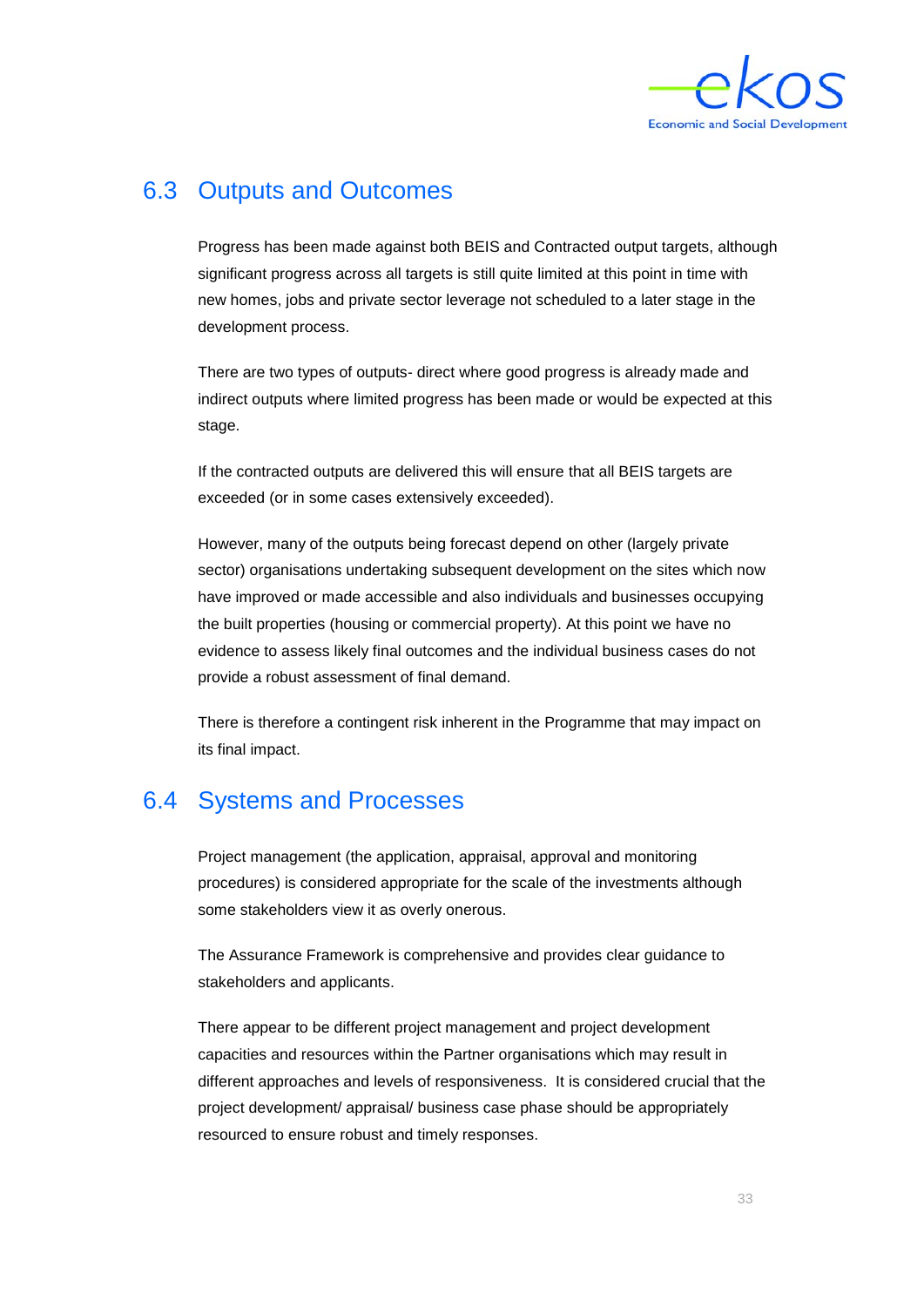

The early phase in the project lifecycle is crucial as it will set the context for future delivery and success and as such it must be appropriately resourced and given due attention by Partners/ applicants.

No specific comments were made regarding the approval and monitoring of projects and our sense is that all applicants have accepted and comply with the required procedures, albeit this is subject to capacity and time issues highlighted above.

#### 6.5 Strategy

Despite supporting projects which had been partly developed or pre-existed the LGF, there is a good strategic fit with the 2014 SEP and there is a clear strategic rationale for their support.

In looking to the future it will be crucial that the Programme is clearly focused on responding to clearly deliverable economic opportunities.

The revised SEP is seen as providing clearer strategic guidance to help inform the development of new and future projects and is reflective of the evolving national policy landscape.

At this stage it is not possible to robustly assess the longer term economic impact of the projects, many of which are still at a very early stage with final impacts yet to be delivered or achieved.

However, if the contracted outputs are achieved then it is likely that the Programme will offer excellent value of money and impact.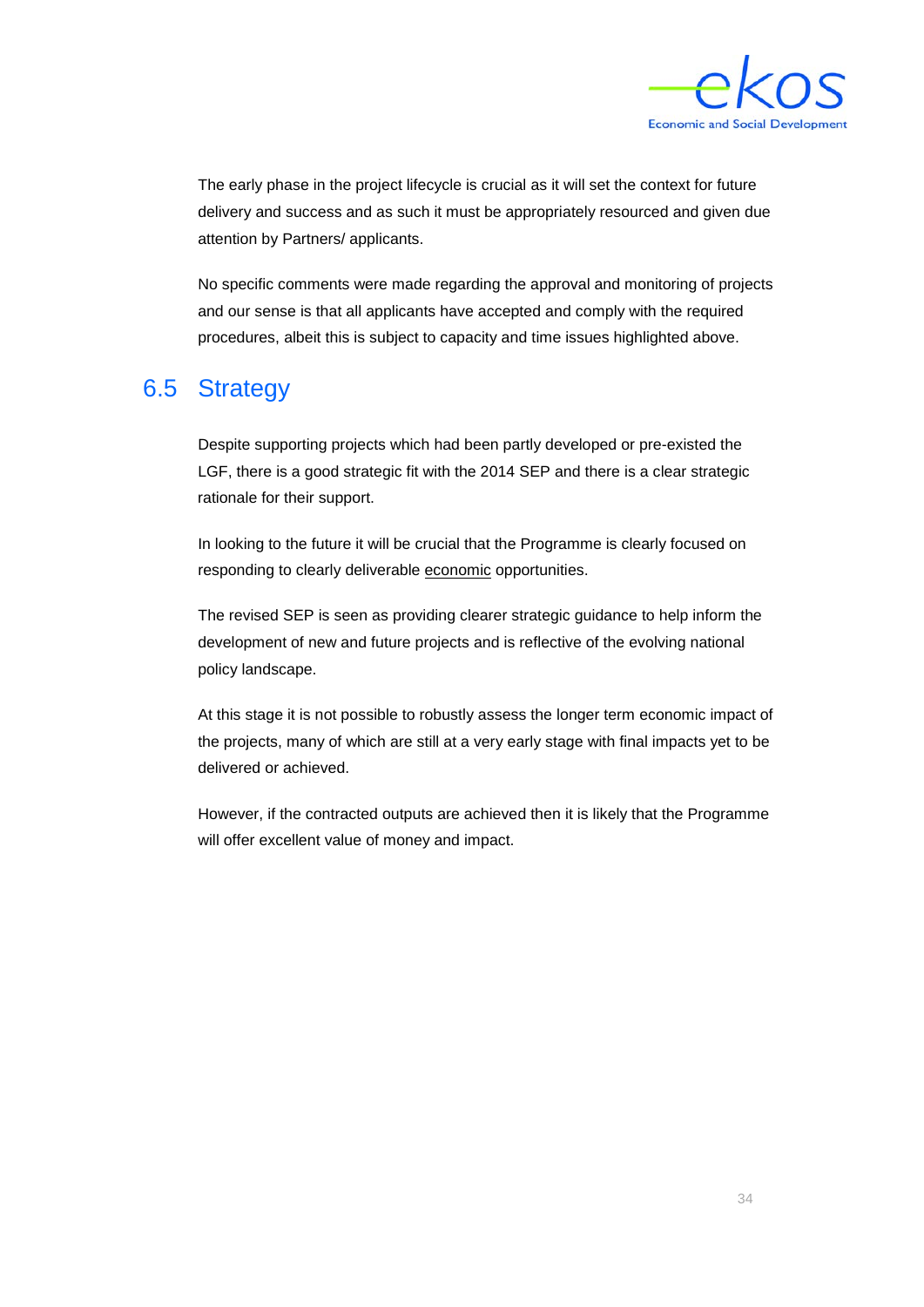

# <span id="page-37-0"></span>7. Recommendations

## 7.1 Introduction

The recommendations are based on the LGF review, the issues highlighted by stakeholders and our experience of good practice. While none of these can be considered fundamental, they are designed to help improve the effectiveness and efficiency of future LEP/LGF investment activity.

We would again highlight that it is too early in the Programme to consider final impacts. This report has therefore focused more on a review of process and in learning from experience to help inform future operations and improve effectiveness and efficiency.

## 7.2 Project Procedures

Procedures for application, appraisal and approval are clearly set out in the Assurance Framework and this is considered an appropriate approach to continue in the future, on the basis that in all cases, applicants fully comply with and follow the agreed procedures.

It will be critical that all project applications/ business cases fully observe these procedures to ensure a consistent and robust approach.

- A check list could be developed for use by both applicants and the LEP to ensure that all projects fully comply with all the steps in the appraisal process and that Partners have absolute clarity of requirements and their individual compliance.
- Given the variations across partners in terms of the availability of (internal and external) resources and their crucial nature in terms of ensuring reliable delivery of projects and associated agreed targets it would seem appropriate that Partners review their resources to ensure they are fully able to meet all procedural requirements. The example of East Cheshire "in-housing" external specialists (Jacobs) has been highlighted as an effective approach.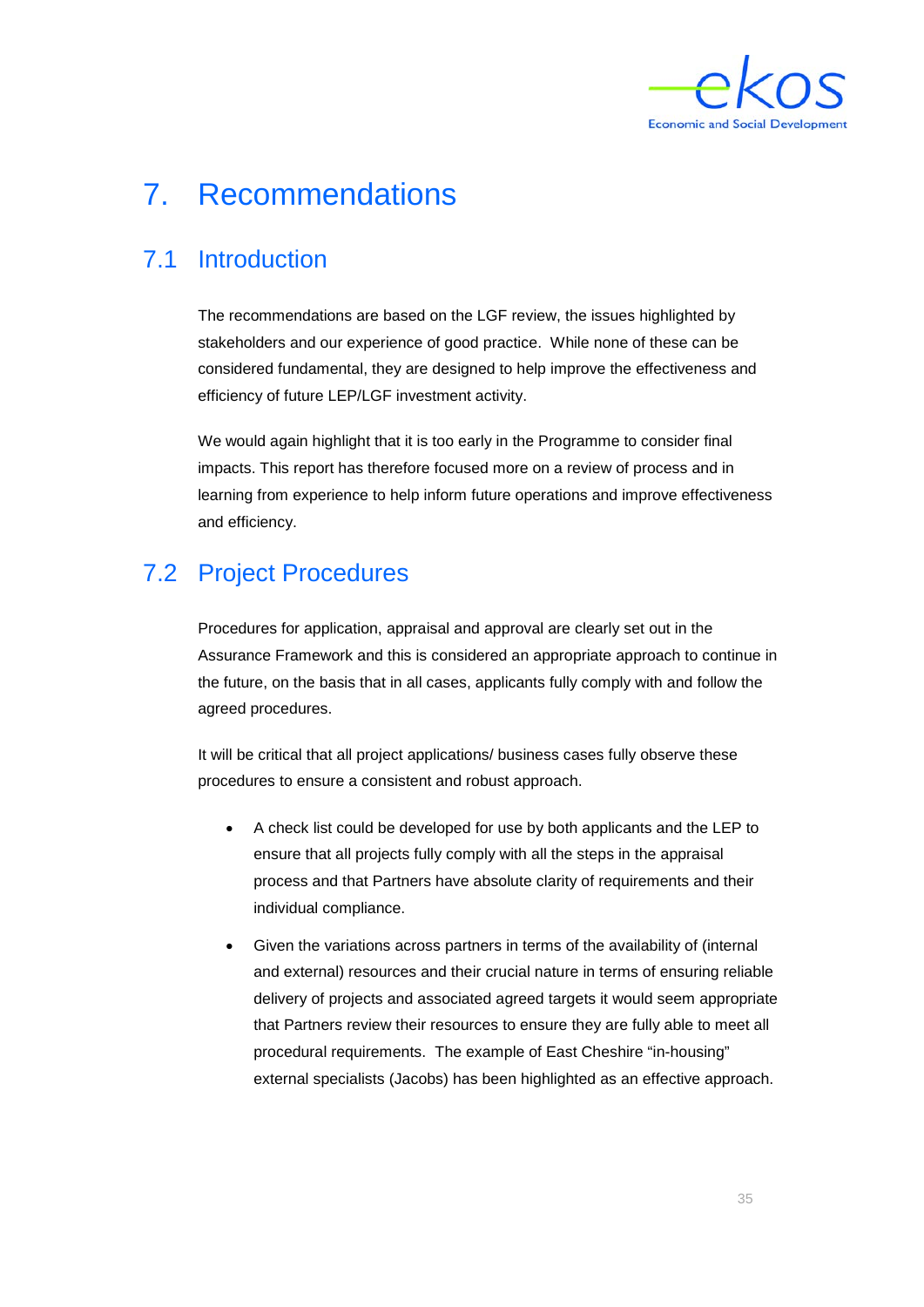

- One area however where we would recommend a small change is that the LEP should commission and manage the independent appraisal of the Business Cases to ensure full transparency and clear accountability and to minimise the requirement for an appraisal aby applicant followed by an internal one by the LEP pre-submission. Issues of how this is funded including any top slicing will require to be discussed and agreed.
- While the offer letters are detailed they are necessarily written in legal language. A short non-legal summary to be included would be a helpful addition to the process.
- All OBCs should be required to include a full demand statement that clearly shows that there is actual demand (in terms both of any development requirements and final occupiers) for the future development activities on which the economic outputs are based. This is necessary to provide additional assurance that the economic outcomes/ impacts are likely to be achieved.
- Consideration should be given has to how to handle non-delivery of project targets either in financial or output terms where non or limited delivery will seriously impact on Programme performance. Without appropriate sanctions there is limited control for the LEP to manage spend profiles or contracted outputs. There may also be an opportunity to consider greater use of award conditions and financial clawback if some outputs are not achieved.
- In this case there would require to be a recognition that there may be reasons for limited performance which reflect market chances which could not reasonably be foreseen.
- Provide greater clarity on allowance for scale of project with smaller (value) or less complex ones providing a more condensed approach while still being consistent with good practice and the Assurance Framework;
- It should be made clear that projects should only be brought forward once they are fully developed and appraised and where there is likely to be minimum need for additional information prior to detailed consideration for approval. It is clear that it must be in the interests of partners to ensure a smooth passage for new projects and as such fully endorse the business case development process in all submissions and project delivery.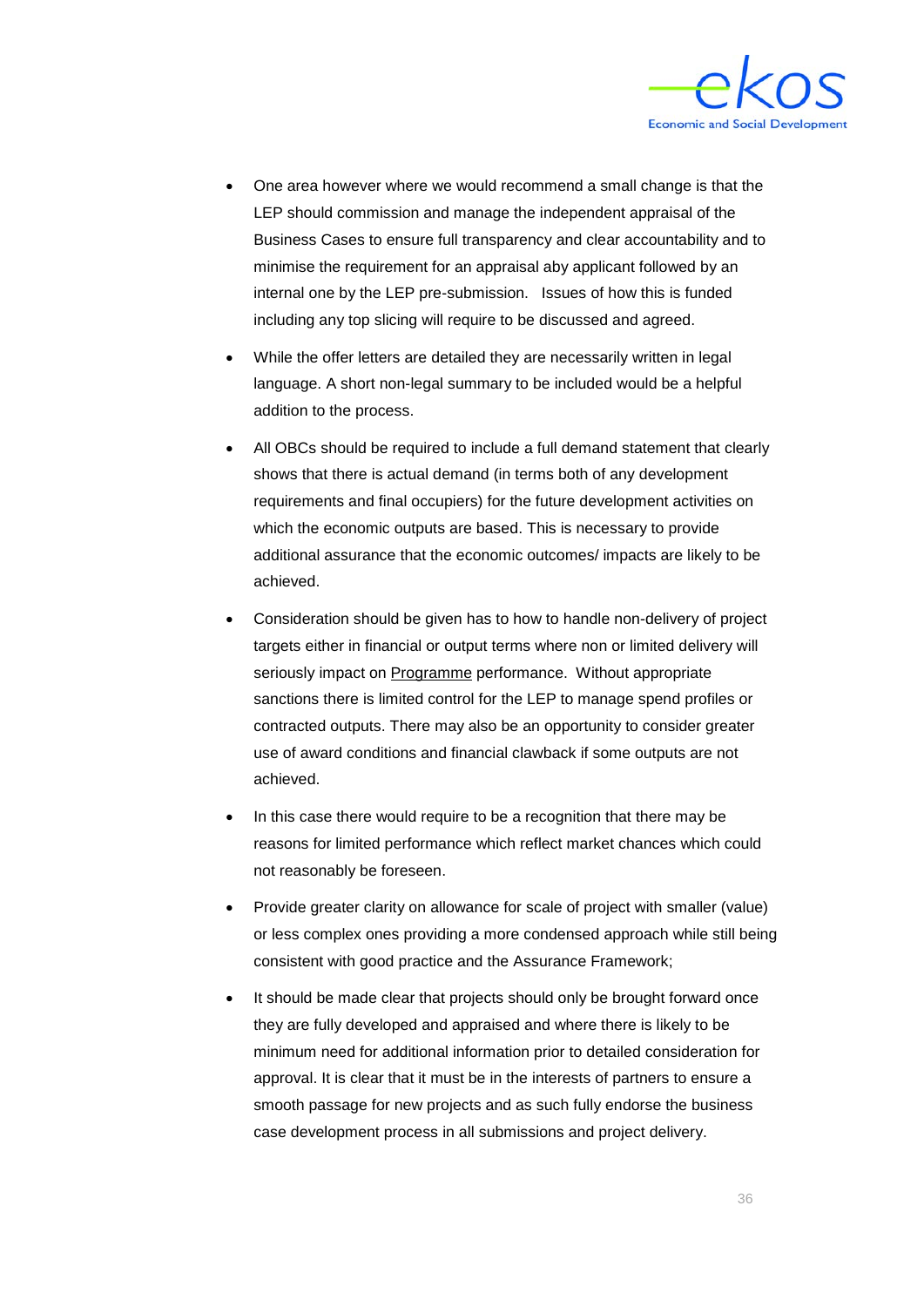

### 7.3 Programme Responsiveness

The LGF is relatively narrowly defined in its current design and operation and there could be future benefits in being able to adopt a more flexible approach that would allow the LEP to better target economic growth opportunities.

We believe it could benefit from:

- the ability to respond to changing economic conditions (challenges and opportunities) through have some form of reserve to be deployed in response to unforeseen changes;
- the ability to support smaller projects which may better deliver direct economic outputs using the Fund as both capital and revenue investment;
- the ability to response to changing market conditions in terms of projected outputs so that if there are major changes in development economics or demand profiles, the Programme is quickly able to seek out new opportunities to take up the slack; and
- the ability to more quickly respond to non-spend of grant awards where this could have serious implications for the overall financial performance of the Fund through perhaps use of contingency planning or development of reserve projects.

We recognise that at this time the LEP and their Partners may have limited ability to respond to the above issues.

## 7.4 Strategic Regional Approach

It was highlighted that the supported projects while consistent with the SEP, tended to be a range of individual interventions rather than being delivered against some more strategic regional focus.

• Although the Local Authorities will (rightly) retain local planning consent award powers, at a regional level, there is perhaps more opportunity to provide strategic regional guidance around, for example, where should the LEP be targeting new housing or employment projects.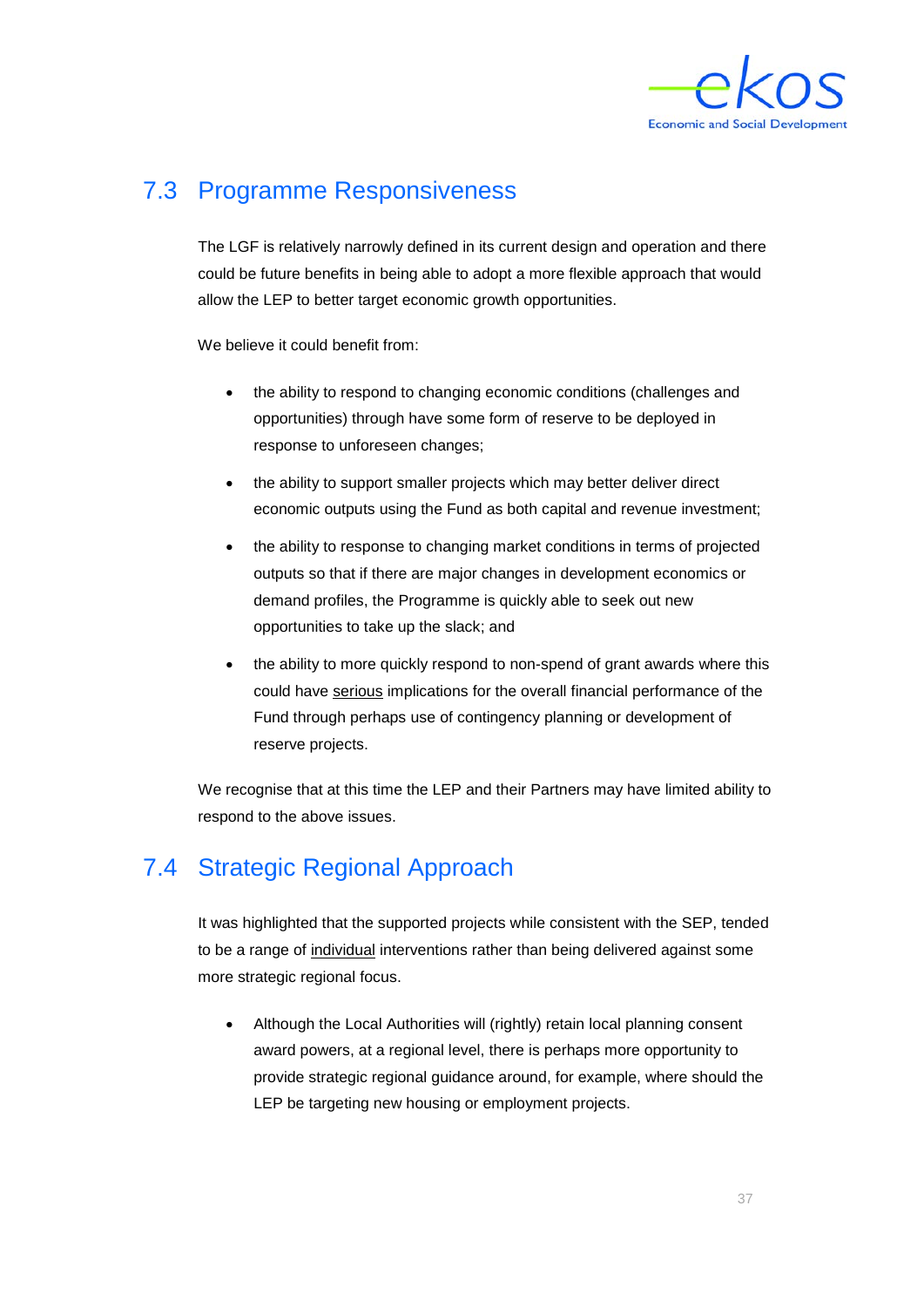

- Building on the regional focus continue to develop regional plans for key areas - transport; skills; towns/centres; employment etc. The key focus is to ensure that investments are able to deliver the maximum economic benefit to the region and contribute to the strategic goal of raising GVA/Output
- Detailed consideration of the risk profile of projects at a regional level to understand the risk to the Programme through the aggregation of individual projects. For example, through having some potential high risk/ high reward projects alongside ones offering greater certainty but perhaps lower impacts.
- Clear use of regional branding to maximise recognition of LEP role in delivering successful projects across the region.

#### 7.5 A Future Pipeline

There is a clear recognition that, largely reflecting time constraints, some of the projects supported at the early stage in the LGF were already well developed prior to the Programme commencing.

- In looking to the future, it is consider important that the region develops a pipeline of potential projects which can offer both greater choice and improved quality and address the wider aspirations of the SEP;
- For example, a "reserve list" could be worked up to OBC stage and initially approved in order that projects could be quickly brought forward if already approved projects fail to deliver either in part or full or if addiotnal resources are made available.
- However, there is a cost attached to the development of new project ideas to a stage where they can be properly assessed and some consideration should be given as to how this can be developed and funded.
- While it is clear why there is currently a limit on minimum project scale, largely as a result of spend requirements, it may be worth consideration of including a percentage mix of smaller projects which are less about expensive enabling works and so less contingent on others to secure outputs and impacts - a stratification approach.

There is also a need to recognise that it requires time and resources to develop even pipeline projects and that all partners must ensure that are appropriately equipped to address the appraisal and business case requirements.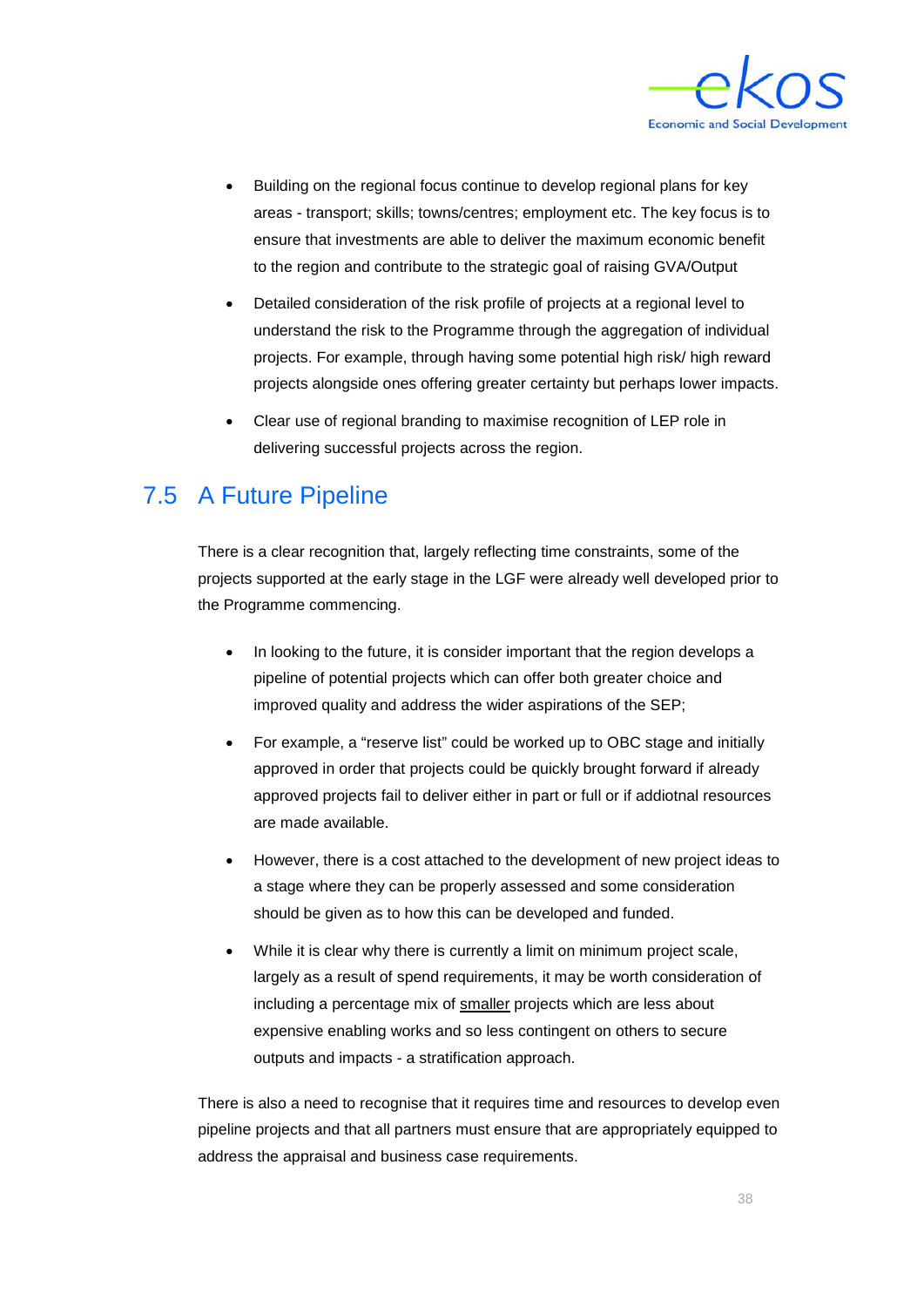

#### 7.6 Monitoring

It was highlighted in the evaluation that most of the contracted outputs are contingent on others to provide the development and occupation that will achieve the outputs.

- Given the critical nature of these contingencies it may be appropriate to regularly monitor market conditions and assess any issues which may restrict or inhibit the achievement of outcomes and allow the Board to implement contingency plans.
- This could be encompassed in the regular reporting and included in the risk register with a requirement for contingency plans to be included at project development stage.
- There is perhaps a need to recognise that changing market conditions may impact on delivery of outputs and a flexible approach may be required by the LEP in terms of achieving its output targets. eg reserve projects with high job creation outputs.
- If project partners are regularly not supplying the required monitoring information (which the LEP require to report to their own management as well as to government) some form of sanctions process should be considered. This may require some changes to the Assurance Framework.
- All output reporting should have specific years included and not simply left to "future" with no delivery dates. The Programme has until 2024 to deliver against output targets

As highlighted above, none of these should be considered fundamental but are more about obtaining incremental improvements.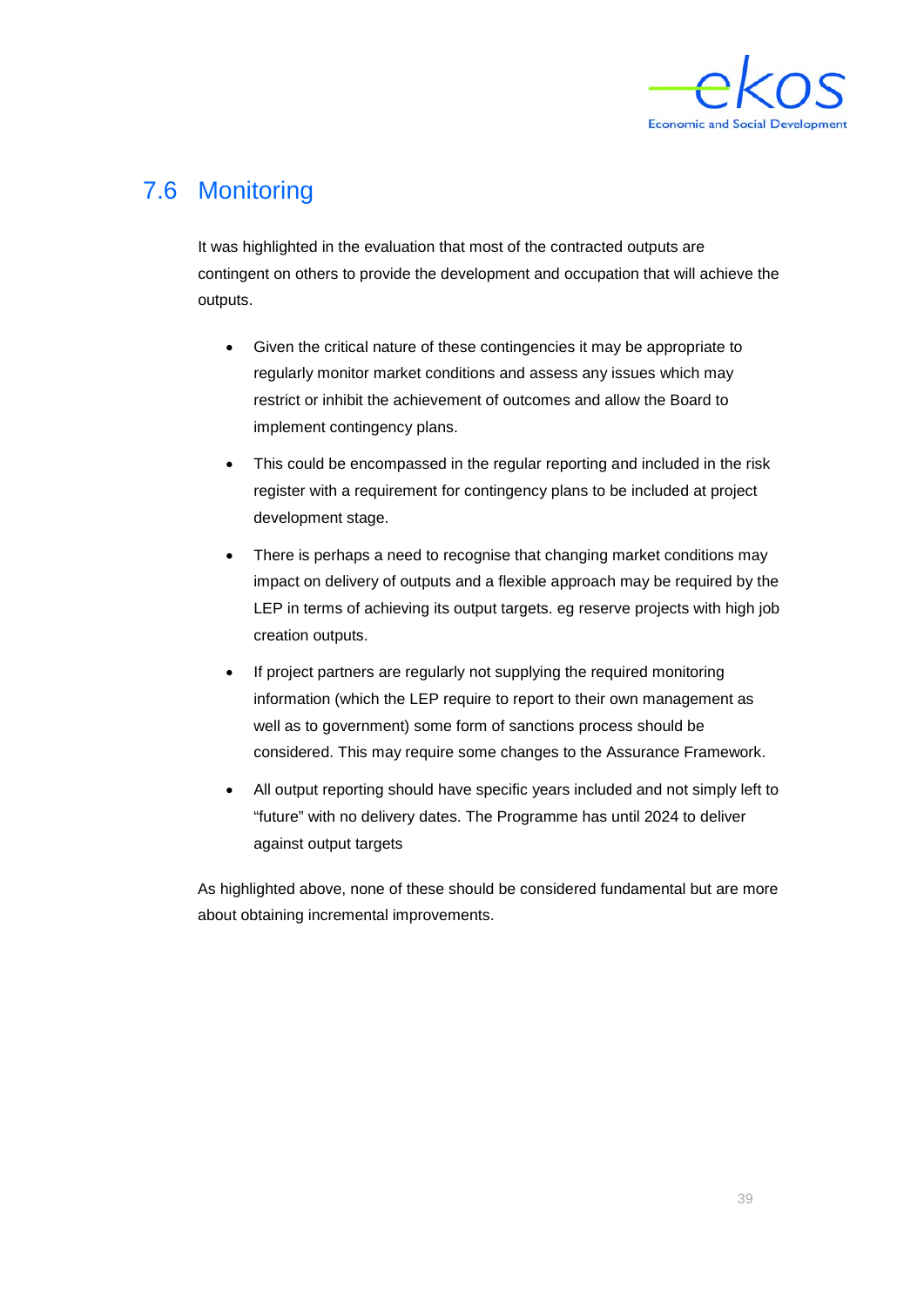

<span id="page-42-0"></span>Appendix A: LGF Supported Projects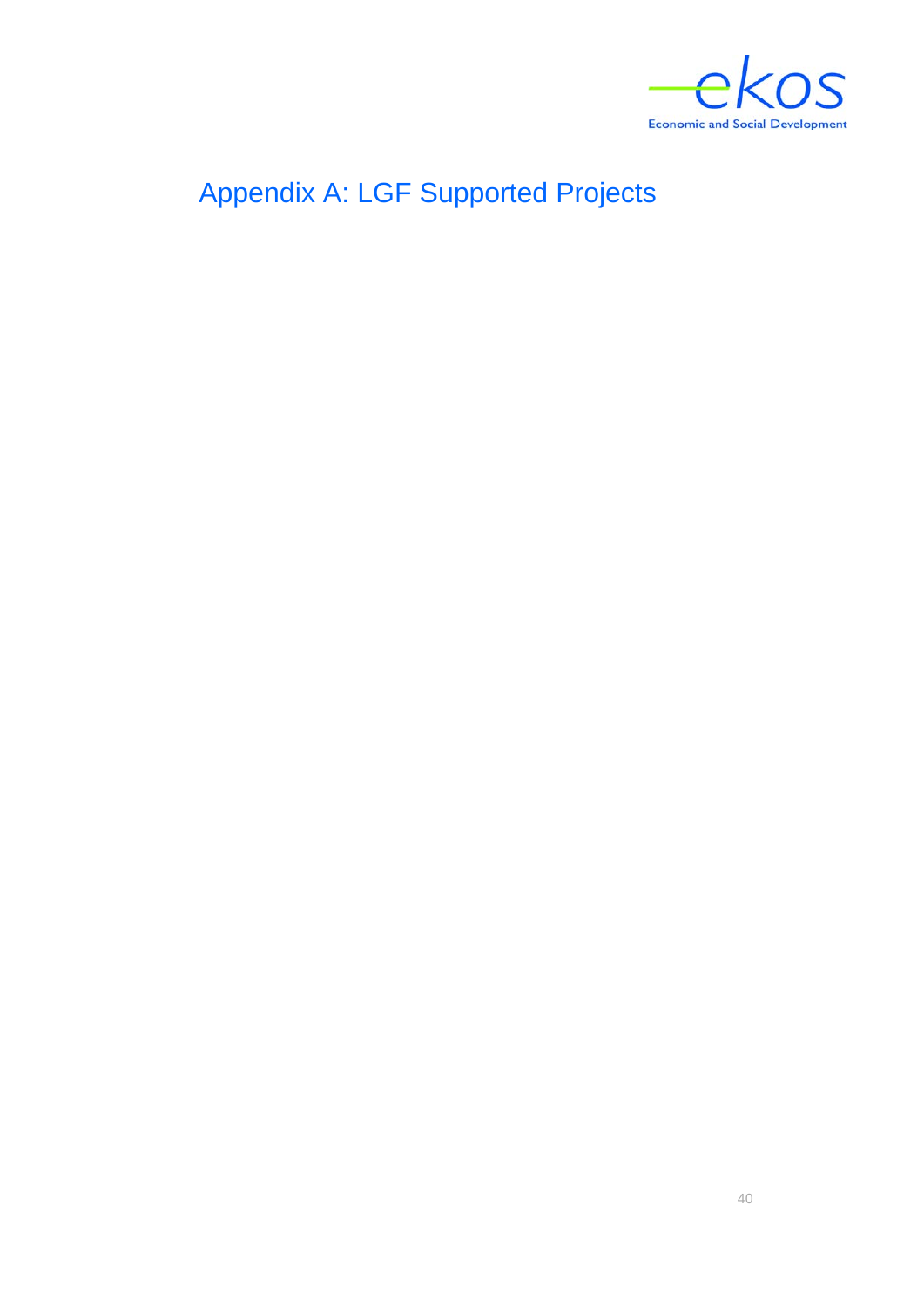

| <b>Main</b><br><b>Recipient</b>      | <b>Project description</b>                                                                                                                                                                | <b>Total Cost</b><br>(E) | <b>LGF Grant</b><br>(E) | <b>Current</b><br><b>Position</b> |
|--------------------------------------|-------------------------------------------------------------------------------------------------------------------------------------------------------------------------------------------|--------------------------|-------------------------|-----------------------------------|
| Warrington<br>Borough<br>Council     | The scheme aims to improve access to<br>Birchwood Park.                                                                                                                                   | 3,620,000                | 2,140,000               | Completed                         |
| Warrington<br>Borough<br>Council     | The scheme involves the remodelling of the<br>current junction to increase capacity and<br>improve traffic flow.                                                                          | 11,690,000               | 5,000,000               | Completed<br>June 18              |
| Cheshire W<br>and Chester<br>Council | The project is to create a new Bus<br>Interchange. .                                                                                                                                      | 21,000,000               | 13,500,000              | Completed<br>May 17               |
| University<br>of Chester             | The project is to refurbish an existing<br>building to create an energy demonstrator.                                                                                                     | 16,744,000               | 6,800,000               | Completed<br>May 17               |
| Cheshire<br>East Council             | Replacement of the bridge at Sydney Road                                                                                                                                                  | 10,497,000               | 5,850,000               | Ongoing                           |
| Cheshire<br>East Council             | Redesign of the existing roundabout to<br>increase capacity and reduce congestion at<br>this pinchpoint.                                                                                  | 7,423,000                | 3,300,000               | Ongoing                           |
| Catapult<br>Ventures                 | £31m Life sciences Investment Fund.                                                                                                                                                       | 31,982,000               | 10,000,000              | Ongoing                           |
| Reaseheath<br>College                | The National Centre for Agri-tech and<br><b>Advanced Engineering</b>                                                                                                                      | 7,000,000                | 2,475,000               | Ongoing                           |
| Reaseheath<br>College                | The replacement of temporary residential<br>units (180 beds) with a new 200 bed<br>purposed built facility                                                                                | 9,980,000                | 3,556,000               | Ongoing                           |
| Reaseheath<br>College                | Construction of new lecture theatres,<br>teaching and break out study areas                                                                                                               | 2,045,000                | 675,000                 | Ongoing                           |
| Reaseheath<br>College                | The construction of new sports                                                                                                                                                            | 6,000,000                | 2,170,000               | Ongoing                           |
| Warrington<br>Borough<br>Council     | The Centre Park Link comprises a new<br>highway route into the Town Centre,                                                                                                               | 19,350,000               | 5,300,000               | Ongoing                           |
| Warrington<br>Borough<br>Council     | New train Station.                                                                                                                                                                        | 18,415,000               | 6,530,000               | Ongoing                           |
| Cheshire W<br>and Chester<br>Council | Development of one estate for the following<br>services: Council, GPs, DWP, Fire, Police and<br>Ambulance services                                                                        | 35,000,000               | 8,332,000               | In<br>development                 |
| South<br>Cheshire<br>College         | The project is to reconfigure the teaching<br>and learning spaces at the Ellesmere Port<br>and Chester Campuses.                                                                          | 3,500,000                | 3,198,000               | Ongoing                           |
| Cheshire<br>East Council             | The overall scheme will see significant<br>remodelling of the town centre, including the<br>demolition and relocation of the existing bus<br>station and creation of new shopping arcade. | 69,000,000               | 10,000,000              | Ongoing                           |
| Cheshire W<br>& Chester<br>Council   | Infrastructure works to open up the site for<br>redevelopment to create new commercial<br>and industrial buildings with associated jobs.                                                  | 5,000,000                | 3,800,000               | <b>In</b><br>development          |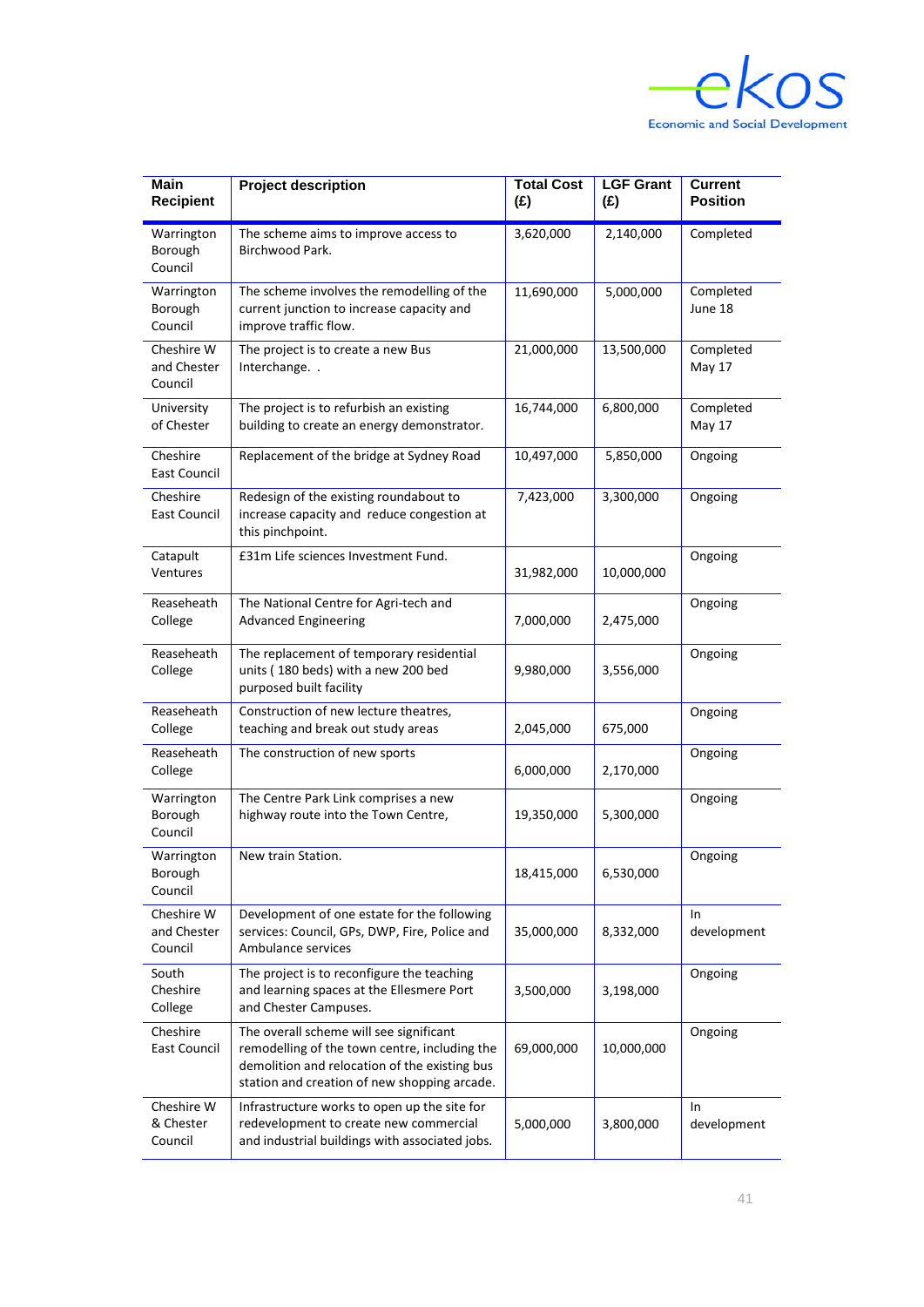

| Cheshire W<br>and Chester<br>Council   | Improvement to the highway to help<br>improve traffic flow.                                                                                                                                        | 5,427,000  | 3,663,000  | In<br>development    |
|----------------------------------------|----------------------------------------------------------------------------------------------------------------------------------------------------------------------------------------------------|------------|------------|----------------------|
| Warrington<br>Borough<br>Council       | A five part scheme of traffic improvements<br>to open up development sites and improve<br>traffic flow.                                                                                            | 13,500,000 | 6,900,000  | Ongoing              |
| Warrington<br>Borough<br>Council       | Highway improvements. Scheme options<br>currently being developed.                                                                                                                                 | 6,465,000  | 4,300,000  | Ongoing              |
| <b>TBD</b>                             | Skills strategy developed. Call to be issued<br>following further development of the Pledge<br>work.                                                                                               | 5,000,000  | 5,000,000  | Ongoing              |
| <b>TBD</b>                             | Energy Innovation fund, split into three<br>themes: Supporting SME resource efficiency,<br>Smart networks and whole-place energy<br>solutions, Supporting innovation and<br>technology development | 4,151,070  | 4,151,070  | Ongoing              |
| CWAC, WBC<br>and CEC                   | 8 projects across Cheshire and Warrington<br>designed to improve sustainable transport<br>through the provision of new greenways.                                                                  | 7,750,000  | 5,000,000  | In<br>development    |
| Cheshire<br><b>East Council</b>        | Poynton Relief Road is a proposed 3km single<br>carriageway road scheme to the west of<br>Poynton                                                                                                  | 38,000,000 | 21,000,000 | In<br>development    |
| Cheshire<br>East Council               | To deliver a highway scheme which functions<br>as a proper By-Pass to deliver the traffic<br>solution for Middlewich and all the Council's<br>requirements                                         | 58,483,982 | 46,780,000 | $\ln$<br>development |
| Cheshire<br>East Council               | A new 3.5 mile road for Congleton to reduce<br>congestion and support town centre<br>regeneration.                                                                                                 | 90,743,268 | 45,000,000 | In<br>development    |
| Cheshire<br>East Council               | Dualling the A500 from m6 j16 to Meremoss<br>roundabout                                                                                                                                            | 57,000,000 | 45,000,000 | $\ln$<br>development |
| Cheshire<br>Green Empl<br>Park Limited | Infrastructure works to open up the site for<br>redevelopment to create new commercial<br>and industrial buildings with associated jobs.                                                           | 14,000,000 | 3,200,000  | Ongoing              |
| Bruntwood                              | Refurbishment of a previously owned Astra<br>Zeneca building into new office space.                                                                                                                | 26,950,000 | 3873000    | Ongoing              |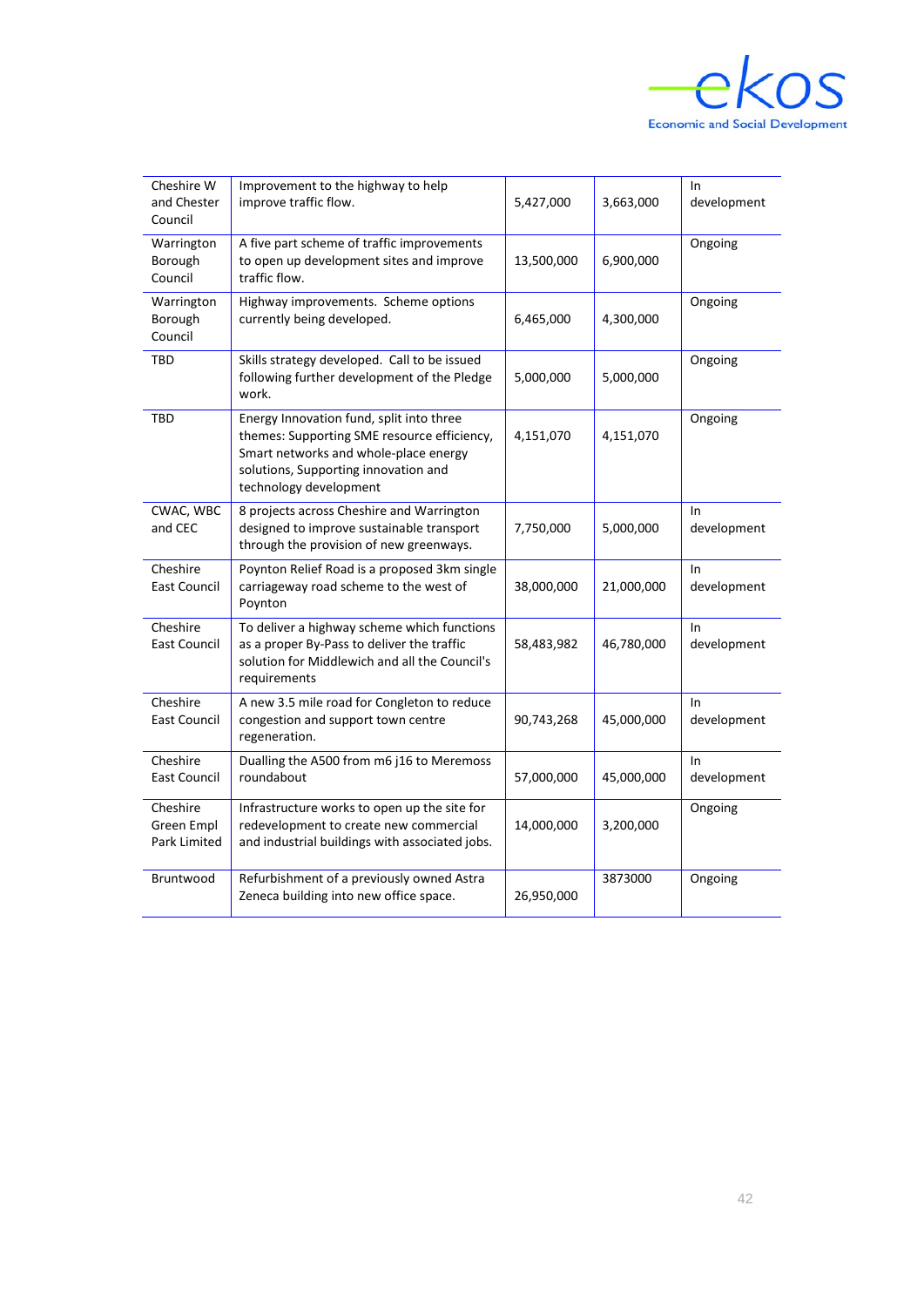

# <span id="page-45-0"></span>Appendix B: Strategic Focus for LGF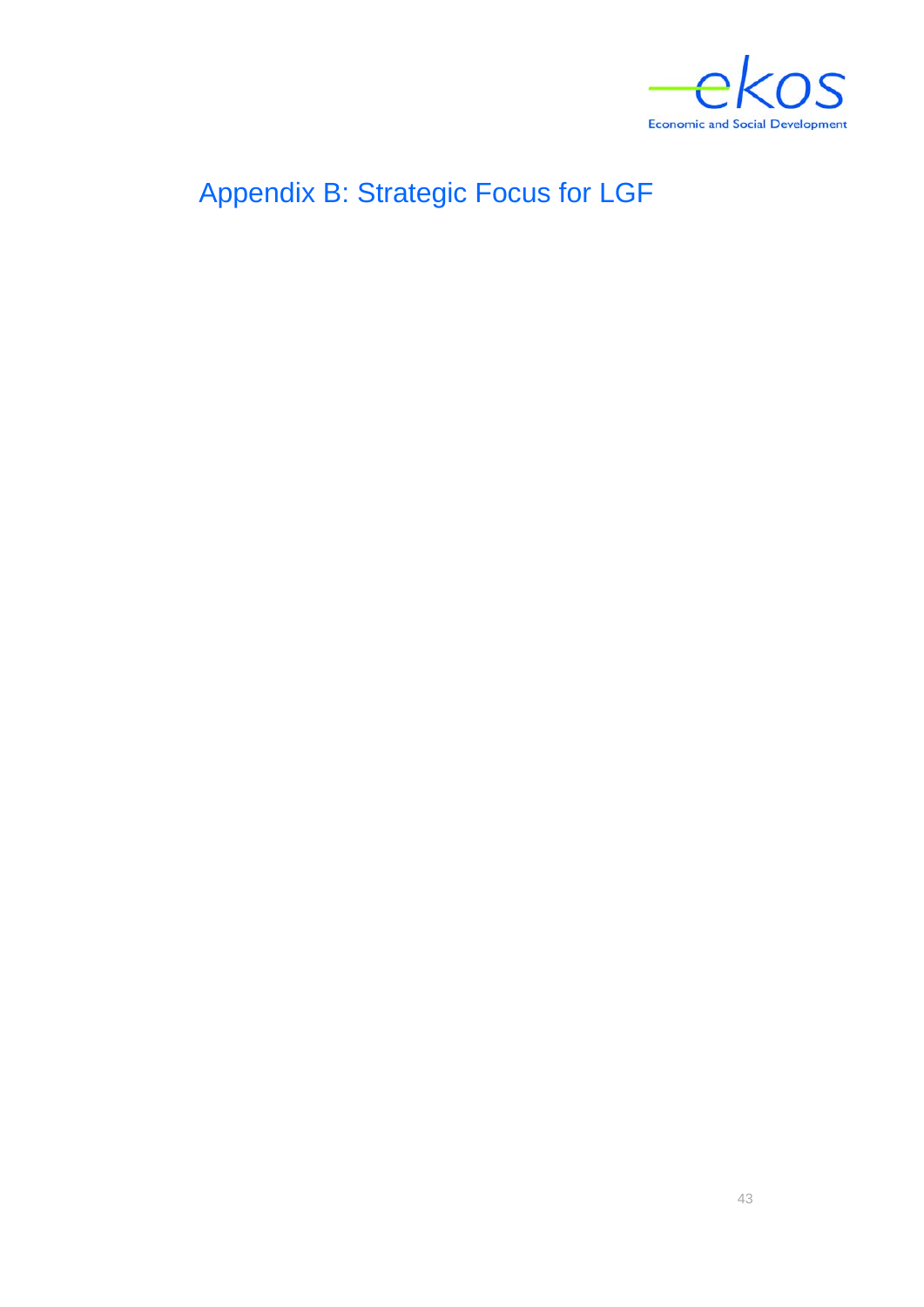

#### **Introduction**

This Chapter provides an overview of the strategic objectives and targets set for the LGF and provides an overview of LEP operations.

#### Establishing Strategic Objectives and Targets

One of the first issues for consideration in an interim evaluation is to establish the objectives of the interventions and assess progress toward achieving them.

The Growth Deal guidance<sup>[27](#page-46-0)</sup> did not in itself set out any formal objectives but was aimed at:

• "unleashing the ambition and creativity of local leaders, by devolving resource and responsibility to those places which can demonstrate credible and compelling economic leadership, in pursuit of growth"

It did however require that the SEP should include:

• **"Strategic objectives** - these objectives should be SMART. For instance, they should be time bound and include indicators and targets<sup>[28](#page-46-1)"</sup>

The initial 2014 SEP<sup>[29](#page-46-2)</sup> identified that any intervention must contribute to at least one of the following strategic imperatives (objectives):

- 1. Specialised and differentiated sectorally, and delivering a manufacturing renaissance, exploiting the key science and technology strengths that will enable us to access new and high value markets, and modernise and exploit new/emerging economic activities, as well as driving forward the renaissance of manufacturing – increasingly advanced, content-rich and competitive internationally – in terms of productivity
- 2. Attracting and retaining talent ensuring that we provide the housing offer, employment opportunities, and quality of life that will keep talented and economically active people and families in Cheshire and Warrington

<sup>&</sup>lt;sup>27</sup> Growth Deals Initial Guidance for Local Enterprise Partnerships July 2013: HMG

<span id="page-46-1"></span><span id="page-46-0"></span><sup>28</sup> Ibid

<span id="page-46-2"></span><sup>29</sup> Cheshire and Warrington Matters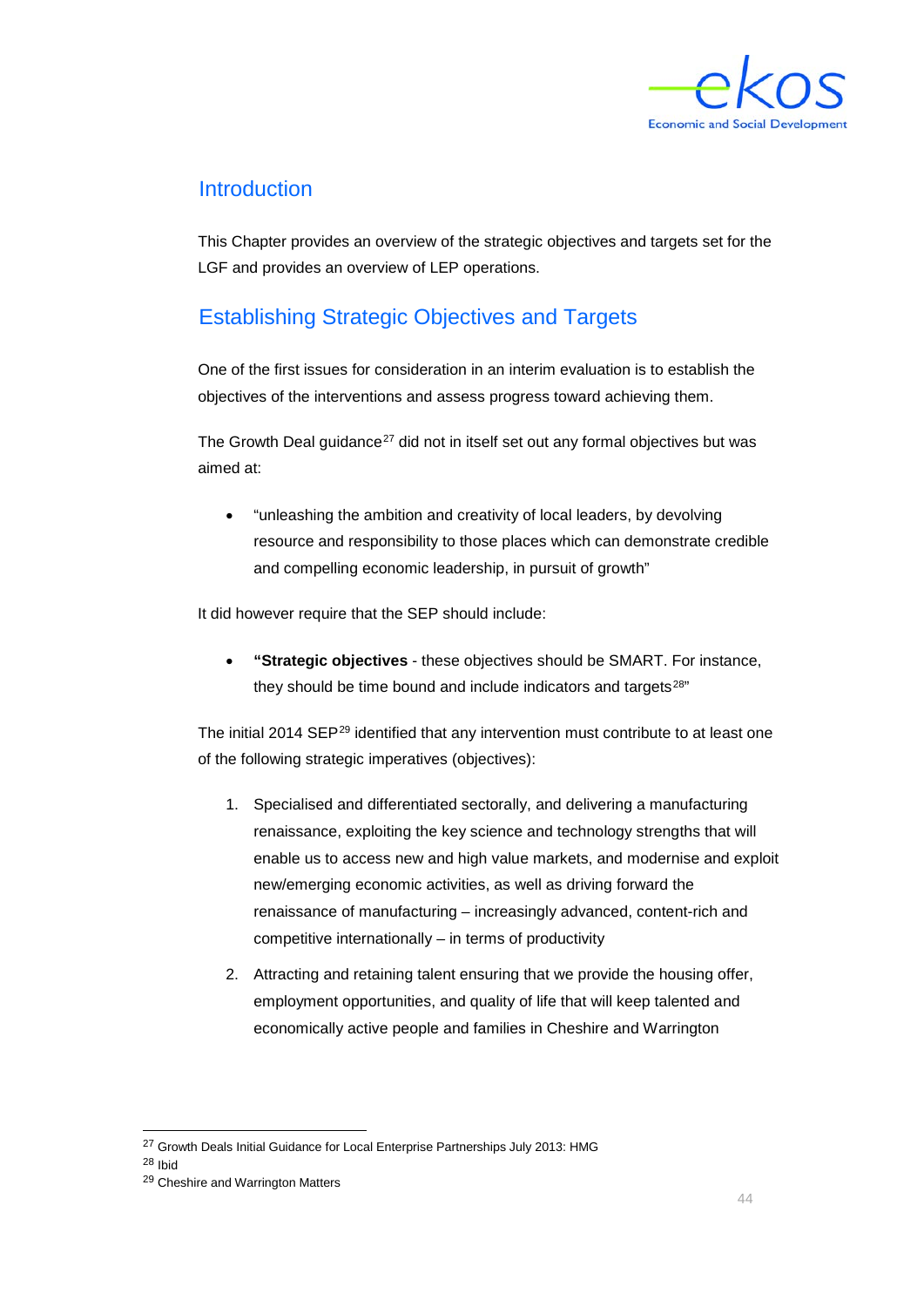

- 3. Equipped for market and technology change, ensuring we are equipped to operate in the increasingly complex world of markets and technologies, and that our businesses, investors, and decision makers allow, and plan, for these challenges
- 4. Maximising our growth assets property and place, as a polycentric economy, we must make the most of our existing urban centres, significant endowment of sites, premises and development opportunities, including through the development of a fit-for-purpose transport and infrastructure platform
- 5. Restoring our worker productivity premium, moving progressively to a position where all of our main sectors generate productivity in line with, or above, the UK average, and where our workers and businesses compete effectively on content and quality in the global economy
- 6. Internationally connected and engaged to ensure Cheshire and Warrington's has access to all those factors, such as sources of R&D, innovation, business expertise, knowledge networks, and specialist labour which will allow the economy to develop its long-term growth potential

The Plan identified the intervention priorities for investment around four themes:

- The Atlantic Gateway in Cheshire & Warrington;
- The Cheshire Science Corridor;
- Crewe High Growth City; and
- The Enabling Programmes which included.
- 1. **Transport**  investments in critical infrastructure to drive growth and productivity plus tackling congestion.
- 2. **Housing growth**  to broaden our housing offer to support our economic aspirations.
- 3. **Infrastructure**  maximising our growth assets property and place.
- 4. **Business support**  to help existing businesses to grow, new businesses to start and to attract new foreign direct investment.
- 5. **Innovation –** equipping our businesses for market and technology change.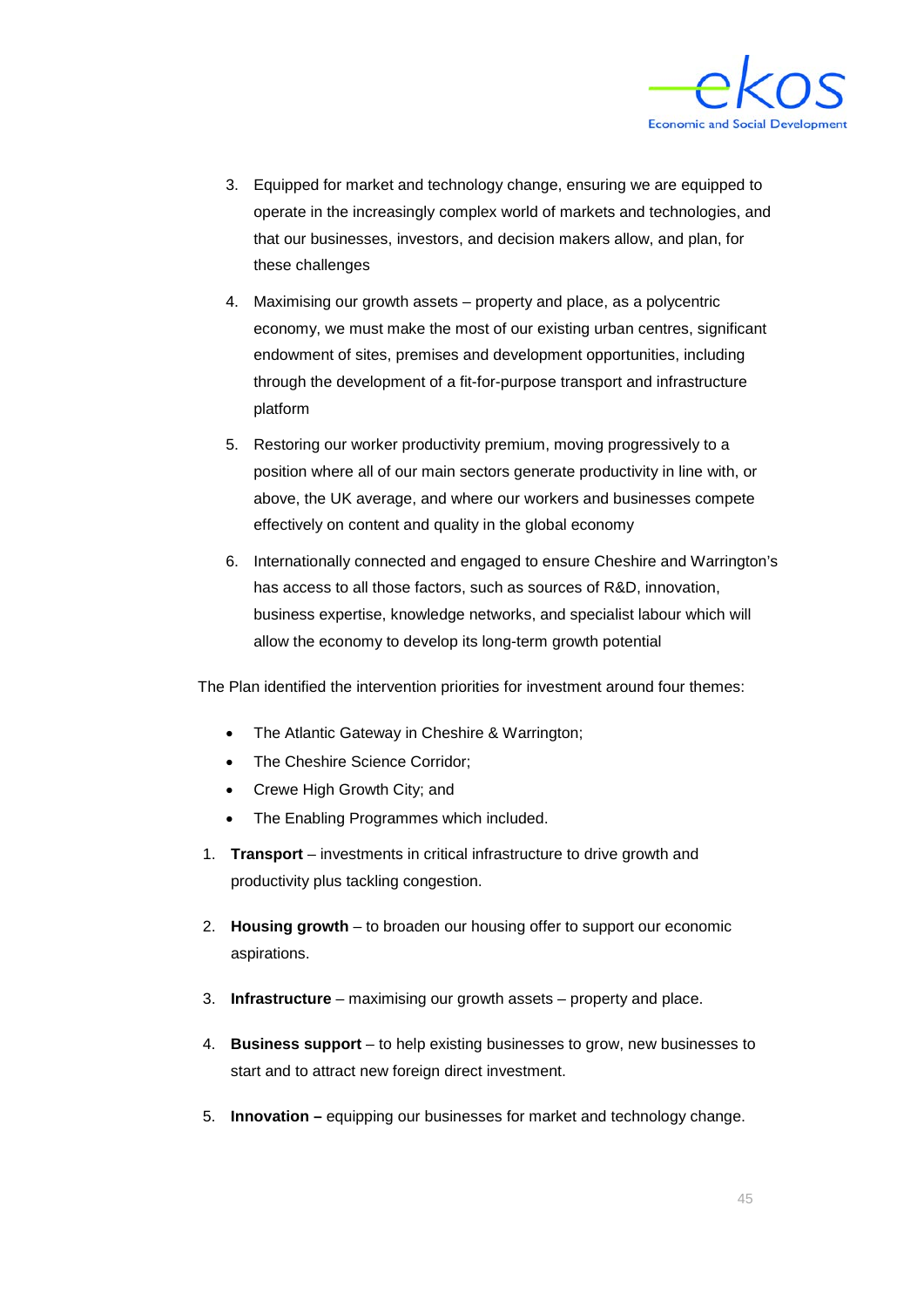

6. **Skills & Employment** – to help build the workforce of the future to support our dynamic and growing business base including high level skills.

A range of individual projects under each of these themes was highlighted in some detail (see Strategic Economic Plan for more details) and these have formed the basis of the projects which have been approved under the LGF to date.

The SEP recognises that LGF is now the main route for securing allocations from the Department for Transport and the Department for Education for the FE Capital Fund.

The 2017 SEP refresh seeks to focus on key areas of intervention and enablers to growth:

- transport and connectivity;
- skills and education;
- creating great places;
- upgrading infrastructure;
- science and innovation;
- enabling housing growth; and
- supporting business growth.

These largely re-inforce the strategic intervention priorities established in the 2014 plan. The individual projects will therefore be reviewed in terms of the above and the specified targets (commitment) contained in the SEP, ie jobs; homes; floorspace; private leverage; and public leverage.

#### LGF Operations

This section consider the operation of the LGF programme in Cheshire and Warrington. The review will consider the application and constancy of adherence to relevant guidance[30](#page-48-0). An Assurance and Accountability Framework (see below) sets out the applications, appraisal and approval process.

The framework ensures that the LEP has in place the necessary systems and processes to manage delegated funding from central Government budgets effectively.

<span id="page-48-0"></span> <sup>30</sup> See LEP structures over at Figure 4.1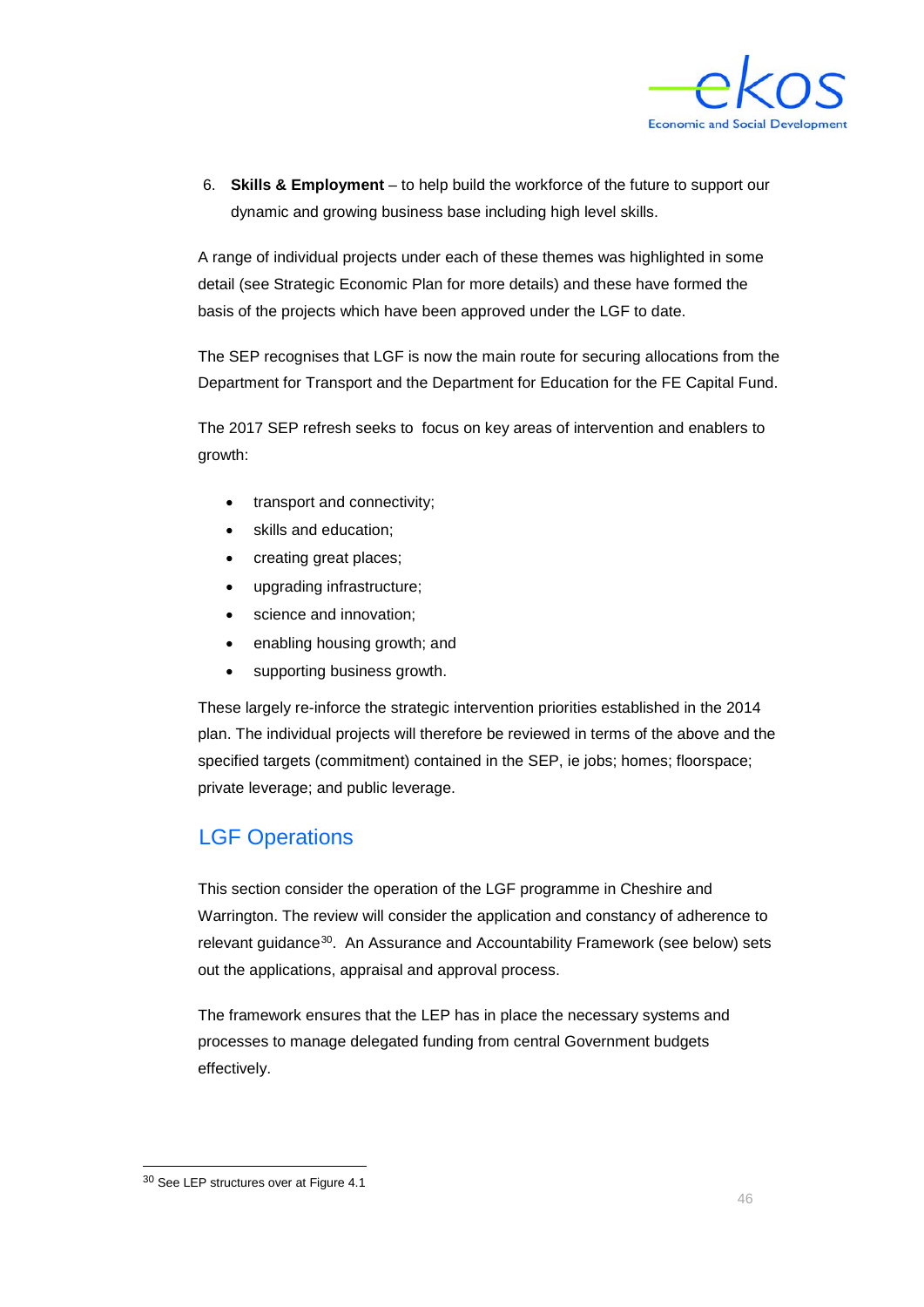

It has also been updated to include the recommendations Review of Local Enterprise Partnership Governance and Transparency" (September 17); the HMG report "Local Enterprise Partnership Governance and Transparency – Best practice guidance" (January 18); and Review of Local Enterprise Partnership governance and transparency[31](#page-49-0). The C&W LEP Assurance and Accountability Framework is derived directly form and based upon this national framework.

#### C&W LEP Assurance and Accountability Framework<sup>[32](#page-49-1)</sup>

The LEP has developed and implemented a clear Assurance and Accountability Framework, based on the national guidance. This sets out the process that project sponsors must follow in order to bring projects forward into the LEP Investment Programme.

It also defines how projects will be prioritised for funding and the key stages in developing and approving business cases.

This states that the process for allocation of LGF should follow the following stages $33$ :

- Submission of an Expression of Interest (EOI) to provide the LEP with sufficient information to determine whether or not a project is one that, in principle, it wishes to consider for future investment.
- Passing the EOI stage puts the project into the LEP's Programme pipeline but in no way guarantees that the project will be supported;
- Projects that pass the EOI stage will have to submit an Outline Business Case (OBC) completed by the delivery body or external consultant.
- These OBCs are subject to an "independent" appraisal contracted via the delivery body. The cost of this can be included in the application as part of the project costs;
- The LEP review the OBC and appraisal and write a report to be submitted to and considered by the P&I. This may include a requirement for formal presentation;

<span id="page-49-1"></span><span id="page-49-0"></span> <sup>31</sup> https://www.gov.uk/government/publications/review-of-local-enterprise-partnership-governance-and-transparency <sup>32</sup> Growth Programme Assurance And Accountability Framework 2018

<span id="page-49-2"></span><sup>&</sup>lt;sup>33</sup> Note: there are slight variations in the process for some early and large transport projects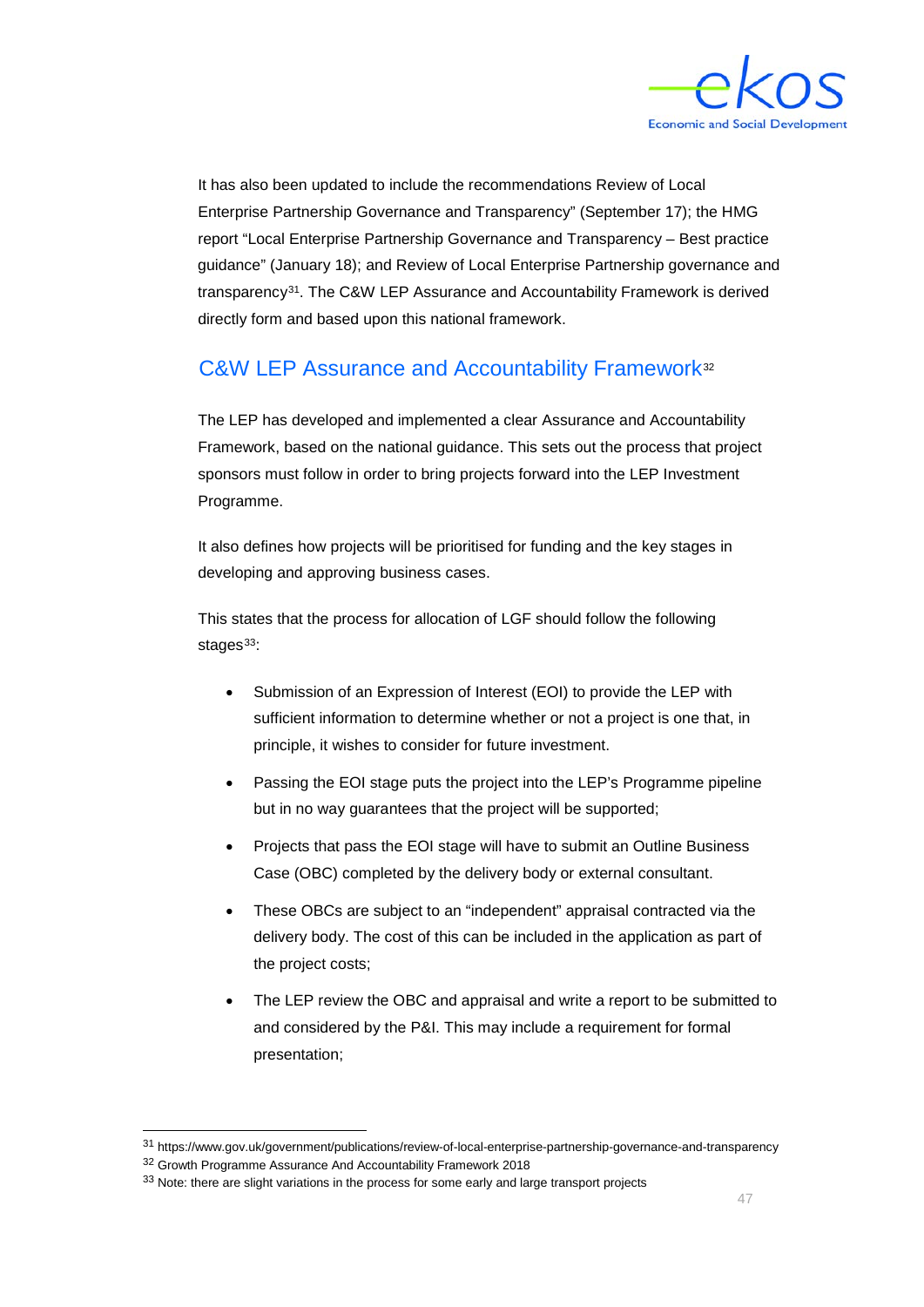

- The project can either by approved as is, deferred for further information, rejected outright or approved subject to further work/ conditions to be addressed;
- If approved a conditional offer letter is submitted to the applicant who can then start claiming against the project costs. Up to 90% of the grant is subject to potential clawback;
- When the project has been tendered, they OBC is updated and a Final Business Case with updated appraisal is submitted for final appraisal. At this stage a final offer letter is issued; and
- The project applicants are required to provide ongoing monitoring reports and claims to the LEP who report performance to the P&I committee LEP board and BEIS on a regular basis. Monthly updates on project progress is also published on the LEP website monthly and quarterly monitoring reports are submitted to the Local Growth Unit. From April 2018 it has been a requirement that these reports are agreed by the P&I committee and signed by the s151 officer.

The Framework sets out clear guidance and procedures to be followed through the development, applications, appraisal and approval of projects seeking LGF monies.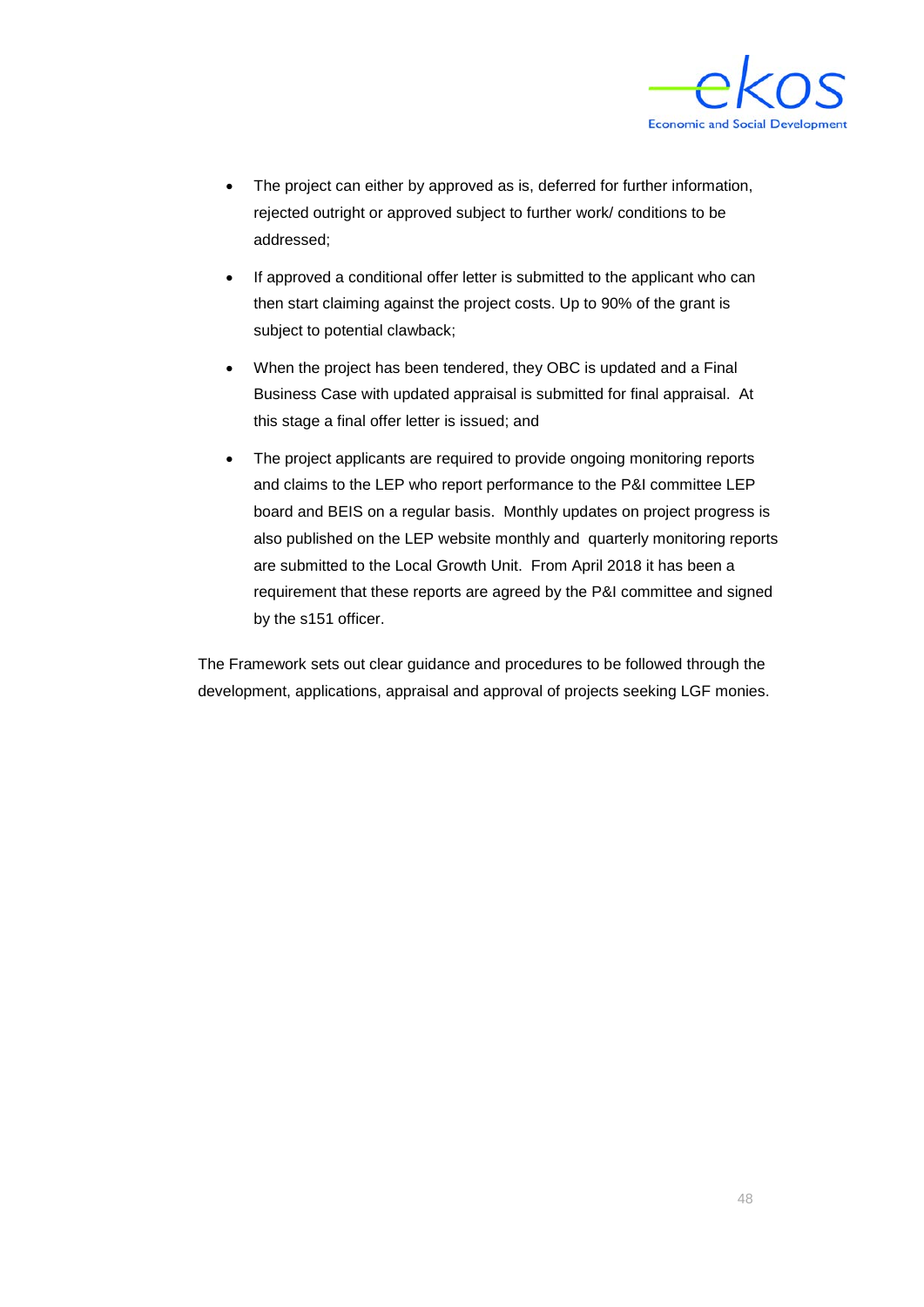



#### **LEP Governance Structures[34](#page-51-0)**

<span id="page-51-0"></span>From Accountability and assurance Framework January 2018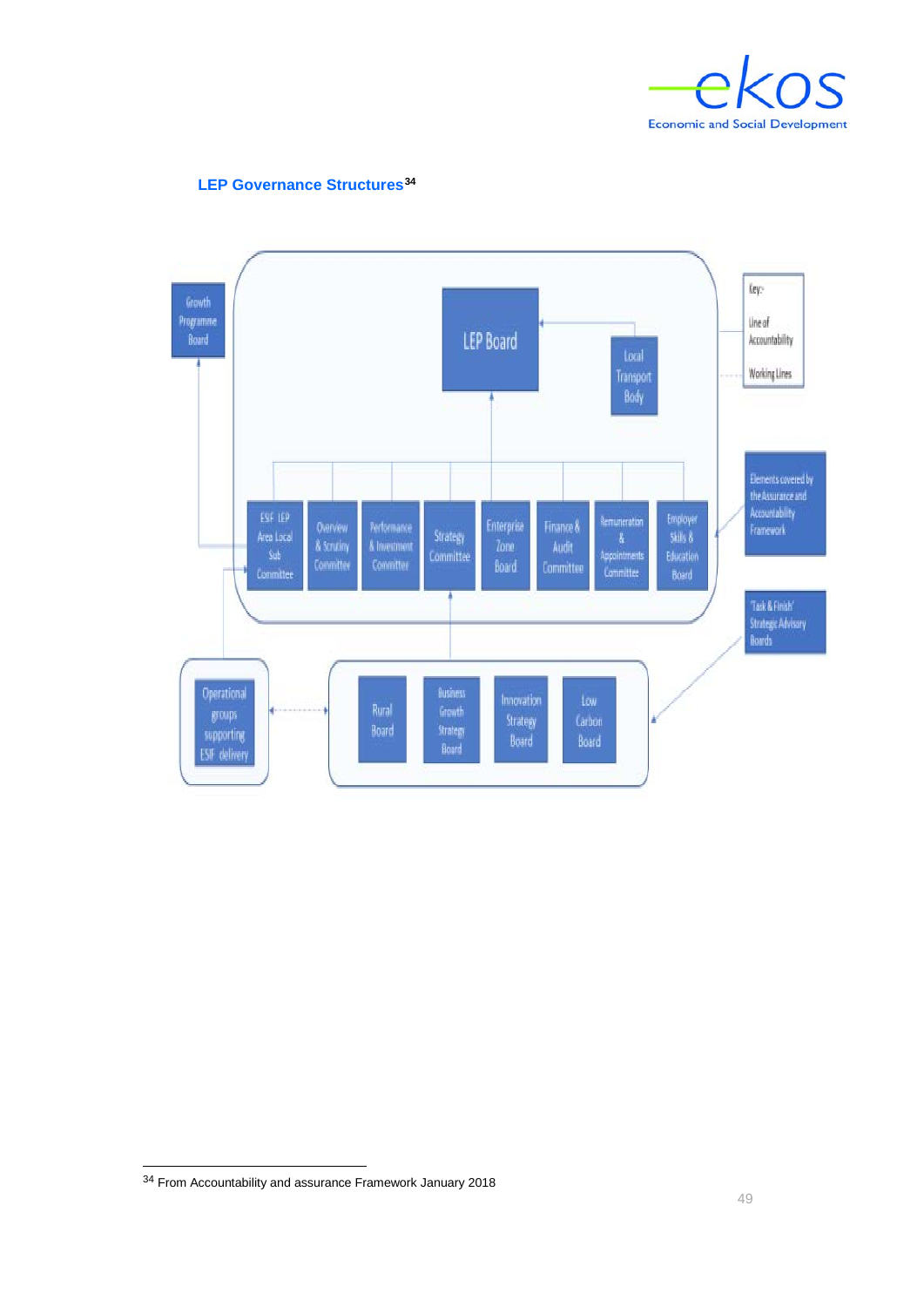

# <span id="page-52-0"></span>Appendix C: Fit with Strategic Objectives